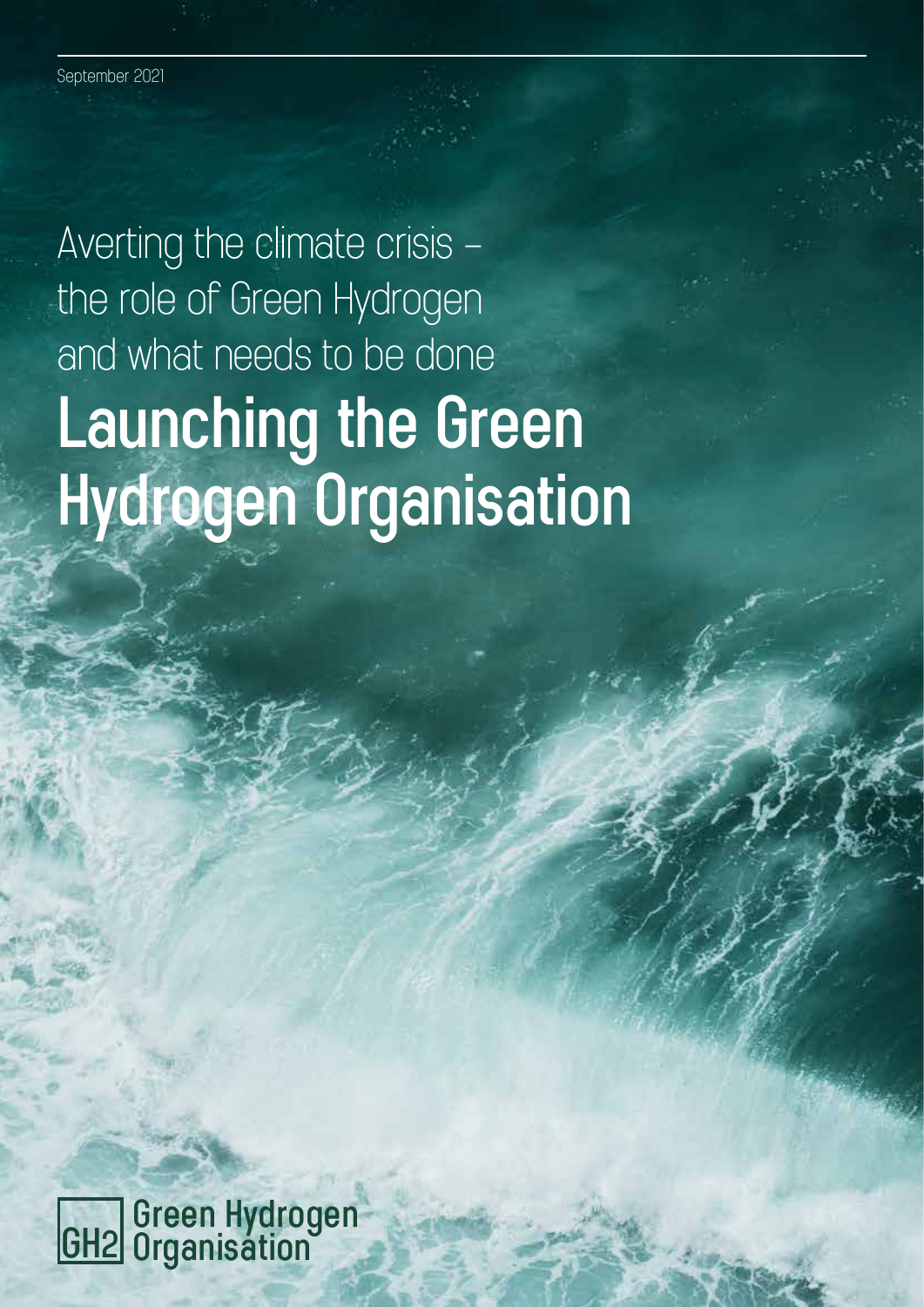"Green hydrogen is the key to rapidly decarbonising stubborn but massive processes like materials, trucking, and shipping, where we rely so heavily on dirty fuels. These highly emitting parts of our economy are often invisible for the average consumer, but that doesn't make their effects on our climate any less catastrophic.

Green hydrogen is, in a way, the sleeping giant of the energy transition, and I believe will have a bigger impact on tackling climate change than any other technology. GH2 has been established to tell this story and coordinate a dramatic acceleration of the green hydrogen sector. Every responsible business should be backing this effort. We have the technology at our fingertips. With determination, cooperation, and the leadership of GH2 and its members we can transition away from fossil fuels way faster than most people realise."

Dr Andrew Forrest, founding chairman of Fortescue Metals Group and the Minderoo Foundation

Averting the climate crisis - the role of Green Hydrogen and what needs to be done

#### Launching the Green Hydrogen **Organisation**

This publication may be reproduced free of charge in any format or medium provided that it is reproduced accurately and not used in a misleading context.

The material must be acknowledged as the Green Hydrogen Organisation copyright with the title and source of the publication specified.

Copyright in the typographical arrangement and design rests with the Green Hydrogen Organisation.

Version 1.0.0

September 2021.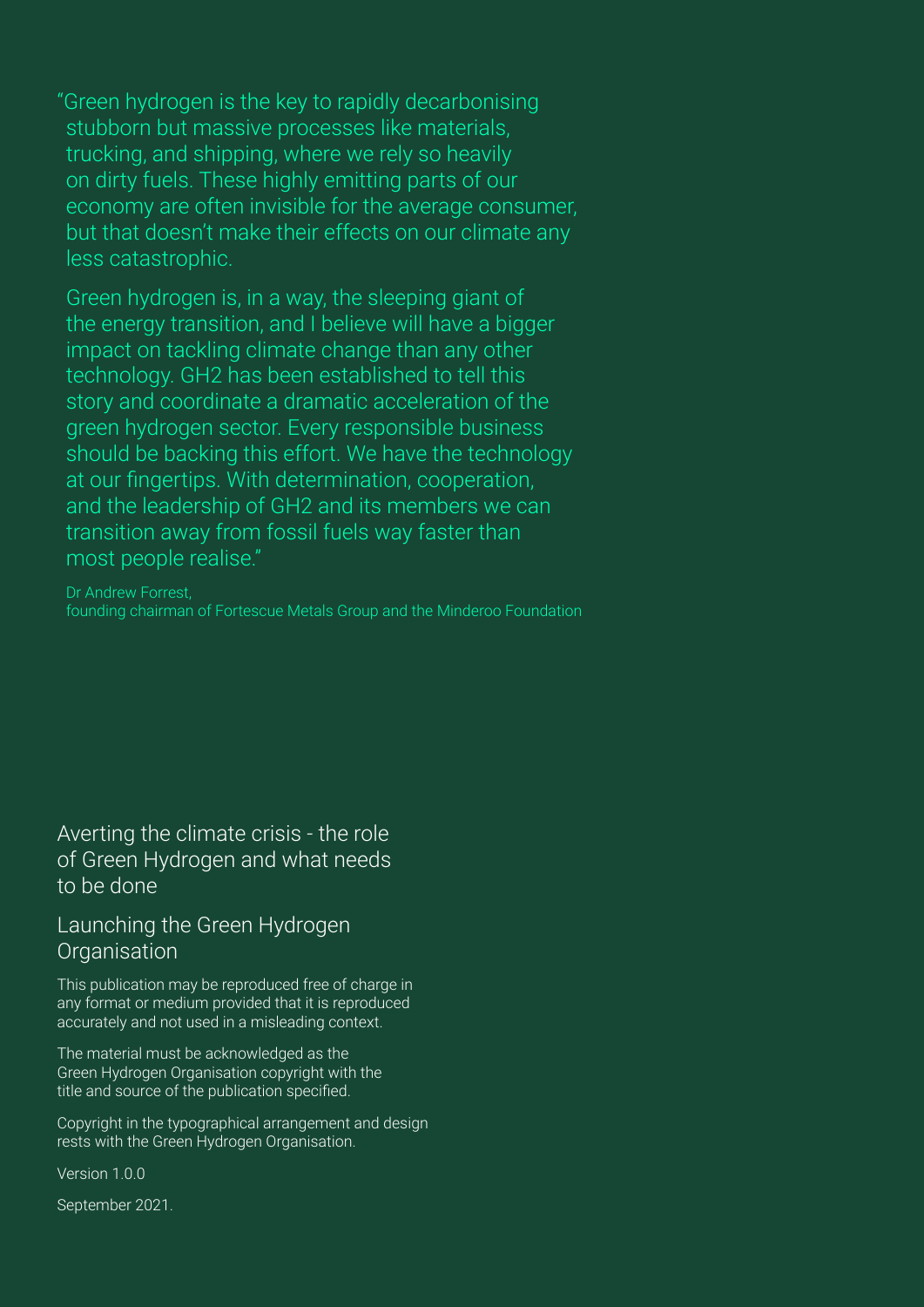## **Green Hydrogen supplies 25% of the World's Energy by 2050.**

Founding goal of the Green Hydrogen Organisation

### **Six key messages from us**

- 1. Green hydrogen hydrogen produced through the electrolysis of water with renewable energy is a **proven technology with vastly underappreciated potential** to decarbonize large sectors of the global economy and help meet our climate change goals.
- 2. The Green Hydrogen Organisation (GH2) leads **a global effort to promote green hydrogen in collaboration with government, industry and other supporters and stakeholders**. Collaboration at a global level is essential, especially in establishing global markets and cross-border infrastructure.
- 3. GH2 will **support governments in establishing energy sector policies that enable and stimulate the demand and markets for green hydrogen**. These markets will grow, but their development and growth can be accelerated in cost effective ways. This includes incentivizing and stimulating investments by producers, suppliers, distributors, users and consumers. By underwriting investment, government support can lower costs, and mobilise job creation. Governments should also eliminate unnecessary regulatory barriers and harmonise standards across sectors and borders. Public support for research and development is essential to lower costs and increase efficiency, including for electrolysers, fuel cells and hydrogen-based fuels.
- 4. A founding principle of the GH2 is that **green hydrogen must be prioritized and differentiated from all forms of fossil fuel and fossil fuel-derived hydrogen, including blue hydrogen**. Global energy markets are distorted by massive direct and indirect subsidies for fossil fuels and under-priced carbon emissions. These have regressive social outcomes and devastating environmental impacts. Energy sector policies that promote non-green hydrogen are reinforcing these distortions. Options based on carbon capture and storage solutions are ineffective in the short term and uneconomic in the long term. Government support should be redirected toward more efficient, equitable and sustainable options. This will stimulate investment and job creation. Hydrogen policy, markets, industry and related infrastructure should be designed to support green hydrogen primarily.
- 5. In partnership with developing and emerging countries, and their development partners, **GH2 will work to make the production and use of green hydrogen central to the achievement of the United Nations Sustainable Development Goals (SDGs)**. This includes ensuring access to affordable, reliable, sustainable and clean energy, and leveraging green hydrogen investments to promote economic and employment opportunities. We will support the development of fuel cell technology and the potential to improve transport systems, health care services and water treatment.
- 6. The Green Hydrogen Organisation supports a just transition. We believe that **the global challenges of sustainable economic development, poverty reduction, social justice and climate change are interconnected**. They demand bold action by government, industry and civil society to open up new pathways for sustainable development. We will support the elaboration of green hydrogen standards that promote best practices in minimizing ESG risks. We support global efforts to protect human rights, advance gender equality, and address conflict and instability. We believe in the principle and practice of accountability by government and industry to all citizens for the stewardship of our natural resources. We will report on our activities and progress, and uphold highest standards of transparency, accountability and good governance.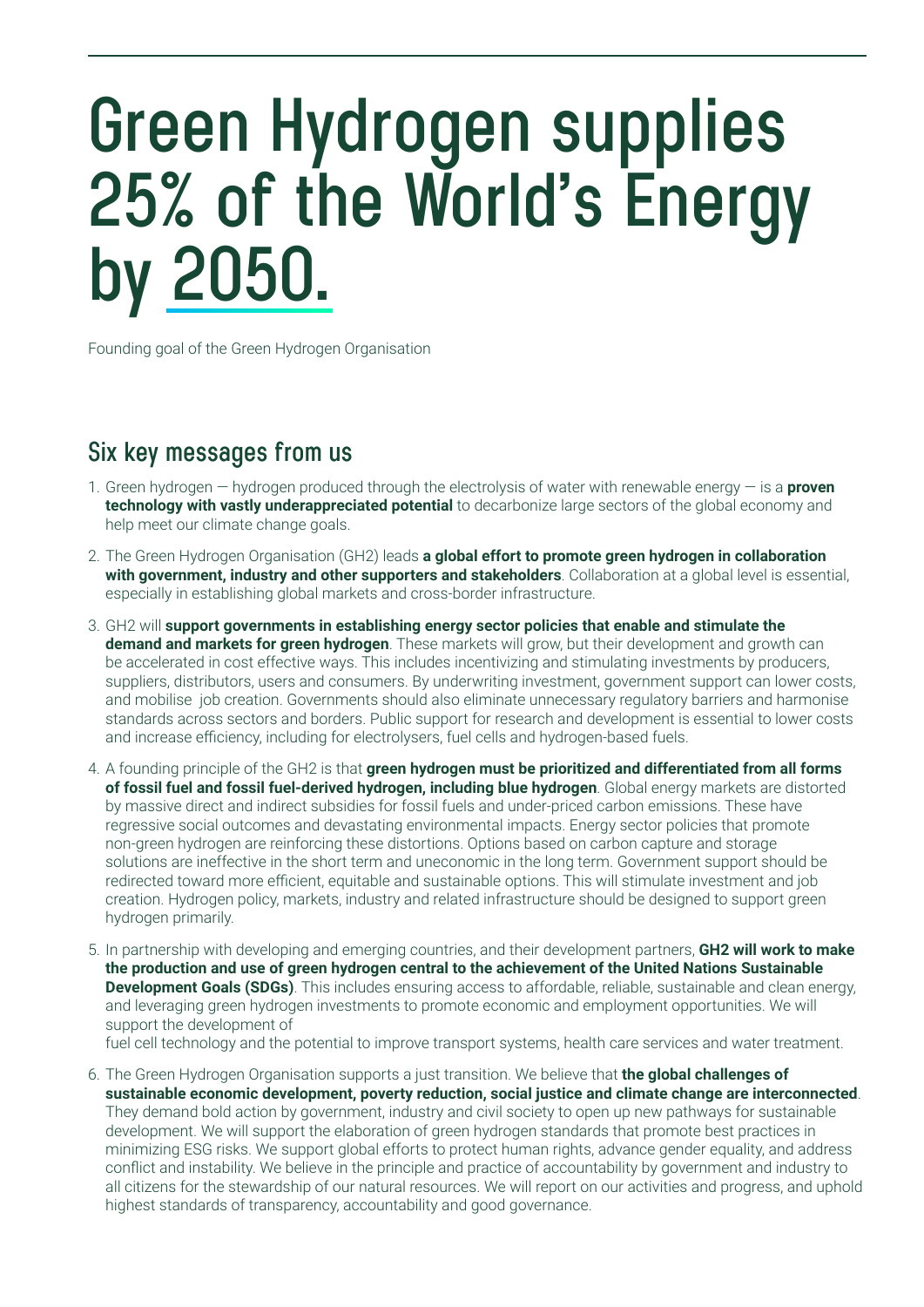# **Foreword**

### Hydrogen. Everyone is talking about it.

It is the key to decarbonising our economy. When we burn hydrogen, instead of oil, gas or coal, we emit water instead of carbon dioxide.

We cannot keep burning fossil fuels. We cannot keep pumping more and more  $CO<sub>2</sub>$  into the atmosphere. Coal, gas, oil all have to be replaced.

And hydrogen is the answer.

But not all hydrogen is the same. The molecule is the same no matter how hydrogen is produced. But if that hydrogen is produced from gas or coal, or with electricity generated by burning gas or coal, then there is nothing clean or green about it.

In fact the  $CO<sub>2</sub>$  emissions from fossil fuel hydrogen production are so high that they render the total emissions footprint of a hydrogen fuel cell higher than a traditional internal combustion engine.

Sun, wind, hydro and other sources can deliver zero carbon energy. Much of it can be used through the electricity grid or stored in batteries or pumped storage systems. But there are no batteries large enough for ships that spend months at sea, or for long-haul trucks.

So, yes, hydrogen is the answer. But it is only the answer to global warming if it is produced with renewable energy. Otherwise we are going backwards in terms of emissions.

And we cannot afford to do that.

So that is why we have formed the Green Hydrogen Organisation (GH2). Our mission is to ensure that the only hydrogen accepted as clean and sustainable is that produced without CO<sub>2</sub> emissions.

It is that simple – green hydrogen means hydrogen made by electrolysing water with renewable energy.

That sounds obvious, so why do we need GH2?

Because not everyone understands that all hydrogen is not the same in terms of its impact on our planet. Too many of the national hydrogen policies and hydrogen associations overlook the fact that hydrogen produced from fossil fuels will generally result in more  $CO<sub>2</sub>$  emissions, not less.

And of course the fossil fuel sector has a vested interest in persuading us that they can produce "clean" hydrogen by capturing the  $CO<sub>2</sub>$  emissions and storing them. Yes, it's back, like the creature from the crypt, Carbon Capture and Storage (CCS) is having a curtain call in the form of "blue hydrogen."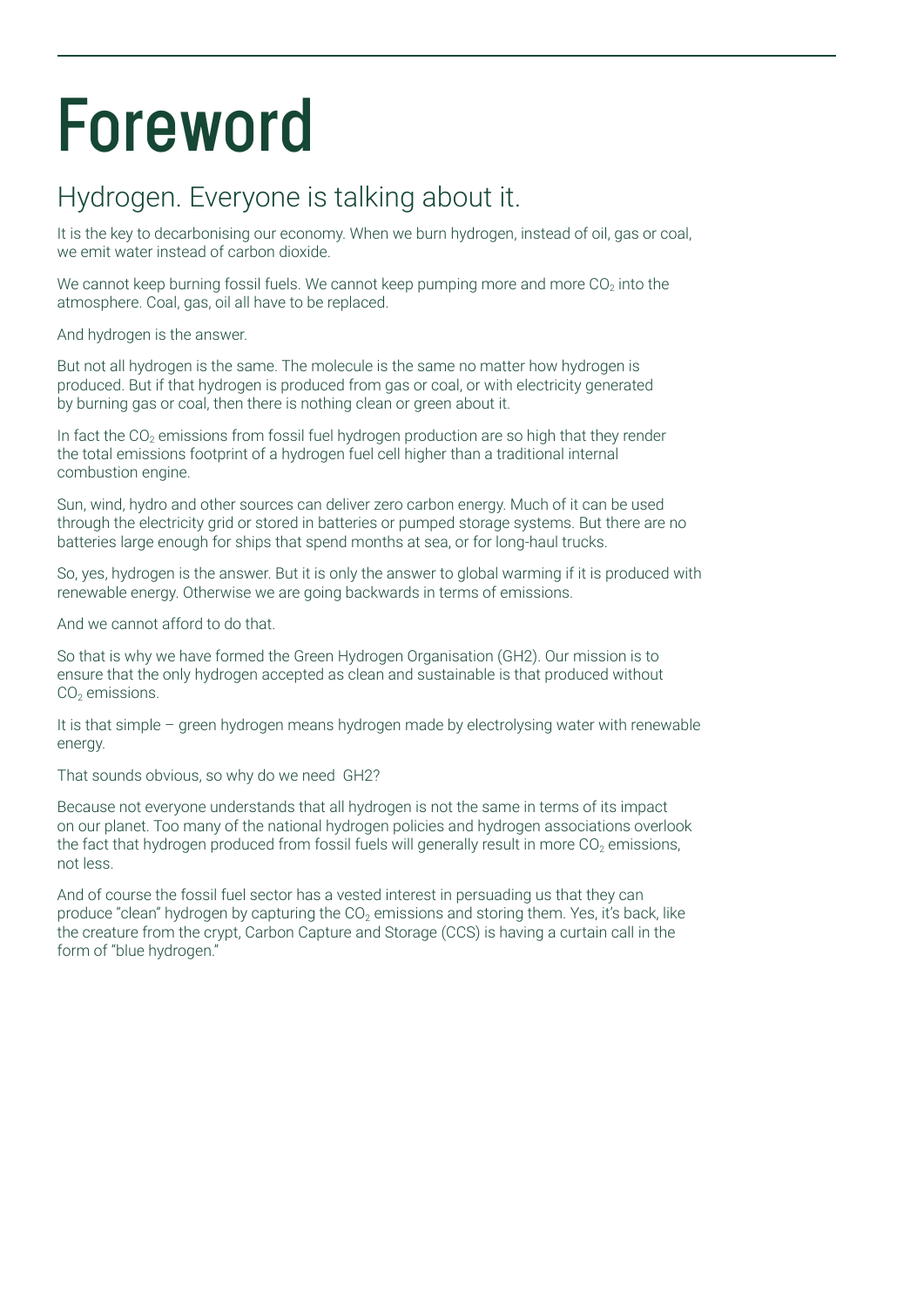It is important to be very clear about this. CCS has received billions of dollars in research and development over many years. There were high hopes for it. I shared them when I was Australia's Environment Minister in 2007. But now we know that it is simply not commercially viable. It has failed, and not for want of trying. Its only value is as a means of delaying the necessary transition away from fossil fuels.

GH2's goal is to see green hydrogen used to decarbonise the huge range of industries that cannot reach net-zero emissions with electrification alone. Steel, cement, long-haul trucks, aircraft, fertilisers – these are all industries that need green hydrogen to reach zero.

We also have another, longer term goal. We believe energy systems can be ethical, decentralised, and fair. Jobs and stable energy resources can be created in all countries through the green hydrogen sector. Globally, almost 800 million people lack access to electricity. Addressing this should be a priority, using renewable energy and green hydrogen, not perpetuating a dependence on fossil fuels.

Green hydrogen is a technology available to any country with a natural endowment of renewable energy. This includes most developing countries in the world, many of which have been held hostage to oil and gas prices for generations.

GH2 has been established to build the energy systems of the future. Green hydrogen is a vastly superior technology to fossil fuels, and it will inevitably replace them. The only question is when, and we are running out of time.

The technology powering green hydrogen – electrolysers, renewable energy, transport, and storage infrastructure – must and will become cheaper and more efficient. Governments must stop subsidising fossil fuels and support this technology of the future.

Producers, consumers and the public must demand that the products they consume, the houses they live in, the planes they fly in, are powered by green hydrogen, not coal, oil or gas.

If you are committed to the clean energy transition, reach out to us here at GH2. We have a planet to save and no time to waste. Green hydrogen is the technology that can enable our transition to a zero emission global economy.

Let's do it!

#### **Malcolm Turnbull**

Inaugural Chair of the Green Hydrogen Organisation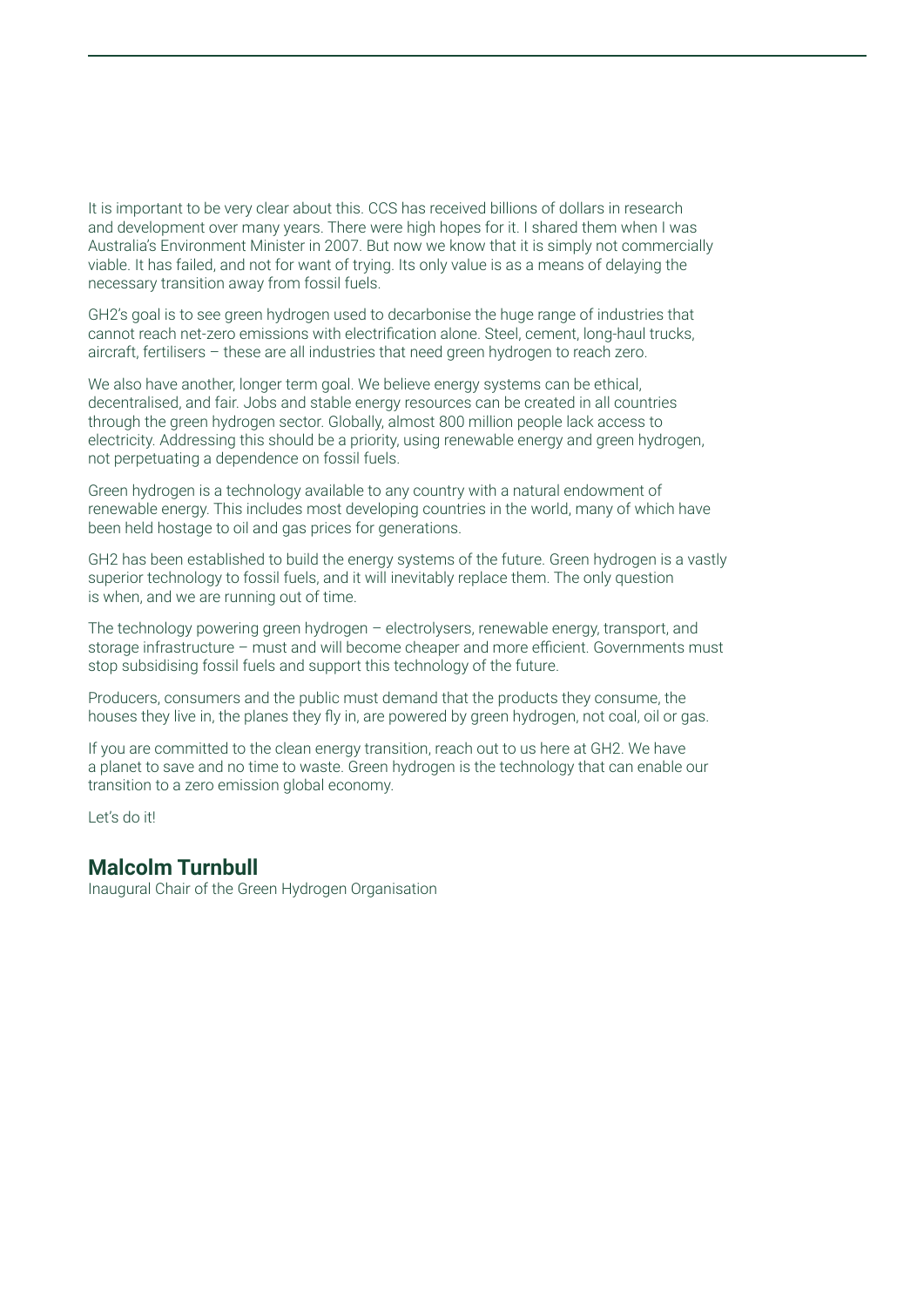# **Foreword**

### Welcome to the Green Hydrogen Organisation, GH2!

With this report we explain:

**why** the world needs enormous amounts of green hydrogen, produced using water and electricity, providing and storing energy beyond batteries,

**what** green hydrogen is, and what needs to happen with standards and certification to make sure that hydrogen resulting in emissions is not favored over green hydrogen,

**how** GH2 and its members and supporters will play their roles in making this happen, and who is required at the table and what is expected of them.

Currently, the focus in the run-up to COP26 is on commitments and pledges, on how governments and the private sector promises change. This is welcome, but it needs to be followed by action and implementing capacity. The private sector needs to change what it does and governments need to enable this change.

We intend for the GH2 to join the new breed of international organisations that straddles governments, the private sector and civil society. We hope that GH2 will harness innovative diplomacy, taking entrepreneurship and modern governance to enable a faster shift to producing and using green hydrogen.

In preparing for this launch we have sometimes been asked whether another organisation is needed. To this I have the following reply: The world is overheating. Despite the commitments to cut greenhouse gas emissions, the emissions continue to grow. Most of the emissions come from the burning of fossil fuels. The use of fossil fuels is hardwired to much of what we do. The world economy and the way we use energy has to urgently change. There are vast interests benefitting from the fossil-fuel economy and from slow transitions. It is not that we have too many organisations that with a razor-sharp focus tries to practically change policy, economic incentives and behavior. The issue is that we don't have enough of them.

Please join us. No journey can be more meaningful. The transition away from fossil fuel-based energy systems cannot be done without the extensive use of green hydrogen. And let's remember, moving away from fossil fuel-based economies is about opportunities: a healthier environment, about a healthy planet, better lives and creating jobs. The transition will not be easy for everyone, but it is overall about using technology to improve life.

#### **Jonas Moberg**

C<sub>EO</sub> Green Hydrogen Organisation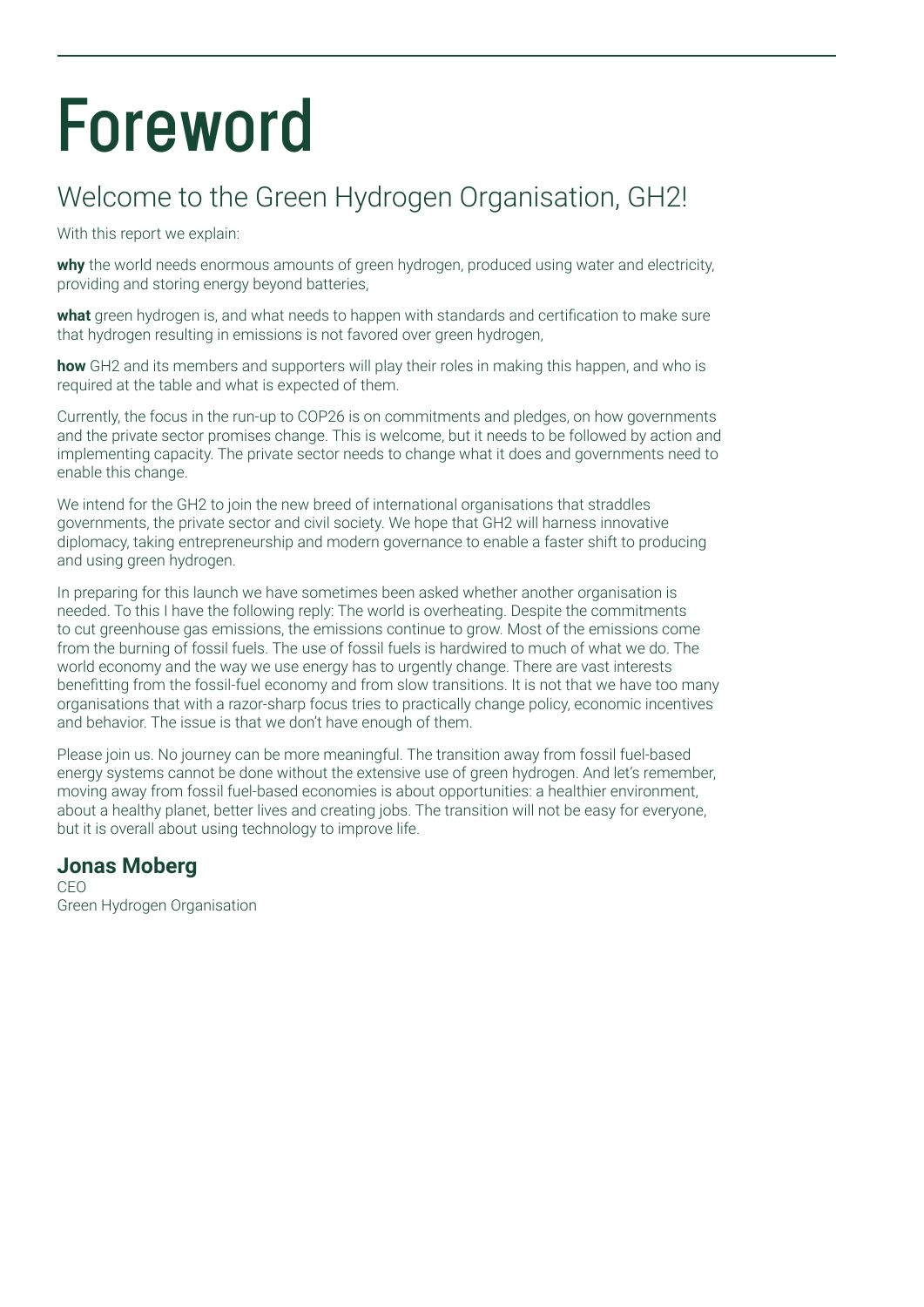**"We hope that GH2 will harness innovative diplomacy, taking entrepreneurship and modern governance to enable a faster shift to producing and using green hydrogen."**

Jonas Moberg, CEO of the Green Hydrogen Organisation.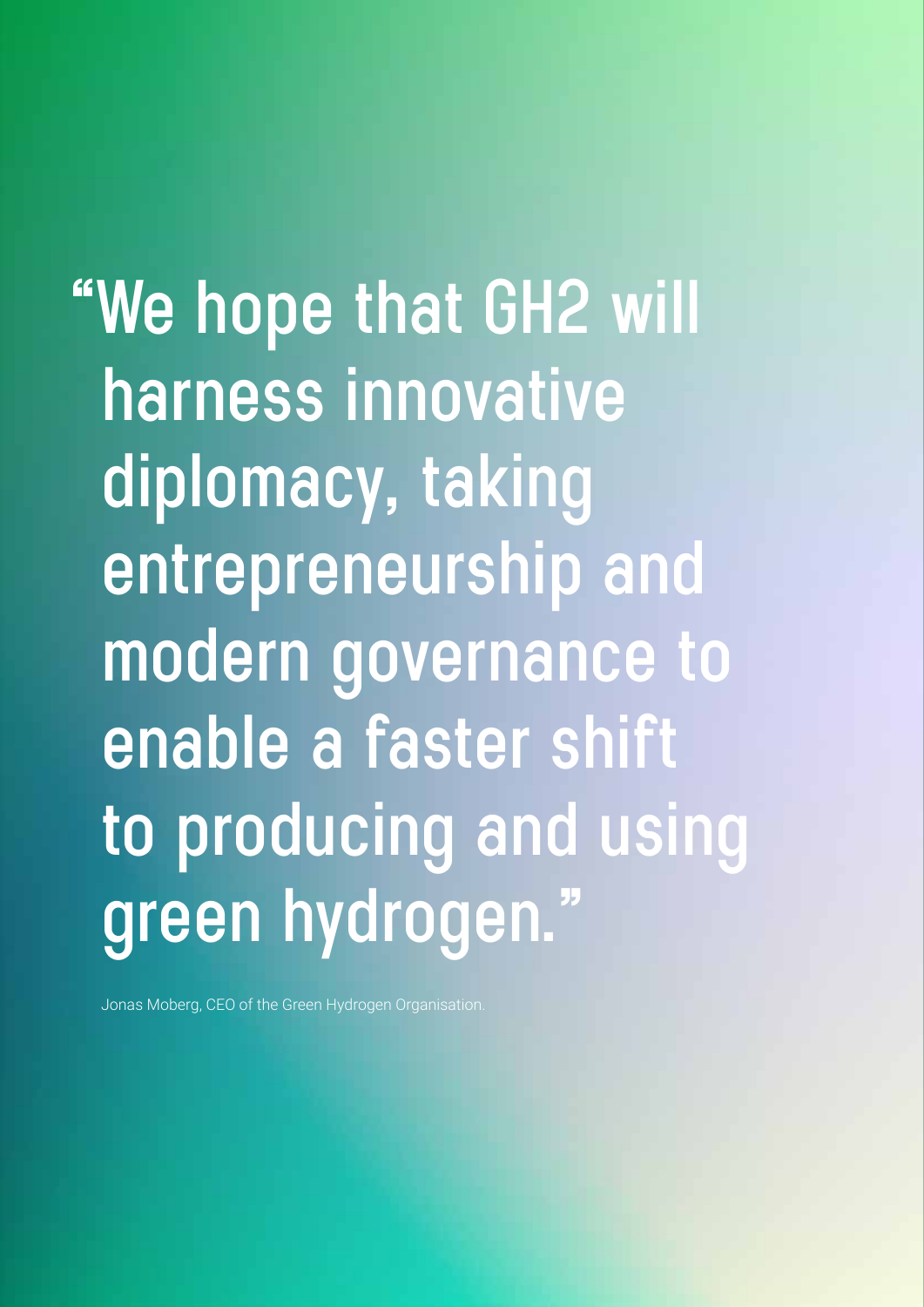# **"Green hydrogen is, in a way, the sleeping giant of the energy transition."**

Dr Andrew Forrest, founding chairman of Fortescue Metals Group and the Minderoo Foundation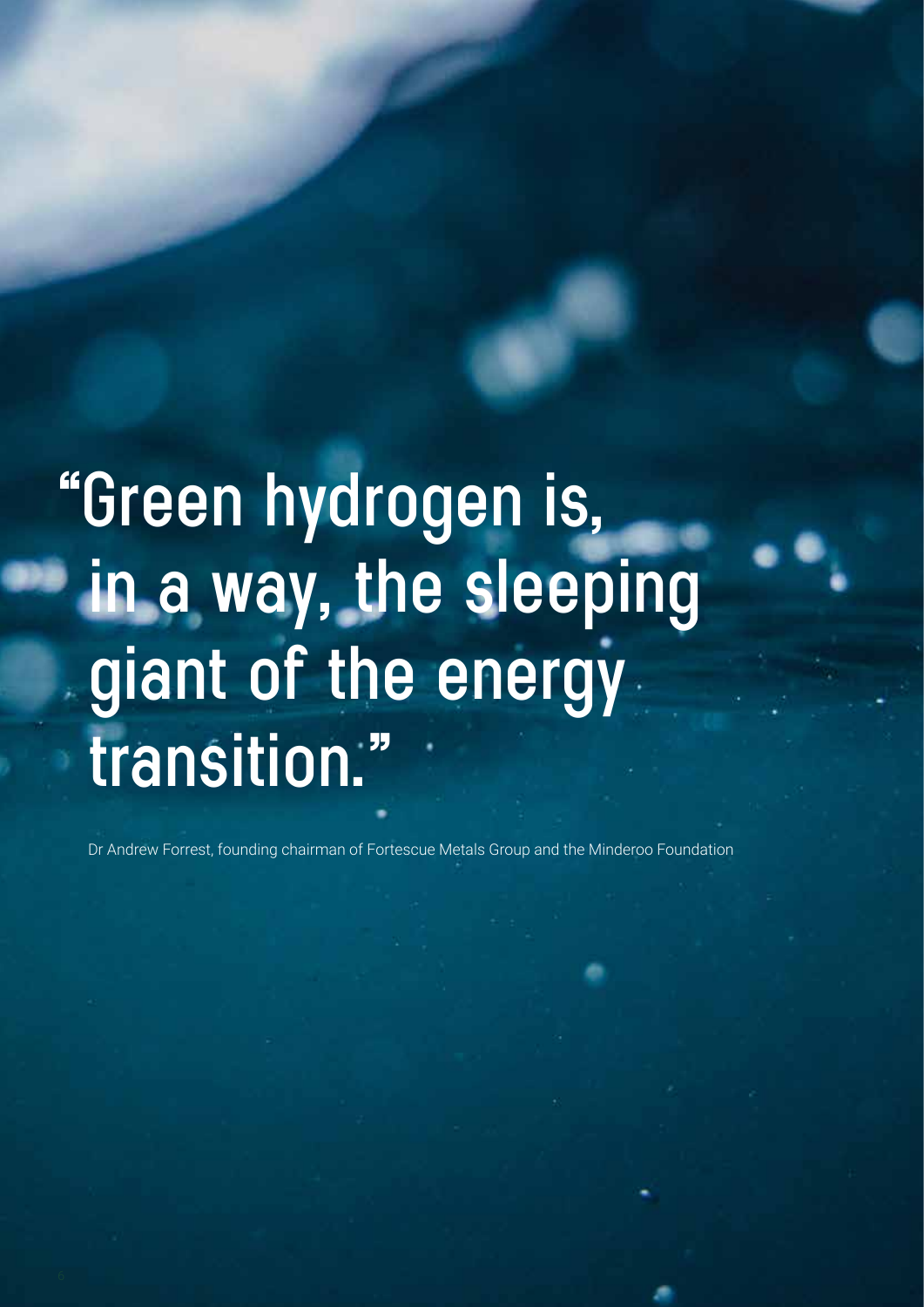# **Contents**

| Fossil-fuel based Hydrogen: A road to nowhere  10         |  |
|-----------------------------------------------------------|--|
|                                                           |  |
| Green hydrogen's pivotal role in the energy transition 14 |  |
| Creating an enabling environment for green hydrogen. 19   |  |
|                                                           |  |
| Green Hydrogen and the Sustainable Development Goals 22   |  |
| Accelerating the production and use of Green Hydrogen 25  |  |
| Catalyzing and growing Green Hydrogen markets 26          |  |
| The Green Hydrogen Organisation 28                        |  |
| The Green Hydrogen Organisation Charter30                 |  |
| The Green Hydrogen Development Plan33                     |  |
|                                                           |  |
| Green Hydrogen Data Standards  36                         |  |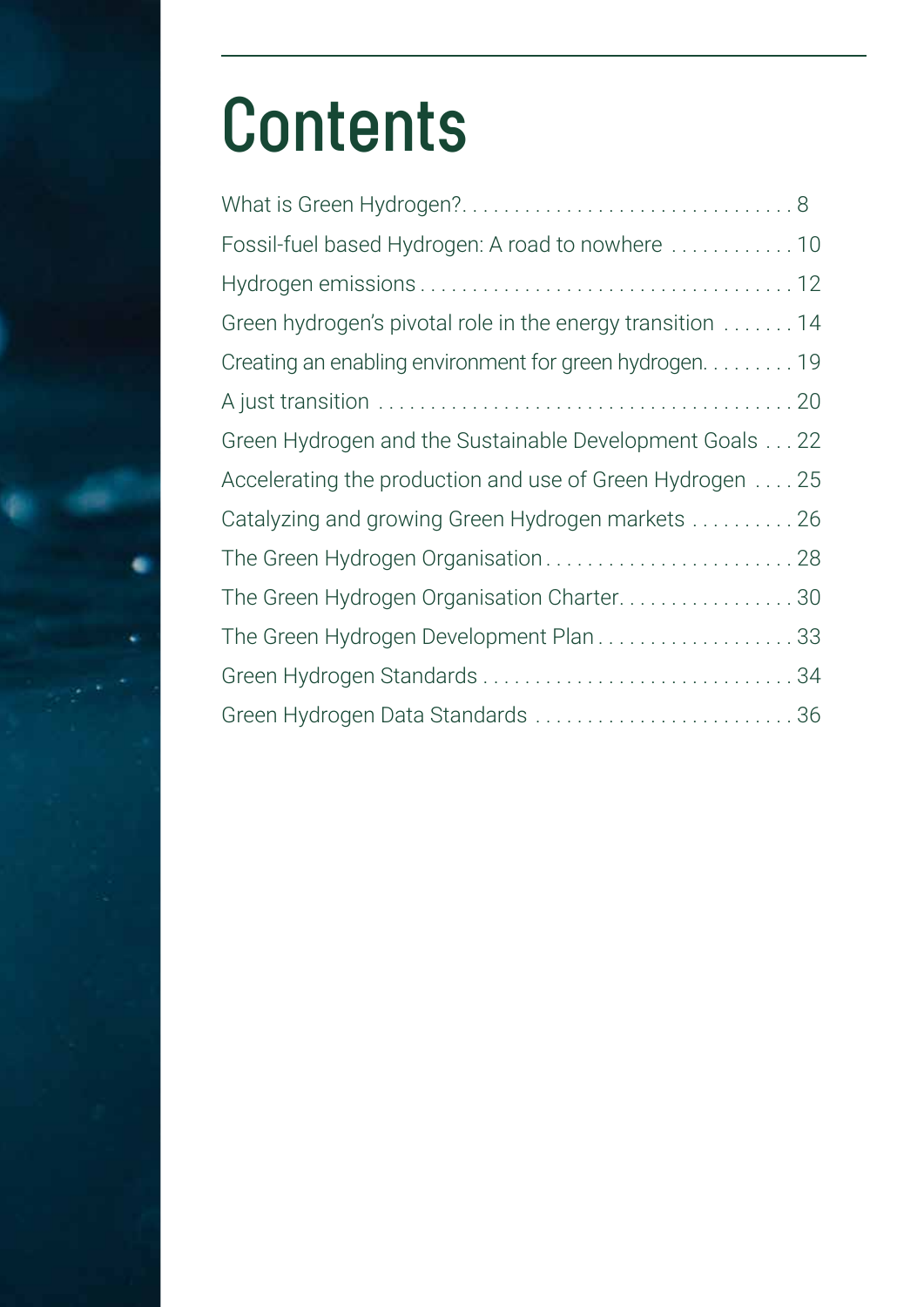# **What is Green Hydrogen?**

Green hydrogen — hydrogen produced through the electrolysis of water with renewable energy  $-$  is a proven technology with vastly underappreciated potential to decarbonize large sectors of the global economy. We have known about electrolysis for over 200 years, and industrial quantities of green hydrogen have been produced by companies like Norsk Hydro in Norway since the 1920s. In 2019, Japan successfully imported its first shipment of green hydrogen from Australia<sup>1</sup>. Since then countries have begun racing to strike accords and innovation partnerships that would facilitate global trade in green hydrogen<sup>2</sup>.

Green hydrogen generates zero carbon emissions when it is produced, and zero carbon emissions when it is used. The versatility of hydrogen is one of its key features, and it has the potential to help a range of industrial and long haul transport sectors reduce emissions. Four areas where green hydrogen is likely to be the cheapest and fastest route to net zero emissions - steel (~8%3), cement (~8%4), shipping (~2%5) and trucking (~6%6) - alone account for a quarter of global emissions.



1. Renewable energy production + water

Green Hydrogen Value Chain



2. GH2 production 3. GH2 storage

& distribution

H<sub>2</sub>



4. GH2 utilisation

The Green Hydrogen Organisation's goal is that green hydrogen will supply 25% of the World's Energy needs by 2050. This is an ambitious goal, given that green hydrogen currently accounts for 0.1% of global hydrogen production and a tiny fraction of total global energy use. However, after years of slower than expected growth, the declining costs of both renewable electricity (which accounts for  $\sim$  70% of the cost of producing hydrogen) and electrolysis technology is galvanizing government, industry and community support. Analysts have forecast that the global hydrogen market could provide USD \$11 trillion of infrastructure investment opportunities over the next 30 years and direct annual revenues of \$2.5 trillion<sup>7</sup>. The challenge and opportunity is to accelerate this transition, reducing our dependence on fossil fuels and harnessing the benefits of green hydrogen as quickly as possible.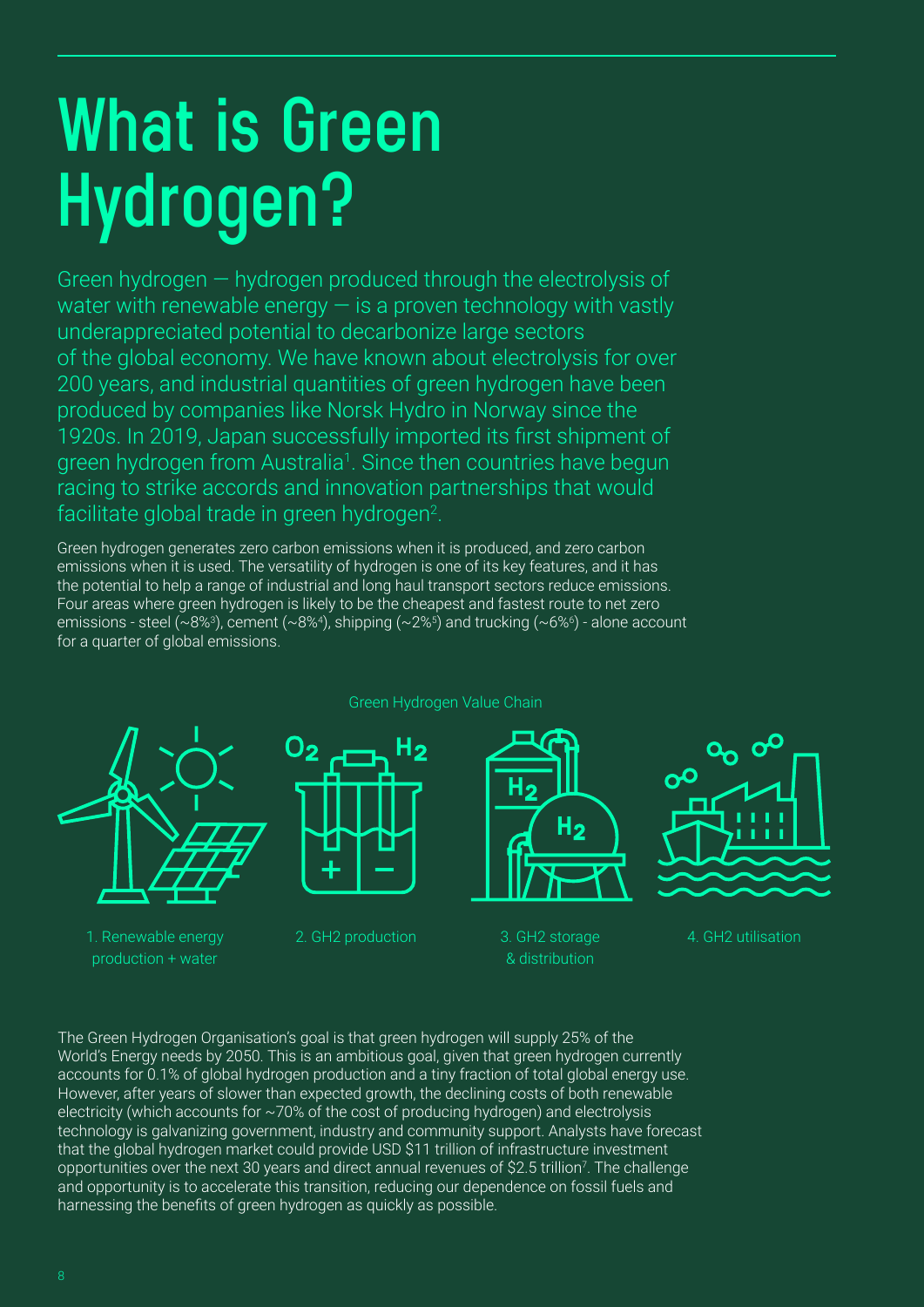Reducing emissions to net zero is essential to limit the increase in average global temperatures to no more than 1.5 degrees Celsius, the threshold seen as critical if the world is to avoid disastrous climate change8. Wind and solar power have seen large cost reductions and significant growth in recent years. They are an abundant, renewable source of clean energy that can help decarbonise the 20% of global final energy consumption that comes from electricity. However they are non dispatchable and so need to be supported by either energy storage solutions or other types of power.

Green hydrogen is a carbon-free fuel and feedstock that can decarbonise a sizable fraction of the 80% non-electric final energy consumption, especially in energy-hungry industrial, chemical and transportation sectors, while balancing the variability of renewable energy. The growing interest in green hydrogen is welcome, but the pace of change is far too slow. The governments of Australia, Chile, Germany, Japan and United Kingdom have responded with hydrogen strategies, and several large-scale green hydrogen investments are underway. In some cases, like Chile<sup>9</sup>, these strategies set clear, aggressive targets to ramp up green hydrogen production, support the development of export markets, and drive down costs for technology and other enablers. In other cases, the distinction between support for green hydrogen and support for fossil fuel hydrogen is blurred with ill-defined phrases like "clean hydrogen". Unless these strategies unequivocally enable sustainably produced hydrogen and not merely hydrogen produced with fossil fuels but with lower emissions, there is a risk that they will contribute to further delays in making green hydrogen cost competitive.

We will not succeed in unlocking the potential of green hydrogen – and meeting our climate change goals – without properly pricing the carbon released into the atmosphere by coal, oil, and natural gas.

The IMF has calculated that the fossil fuel industry receives a stunning \$5.2 trillion in subsidies annually (6.4% of global gross domestic product).<sup>10</sup> This includes conventional, pre-tax subsidies — government funding to reduce the price of fuel – of roughly \$500 billion a year. BloombergNEF have calculated that G-20 member countries have given more than \$3.3 trillion in subsidies for coal, oil, gas, and fossil-fuel power between 2015-2019, since signing the Paris agreement.<sup>11</sup>

Government support and subsidies for fossil fuels undermines the energy transition. These policies are. are also extraordinarily regressive, reinforcing poverty and inequality, with the richest 20% of households receiving six times more in subsidies than the poorest 20%.12 It is important to acknowledge the myriad ways in which our economies are geared towards fossil fuels. Access to fossil fuels has shaped geopolitics, catalysing and sustaining conflict both within and between nation states, and undermining the economic progress of many oil rich nations. Long term evidence suggests that oil rich states are cursed with lower growth: for every 10% increase in share of oil exports, a country can expect 7% lower GDP per capita in the long run, as innovation and productivity are sidelined by efforts to reap volatile profits from fossil fuels.<sup>13</sup>

We will not succeed in unlocking the potential of green hydrogen – and meeting our climate change goals – without properly pricing the carbon released into the atmosphere by coal, oil, and natural gas. A recent report by the International Institute for Sustainable Development concluded that reforming fossil fuel subsidies in 32 countries could reduce  $CO<sub>2</sub>$  emissions by 5.5bn tonnes by 2030 and also save governments nearly \$3 trillion by 2030.14 Regrettably, several countries are developing hydrogen options to support their fossil fuel sectors, instead of prioritising sustainable alternatives.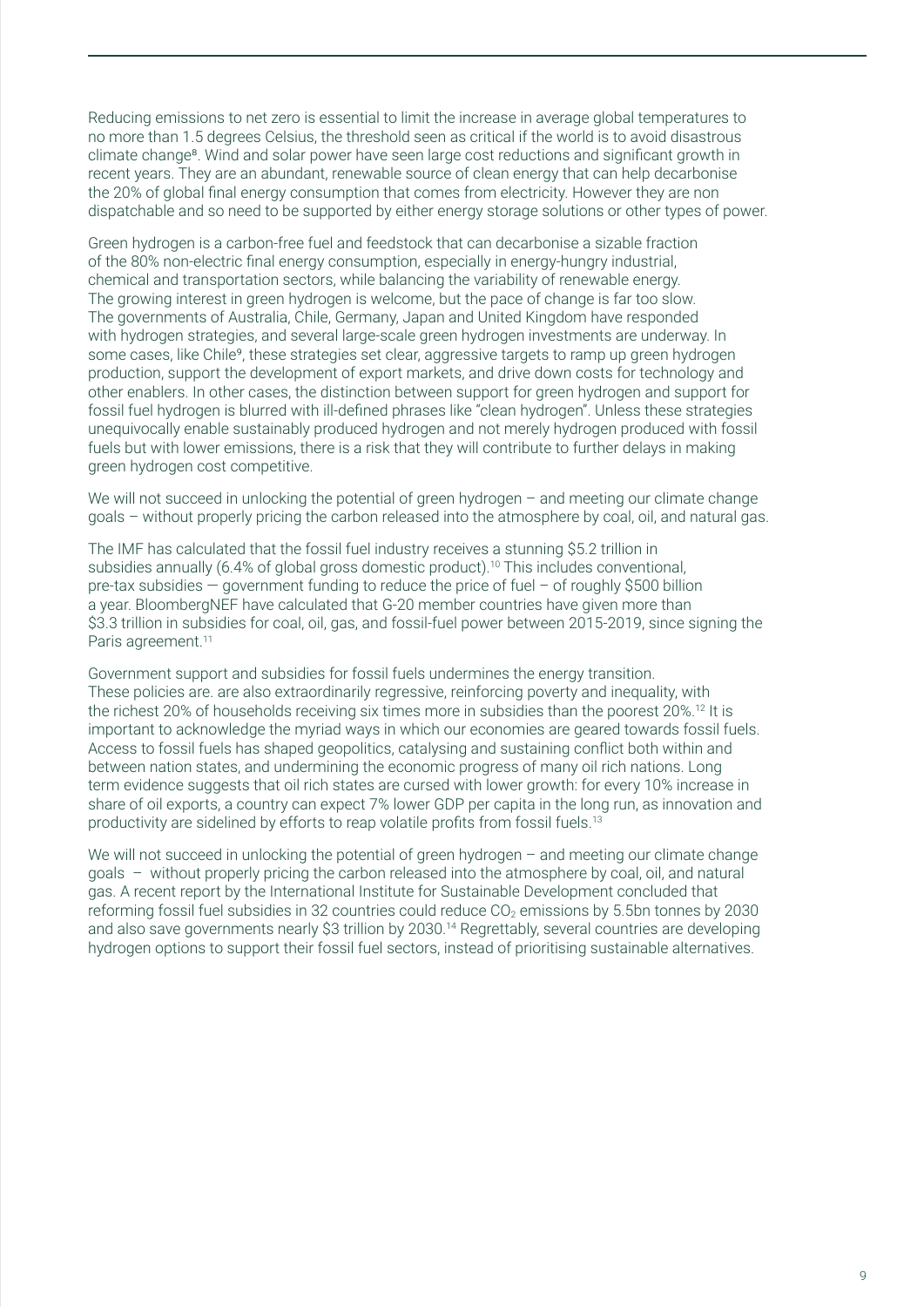## **Fossil-fuel based Hydrogen: A road to nowhere**

Hydrogen is the most abundant element in the universe. Most of the hydrogen on Earth exists in molecular form, such as water and various organic compounds. Hydrogen gas isn't extracted in the same way that we might extract oil, gas or coal, but is instead produced using a range of different technologies and chemical reactions. A primary source of energy is needed to produce hydrogen, but the different approaches imply widely diverging economic, social and environmental impacts. For this reason, it is critical to differentiate green hydrogen from fossilfuel based alternatives.

All hydrogen molecules are the same - and colourless - no matter how hydrogen is produced. But the way in which hydrogen is produced is crucial. If hydrogen is produced from gas or coal, or with electricity generated by burning gas or coal, it is not clean or sustainable. Here we consider some of the terms and colours used for hydrogen produced using fossil fuels. In addition to green hydrogen, there is also pink hydrogen, referring to when nuclear power is used.

### **Brown Hydrogen**

Brown (or Black) hydrogen is the oldest way of producing hydrogen. This is achieved by transforming coal into gas, with the hydrogen separated from the other elements using absorbers or special membranes. This hydrogen is known as brown or black depending on the type of coal used: brown (lignite) or black (bituminous) coal. It produces large carbon dioxide emissions (see below), and is not a viable long-term solution.

### Grey Hydrogen

Grey hydrogen has been produced for many years. It involves using natural gas, which is split into hydrogen and  $CO<sub>2</sub>$  either by steam methane reforming (SMR) or auto thermal reforming (ATR) technology. Again, this involves large and unsustainable carbon dioxide emissions.

### **Blue Hydrogen**

So called blue hydrogen involves combining grey hydrogen with carbon capture, utilization and storage (CCUS). Blue hydrogen is often presented as a sustainable option, or as an interim solution on the road to green hydrogen. In practice, CCUS has received billions of dollars in support and subsidies since the first pilot projects began in the mid-1990s, and yet has failed to fulfill its promise to significantly lower emission. In 2018, the International Energy Agency (IEA) calculated that, between 2007 and 2017, governments earmarked USD 28 billion of funding to support CCUS projects.15 Ultimately, only 15% of this funding was disbursed, because the majority of CCUS proposals and projects failed. Nevertheless, in 2021, the IEA reports that from the start of 2020 to early May 2021, governments and industry pledged more than USD 12 billion to CCUS projects and programmes.<sup>16</sup> Even if CCUS worked efficiently, there are substantial emissions from the production and transportation of gas before it's converted into hydrogen. In practice, the promise of blue hydrogen is distracting attention from cheaper, cleaner and faster options to drive the energy transition, diluting scarce R&D budgets, and blurring the focus of governments and investors.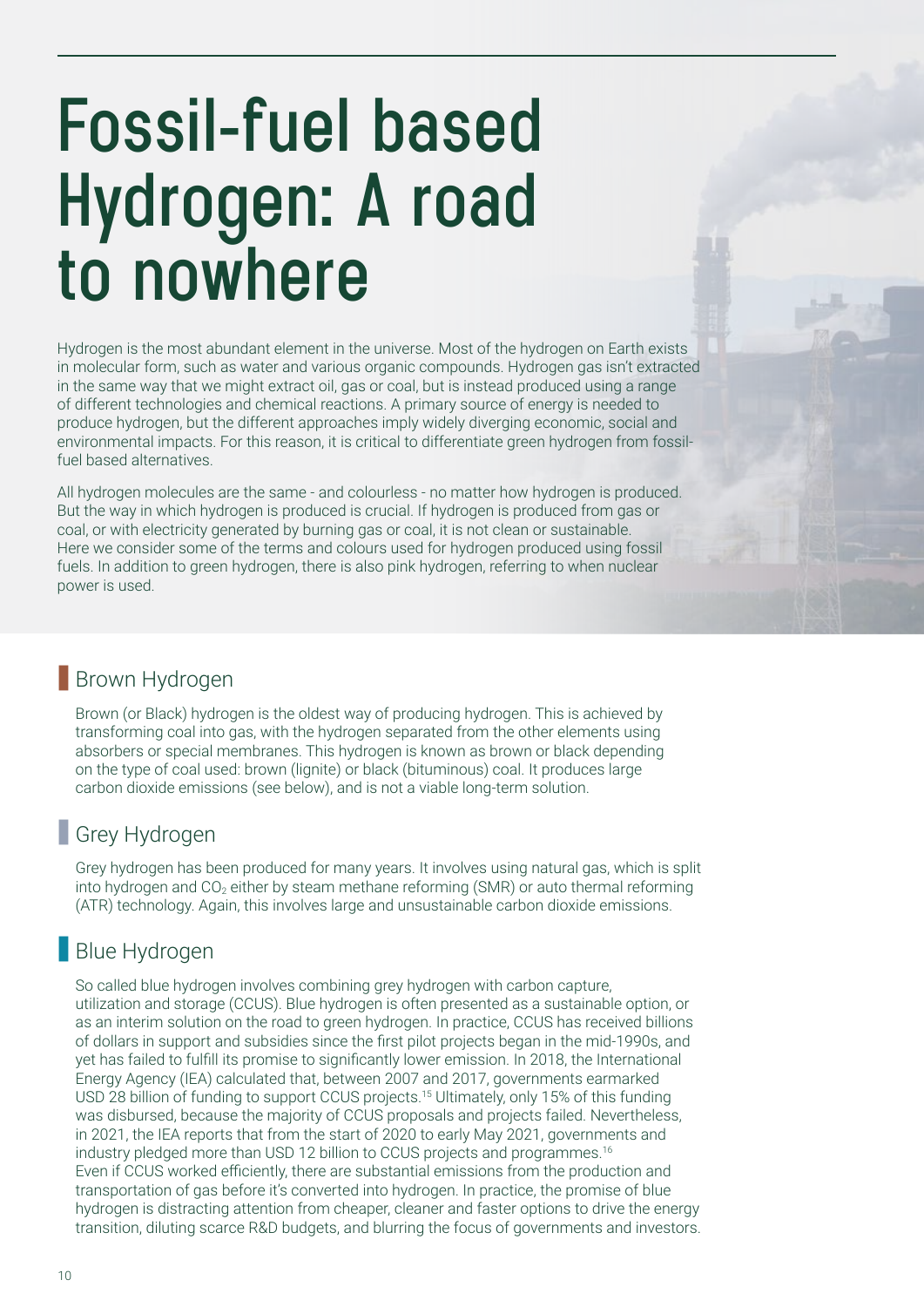

Green hydrogen is defined as hydrogen produced by splitting water into hydrogen and oxygen using renewable electricity through a process called electrolysis. This results in very low or zero carbon emissions.

Emerging green hydrogen strategies and policies differ widely on the definition of "renewable energy", the boundaries of the carbon accounting system, the emission thresholds at which hydrogen is considered green, and the feedstocks and production technologies deployed.17 This lack of standardisation is undermining efforts to accelerate the use of green hydrogen.

Accordingly, a central objective of the Green Hydrogen Organisation (GH2) is to establish global standards for green hydrogen. Clear global standards will support policy and project development, lower costs for producers and consumers, and help build support and confidence in the market for green hydrogen.

The boundaries of the carbon accounting system and the thresholds at which hydrogen is considered "green" are crucial considerations. The emissions associated with project construction need to be considered, together with the upstream emissions (water, energy and electricity production) and downstream transportation and utilization. In taking a holistic approach – from energy source to point of use – an absolute zero emissions threshold is both unrealistic and counterproductive. But care must be taken set meaningful targets, and to avoid lowering the bar in ways that allows fossil fuel-based hydrogen to masquerade as "green".

In developing a standard and to enable the production, trade and use of green hydrogen, GH2 will promote:

- Elimination of GHG emissions climate disaster has to be avoided at all cost and this can only be done through an urgent attention to ensuring energy supply that is renewable.
- Sustainability Beyond emissions, the wider sustainability of the green hydrogen industry needs greater attention. GH2O will support the elaboration of green hydrogen standards that promote global best practice in addressing environmental, social and governance issues. We will support global efforts to protect human rights, advance social justice and equality.
- Transparency We will develop open data standards that promote greater transparency and accountability, and to support harmonization with other related standards and certification efforts (e.g., carbon pricing and certification of green electricity).
- Collaboration Government and industry need to work together on developing standards that are clear, consistent, fair and fit for purpose.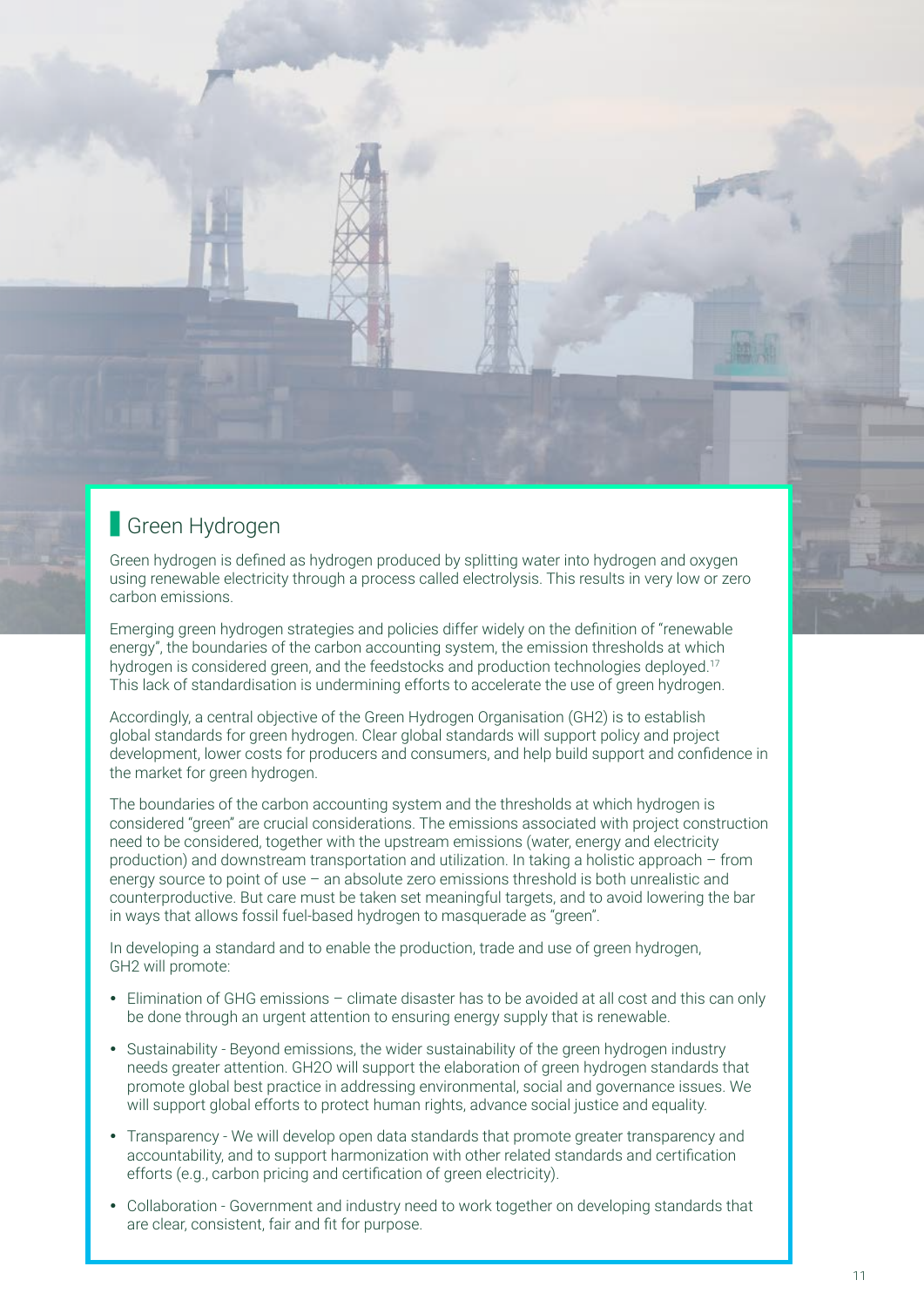# **Hydrogen emissions**

A founding principle of the **Green Hydrogen Organisation** is that green hydrogen must be prioritized and differentiated from all forms of fossil fuel, including blue hydrogen. Energy sector policies that promote fossil fuel hydrogen are inhibiting the uptake of more sustainable long-term solutions.

'Clean' hydrogen is a term that has been applied to hydrogen produced using renewable electricity and natural gas via steam methane reforming (blue hydrogen). For example, the CertifHy in the EU includes two different guarantee of origin labels: CertifHy green hydrogen (from renewable sources and having a greenhouse gas balance below a defined threshold), and CertifHy Low Carbon Hydrogen (having a greenhouse gas balance below a defined threshold).18 However, many reports and government documents discuss gas-based hydrogen as part of decarbonisation efforts without specifying a capture rate needed to ensure that low-emissions are achieved.<sup>19</sup>

Researchers at the Crawford School of Public Policy at the Australian National University have been analysing the emissions and costs of fossil fuel based compared to renewable electricity-based hydrogen. A recent Hydrogen Council report presents a combined renewables and gas scenario that was associated with "a completely decarbonised hydrogen supply from 2040".20 This is despite a notable share of 'blue' hydrogen (i.e. SMR with CCS). In the report the amount of global hydrogen production is broken down by technology (Figure 1a). This allowed the researchers to use this scenario to calculate global emissions with different CCS technologies and capture rates. This allowed the researchers to use this scenario to calculate global emissions with different CCS technologies and capture rates, including both process and fugitive emissions.21 These emission intensities are shown in Table 1 (with a comparison to estimates from the Hydrogen Council).

The analysis shows that if moderate capture rates are achieved (56%), emissions would increase to levels much higher than the present day (Figure 1b). If high capture rates are achieved, then emissions could fall with the phase out of SMR without CCS. However, as hydrogen production increases, emissions could increase back to present day levels in the middle of the century (Figure 1c).

The Hydrogen Council's combined scenario shows that a hydrogen industry that uses natural gas would emit a substantial amount of emissions. Even if SMR without CCS is phased out, it is misleading to refer to a combined scenario as "decarbonised hydrogen supply". This analysis shows that capture rates matter (comparing Figure 1b and 1c). Fugitive emissions are not impacted by CCS and these emissions need to be considered when assessing the emissions associated with gas-based hydrogen.

| Table 1 - Emissions intensities for the production of hydrogen (kgCO <sub>2</sub> per kgH2) |  |  |  |
|---------------------------------------------------------------------------------------------|--|--|--|
|                                                                                             |  |  |  |

|                                             | Longden et al* | <b>Hydrogen Council</b> | <b>This Analysis</b> |
|---------------------------------------------|----------------|-------------------------|----------------------|
| <b>Natural gas without CCS</b>              | $11.1 - 13.7$  | $92 - 111$              | 124                  |
| Natural gas with CCS and a 56% capture rate | $5.8 - 8.5$    |                         |                      |
| Natural gas with CCS and a 90% capture rate | $1.7 - 4.3$    | $12 - 39$               | 3.0                  |
| Renewable electricity and an electrolyzer   |                | .<br>$0.3 - 1.0$        | 0.3                  |

\*these estimates are CO<sub>2</sub>-equivalent as fugitive emissions are included.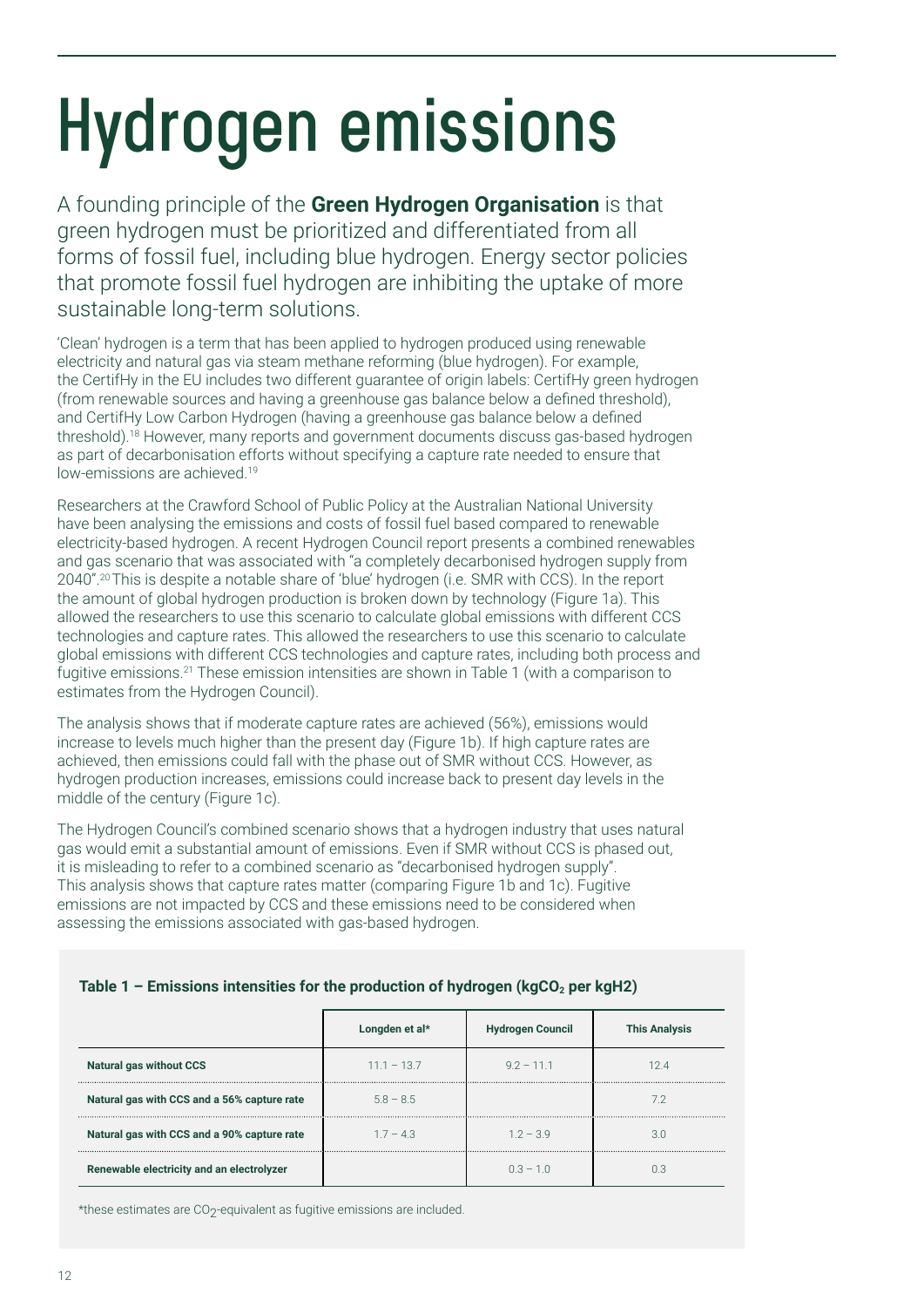

#### **Figure 1 – Hydrogen production and emissions with different capture rates**

Note: calculations based on Longden et al. (2021) and Hydrogen Council (2011)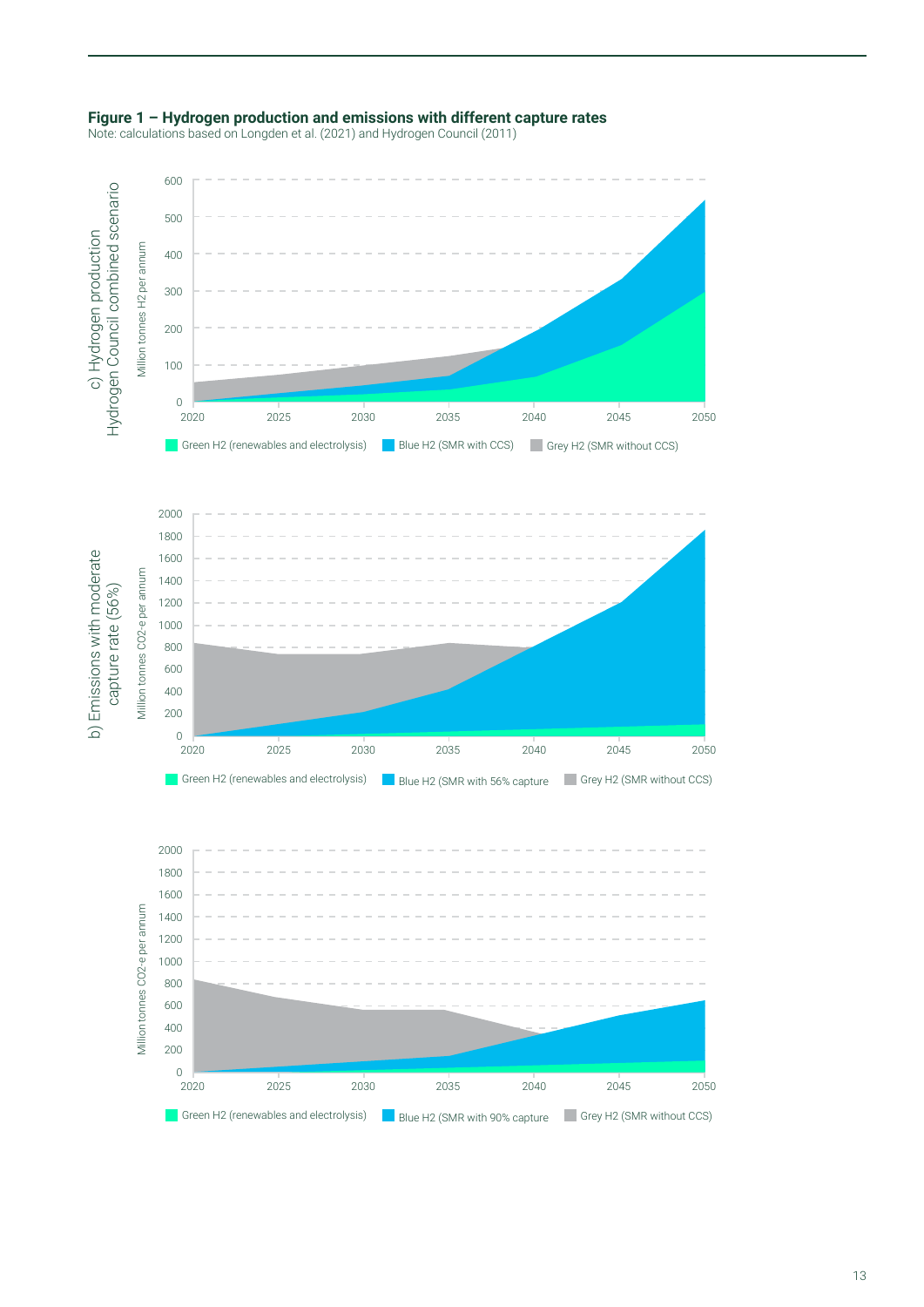## **Green hydrogen's pivotal role in the energy transition**

In this section, we explore the characteristics and applications of green hydrogen which, collectively, provide a sustainable way to meet 25% of the world's energy needs by 2050. In this document, the Green Hydrogen Organisation (GH2) highlights opportunities to dramatically accelerate the production and utilisation of green hydrogen across a range of sectors, including establishing clear standards and strong incentives to encourage the early deployment of green hydrogen solutions and mobilise additional private sector investment.

Heavy industry (cement, steel, chemicals and aluminium) and heavy-duty transport (shipping, trucking and aviation) together account for nearly one-third of global  $CO<sub>2</sub>$  emissions - and this share is expected to double under business-as-usual scenarios.<sup>22</sup> Green hydrogen's versatility as a store of renewable energy, a clean burning fuel, and a chemical feedstock for industrial processes provides unmatched potential to address emissions from these sectors and help decarbonize the global economy.

- 1. **Distributing renewable energy.** Energy supply and demand are not well matched. For centuries, we have developed energy transport and transit systems that carry fossil-fuel based energy (predominantly oil, gas and coal) from resource rich to resource poor regions. Globally, we need to transition from distributing unsustainable fossil-fuel based energy to sustainable, renewable energy. Some countries are not well positioned to generate renewable energy, whereas others have excess capacity and potential. Hydrogen and its compounds have a high energy density and can be easily stored and transported, (re)distributing renewable energy efficiently and flexibly.
- 2. **Enabling reliable renewable energy.** Electricity from renewables is variable, and residential and industrial demand is often not well matched with supply. Electrolysis can convert excess electricity into hydrogen during times of oversupply and release it when demand peaks. Hydrogen can also be used for long-term, carbon-free energy storage as an energy buffer and strategic reserve. Underground storage of hydrogen is a well-established industry practice. Hydrogen can be stored over long periods of time and scales compatible with seasonal energy storage, making it a leading candidate to enable the seasonal balancing of renewable power sources.23 It is also cost competitive compared to other options, such as pumped hydro storage.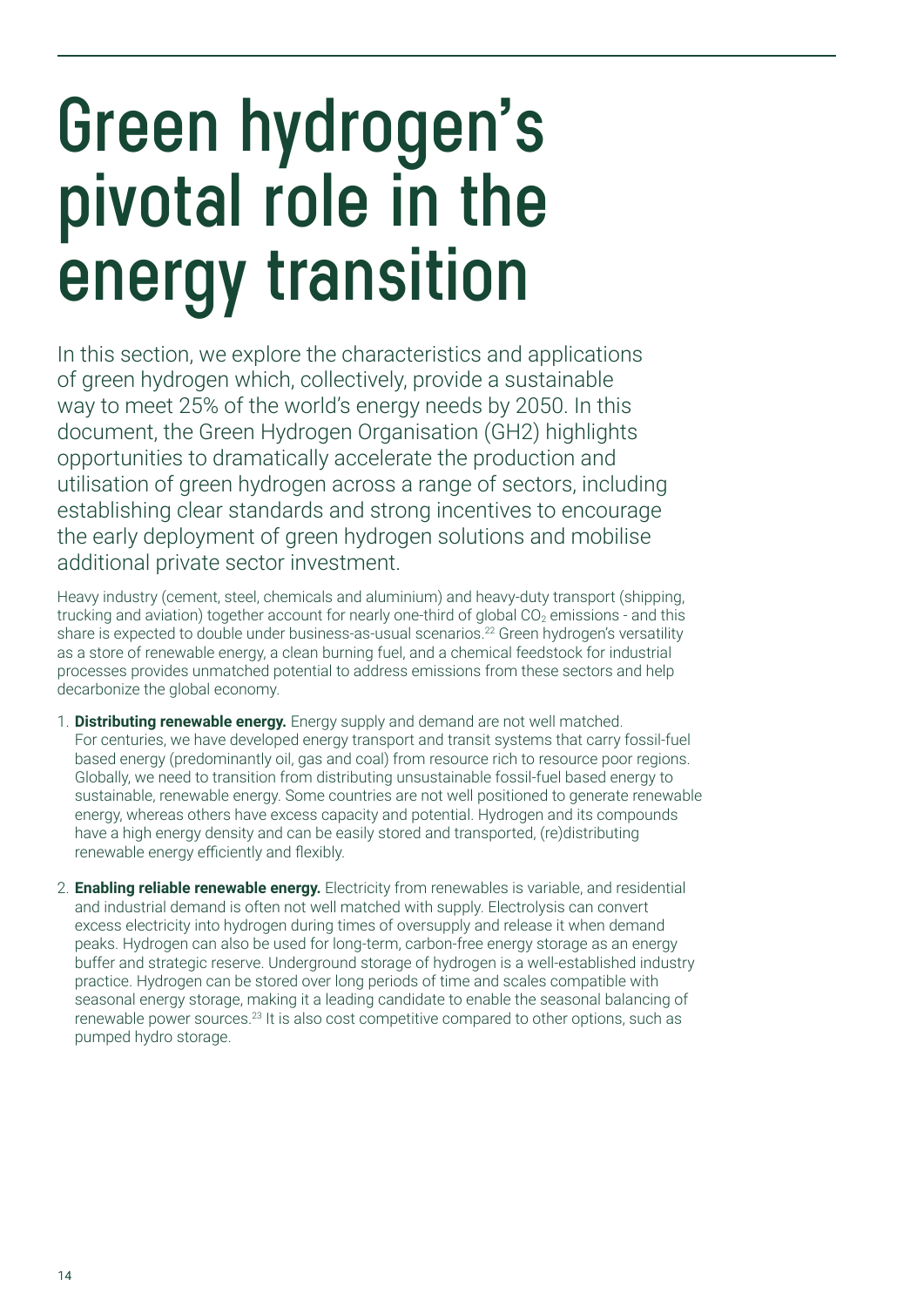3. **Decarbonising transport.** In 2019, transport accounted for nearly 30% of global final energy use and 23% of total energy sector direct  $CO_2$  emissions.<sup>24</sup> Reducing oil use and  $CO_2$ emissions in long-distance transport modes – heavy-duty trucking, maritime shipping and aviation – are particularly difficult because of their energy and power density requirements.<sup>25</sup> Battery electric vehicles (BEVs), Hybrid electric vehicles (HEVs) and plug-in hybrid electric vehicles (PHEVs) are already reducing vehicle emissions, particularly in passenger vehicles. However, fully decarbonizing transport will require deployment of hydrogen-powered fuel cell electric vehicles (FCEVs) and battery electric vehicles (BEVs). Green Hydrogen is the leading technology to decarbonise long haul transport, including trucking and shipping. In addition to lowering  $CO<sub>2</sub>$  emissions, this will support local air quality improvements and noise reductions. In 2019, air pollution was responsible for 6.67 million deaths worldwide, including the premature death of 500,000 babies, with the worst health outcomes occurring in the developing world.26

#### Green Hydrogen in Shipping

A recent analysis by the Global Maritime Forum mapped the uptake of 106 pilot and demonstration projects to address the transition to zero emission fuels in the maritime industry. They note an increase in large ship projects focussed on hydrogen and ammonia.

Shipping also has a key role to play in transporting green hydrogen between producers and consumers. The first liquid hydrogen powered ships are expected in 2022, and the construction of compressed hydrogen carriers is expected to begin shortly.<sup>27</sup> Green hydrogen can also be transported by converting it to ammonia or another liquid organic hydrogen carrier.

The demand from customers is also playing an important role. Iron ore producer Fortescue Metals Group chief executive Elizabeth Gaines recently said: "in line with Fortescue's strengthened target to achieve carbon neutrality by 2030, the company's focus is on thedevelopment of vessels powered by green ammonia… tenders for LNG-powered bulk carriers will not be pursued."28

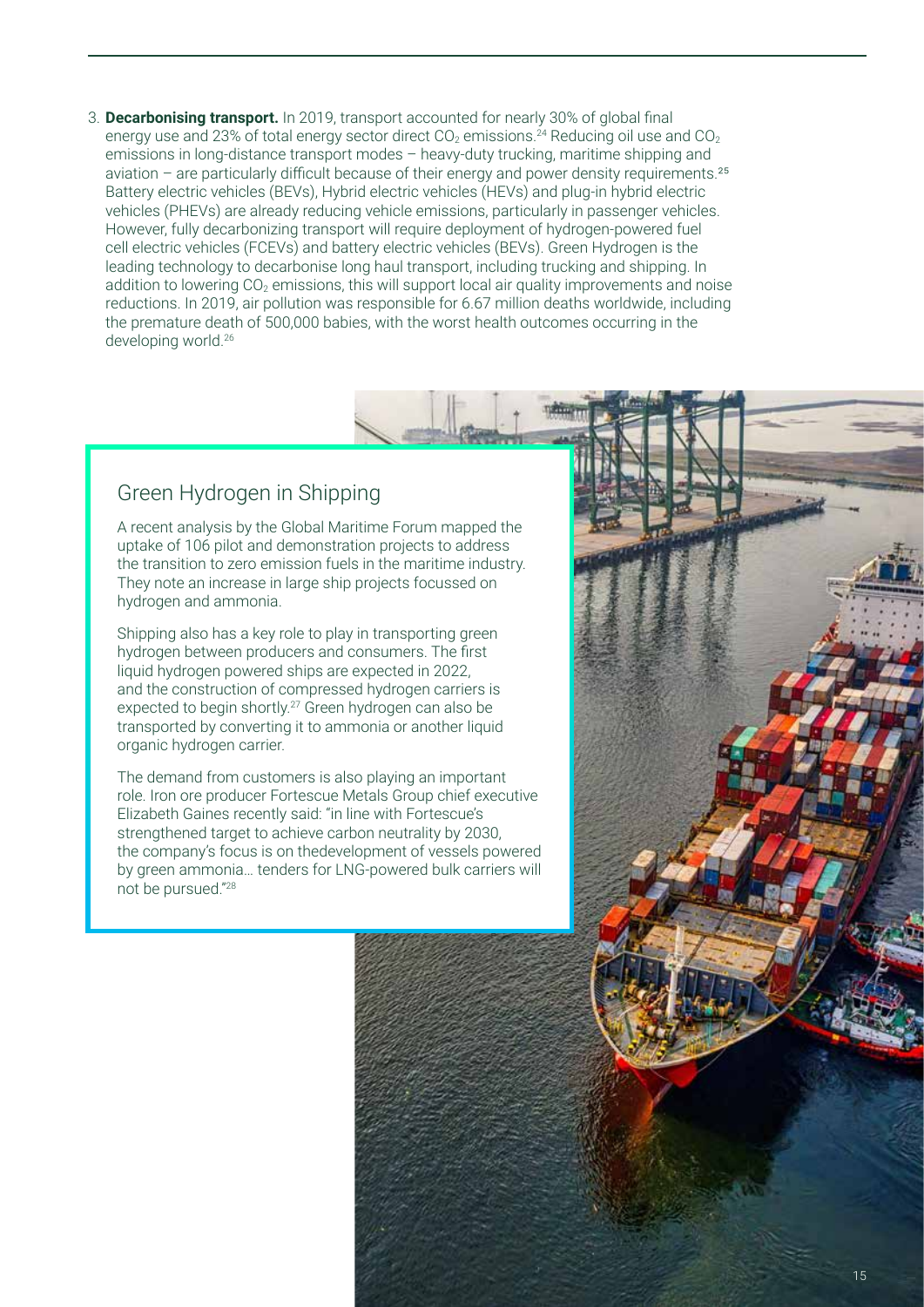### Green Hydrogen in Trucking

The road freight sector is a key enabler of economic activity, a major source of energy demand, and a large contributor of greenhouse gas emissions. Trucking relies almost exclusively on oil-based fuels. It is the second-largest source of global oil demand (after passenger cars).<sup>29</sup> Globally, more than one-third of transport-related  $CO<sub>2</sub>$  emissions, and 7% of total energy-related CO<sub>2</sub>, comes from road freight transport. However, the decarbonisation of long-range and heavy-duty trucking is one of the most difficult challenges in reaching net zero carbon emissions.30 While emissions from passenger car travel are falling, emissions from trucks and buses have risen by around 2.6% annually since 2000.<sup>31</sup>

H2Accelerate, a collaboration between Daimler Truck AG, IVECO, OMV, Shell, TotalEnergies, and Volvo Group, recently published a whitepaper focused on establishing commercially viable hydrogen trucking system. Hydrogen trucks can operate in a similar way to diesel vehicles, with fast refuelling (under 15 minutes) and similar ranges (in excess of 800km even for the heaviest loads, depending on the specific technology used), offering operational simplicity and reduced total cost of ownership compared with battery alternatives with fast charging.

The companies driving H2Accelerate are preparing to bring these solutions to market. Crucially, they note: "The transport sector, particularly hydrogen trucks, is an application where hydrogen becomes cost effective at displacing fossil fuels at a relatively high cost of hydrogen". This has the potential to lower costs for other applications.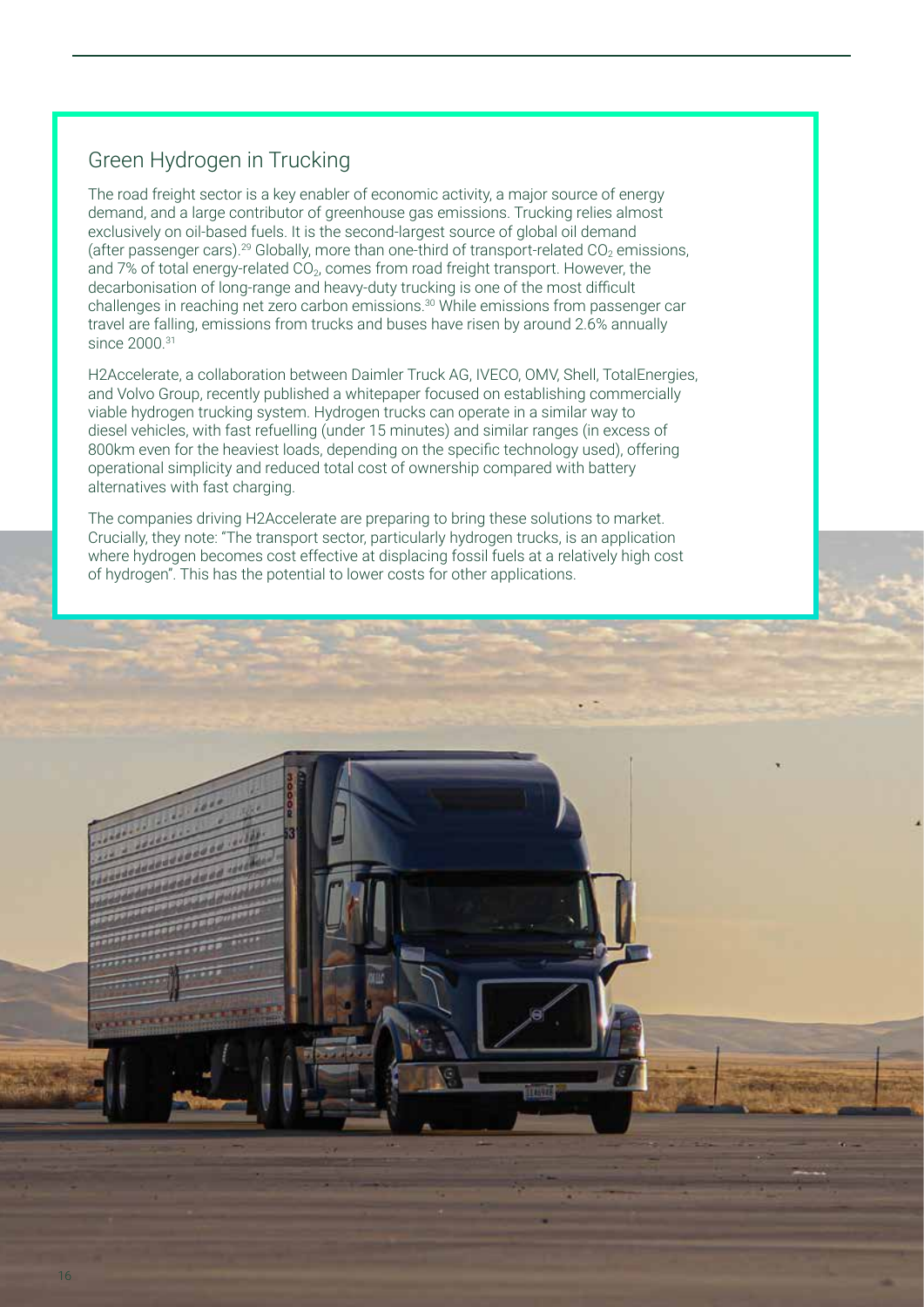4. **Decarbonise industrial energy use.** Some of the strongest use cases for Green Hydrogen are the manufacturing processes that require the physical and chemical properties of molecule fuels. Energy use in industry accounts for 24.2% of global greenhouse gas emissions.<sup>32</sup> The manufacture of iron and steel alone accounts for 8%14. Cement accounts for another 8%. Emissions from the manufacturing of fertilizers, pharmaceuticals, refrigerants and oil and gas extraction are also major contributors. Hydrogen can enable a switch away from fossil fuels in many of these applications.

#### From Green Hydrogen to Green Steel

Steel is one of the world's most important engineering and construction materials. However, every ton of steel produced emits on average 1.85 tons of carbon dioxide, equating to about 8% of global carbon dioxide emissions.<sup>33</sup> Steelmaking requires stripping oxygen from iron ore to produce pure iron metal. In traditional steelmaking, this is done using coal or natural gas in a process that releases COI. In green steel production, green hydrogen replaces coal and natural gas.34

McKinsey & Company (2020) outline two key approaches. First, using green hydrogen as an alternative to pulverized coal injection to improve the performance of conventional blast furnaces. Globally, about 70% of steel is produced using the blast furnace method.35 Utilisation of green hydrogen can reduce carbon emissions by up to 20 %, but still requires the use of coking coal. The second option is to use green hydrogen to produce direct reduced iron (DRI) that can be further processed into steel using an electric arc furnace (EAF). This approach enables nearly carbon-neutral steel production. The method currently accounts for less than 5% of global production but offers the greatest opportunity for using green hydrogen.36

McKinsey conclude: "[green] hydrogen-based steel production using an EAF is technically feasible and already considered to be part of a potential long-term solution for decarbonizing the steel industry on a large scale. The question is not whether but when and to what extent this transformation will happen".37

#### Green Hydrogen in the cement industry

Concrete is the most widely used man-made material in existence and second only to water as the most-consumed resource on the planet.<sup>38</sup> It is also a major contributor to climate change. Each year, more than 4 billion tonnes of cement are produced, accounting for around 8 per cent of global  $CO_2$  emissions.<sup>39</sup> Demand is expected to grow, especially in emerging economies, to over 5 billion tonnes a year over the next 30 years.<sup>40</sup> The thermal combustion and chemical processes involved are a large source of greenhouse gas emissions. Around half the emissions are due to the chemical process called calcination, whereby limestone is heated and broken down into calcium oxide and  $CO<sub>2</sub>$ . Around 40% of the emissions result from combustion processes needed to yield the thermal energy required for this reaction  $(1450^{\circ}C).41$  Several companies are considering the potential to replace and/or supplement fossil fuels with green hydrogen to reduce emissions from the combustion processes. Others are exploring the potential to combine carbon dioxide from the chemical process with green hydrogen to produce e-methane.<sup>41</sup>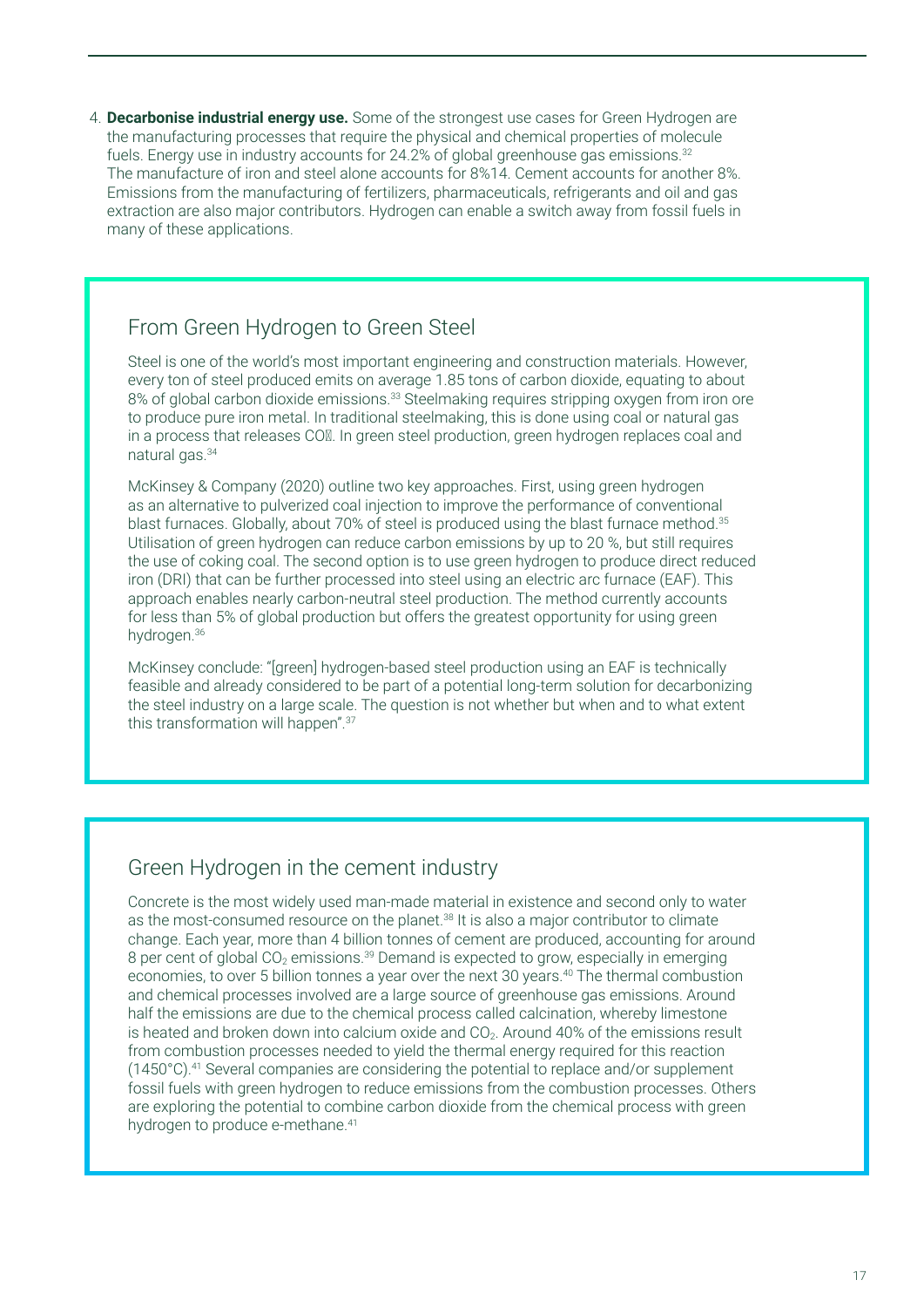#### Green Hydrogen in Fertilisers

Some of the most obvious applications for green hydrogen are the sectors where hydrogen is already widely used today. Currently, hydrogen is used mostly in oil refining and for the production of fertilisers. Demand for hydrogen, which has grown more than threefold since 1975, continues to rise – almost entirely supplied from fossil fuels, with 6% of global natural gas and 2% of global coal going to hydrogen production.<sup>43</sup> Consequently, despite being a niche market, hydrogen accounts for 830 million tons of  $CO<sub>2</sub>$ , equivalent to almost 3% of global emissions in 2019.44

Fertilizers have become an essential part of our global food supply chain and are credited with alleviating hunger, malnutrition and poverty worldwide. However, rising agricultural nitrogen emissions are a major source of green gas emissions. Nitrogen is a crucial nutrient for plant growth, hence it's use in synthetic fertilizers. However - especially when it is excessively applied - nitrogen leads to microbial reactions that generate nitrous oxide (N2O). At 300 times the potency of carbon dioxide, and persisting for 100 years in the atmosphere, this gas has a profound impact on climate change.45 One important way to address this issue is to reduce the overapplication of fertilizer. Precision agriculture involves applying exact amounts fertilizer, ensuring that plants use it all up instead of leaving large quantities behind in the soil to be broken down by microbes and released as N2O.46

Fertilizer production itself can also be made more sustainable by utilising green hydrogen. Hydrogen is the key component in Ammonia, which in turn is the key ingredient in most fertilizers. Ammonia producers conventionally use natural gas, in an extremely carbon dioxide  $(CO_2)$  intensive process.<sup>47</sup> The utilisation of green hydrogen provides an opportunity to dramatically reduce emissions. However, at current rates, only about 10% of Europe's ammonia will come from renewable hydrogen by 2030. European fertilizer producers are likely to be at the forefront of green ammonia initiatives, given policy momentum and incentives under the European Green Deal. Ratings agency S&P conclude: "In the long term, we foresee a pronounced impact on the fertilizer industry from green hydrogen development, with new entrants, and partnerships in regions with access to cheap renewable energy sources … Fertilizer companies with capital to invest in hydrogen projects advantageously located near green ammonia consumers, or those that partner with overseas players with access to cheap renewables, will have an edge over companies without access to such capital or locations".<sup>48</sup>

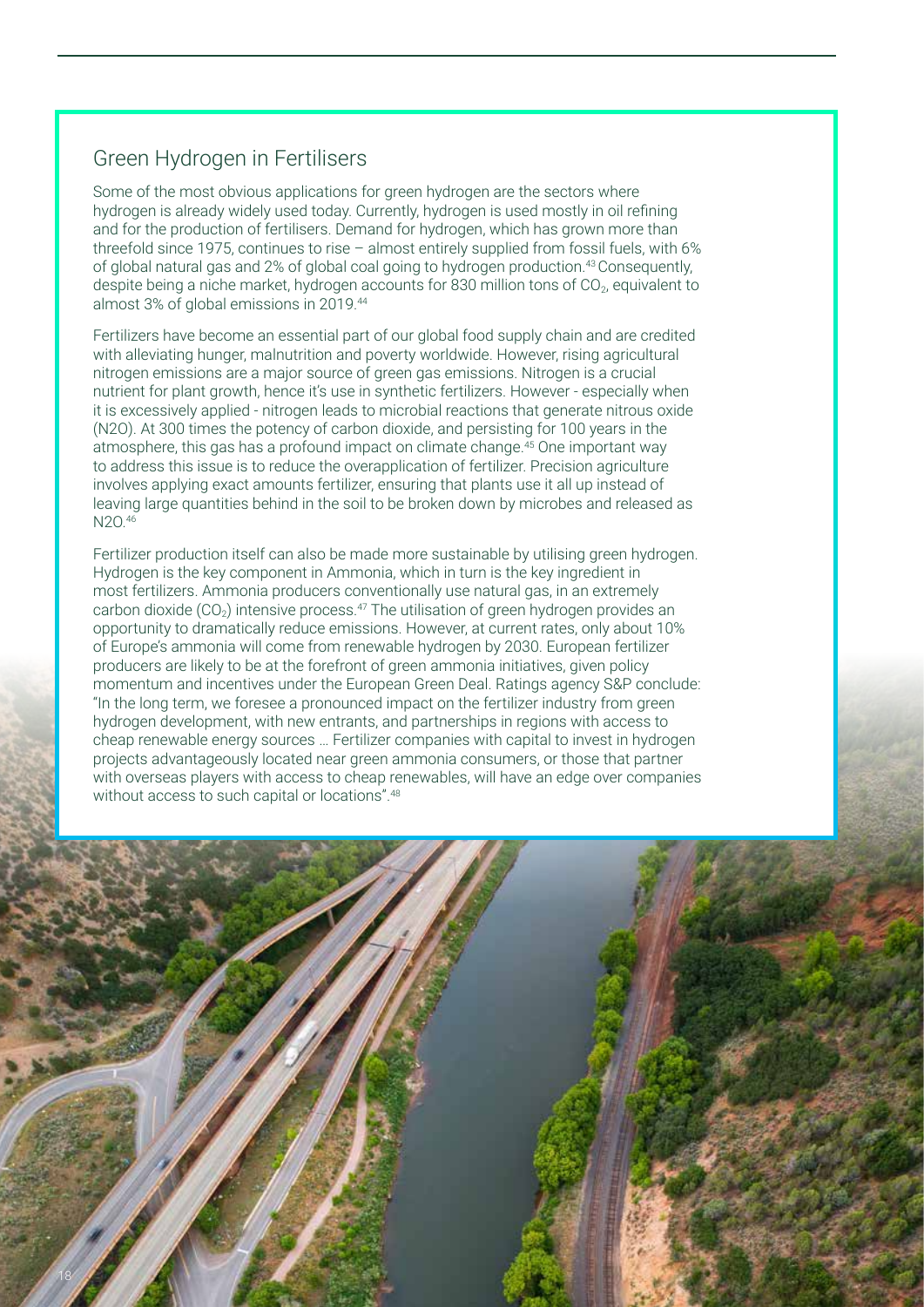## **Picking winners? Creating an enabling environment for green hydrogen**

Cheaper electricity from renewables, hydrogen's high energy to mass ratio and low losses during storage and transportation are set to transform heavy industry and heavy-duty transportation. At least 20 countries, collectively representing around 70% of global GDP, are proposing hydrogen strategies or roadmaps as key elements of their decarbonisation plans.49 These strategies differ widely in the scope, specificity and scale of support. In some cases, hydrogen strategies single out specific projects, companies and sectors. In other cases, the focus is the wider enabling environment.

Despite green hydrogen's enormous potential to stimulate development while reducing carbon emissions, there is no standard or certification to trade green hydrogen, no coordinated international effort to support the industry, and green hydrogen is a low priority amongst development finance institutions.

**"In order to expedite the use of green hydrogen, it is essential to make greater efforts to create hydrogen demand through FCEV and hydrogen fuel cell power generation, secure price competitiveness of green hydrogen through technological innovation, and extended support of green hydrogen trade through government policy"**

President Chi Young-jo, President & Chief Innovation Officer, Hyundai Motor Group.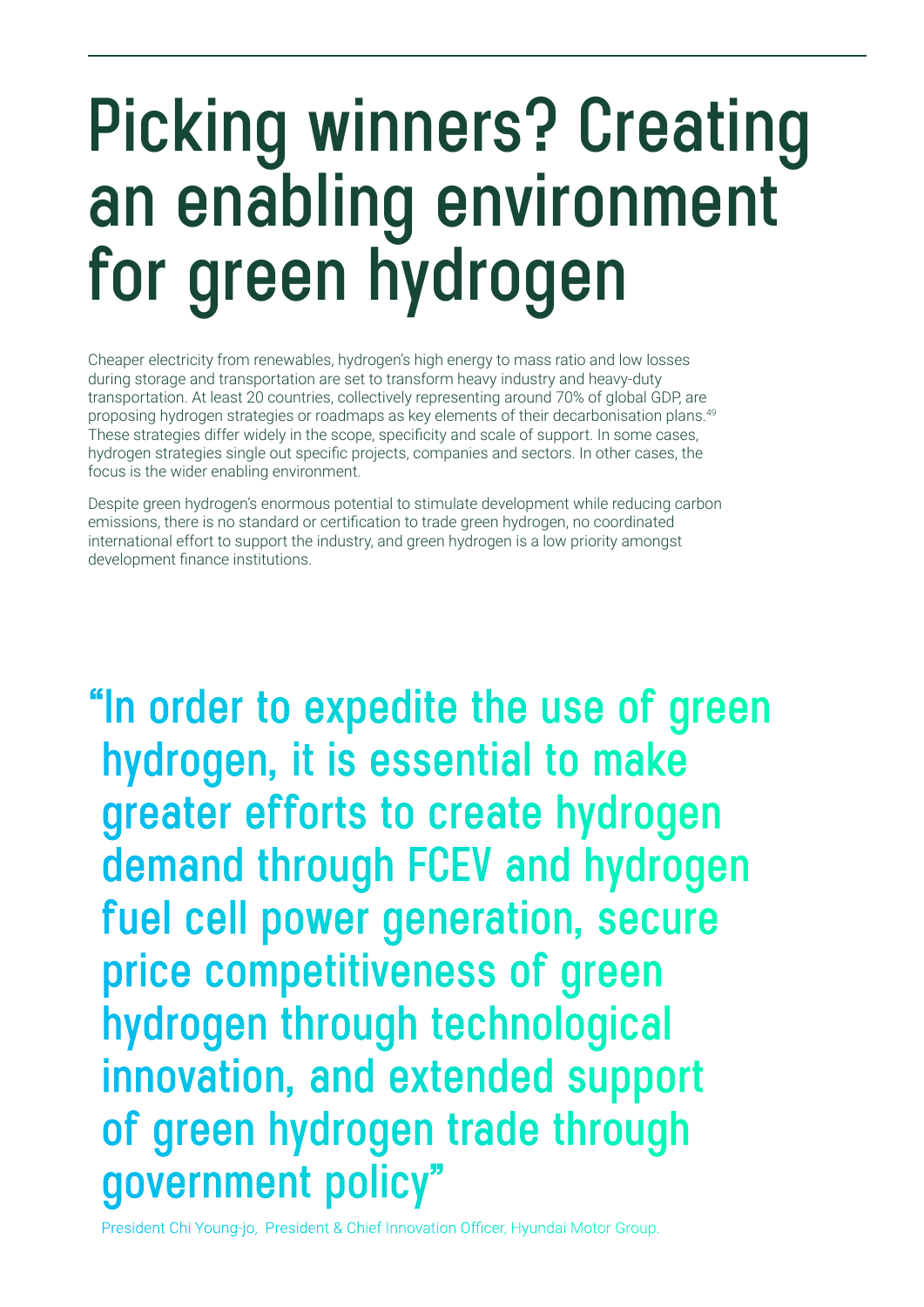# **A just transition**

To limit global temperature rise to 1.5°C, we need to cut emissions in half by 2030 and reach net-zero by 2050. The transition required is extraordinary - creating new opportunities for development and job creation in some countries and communities, but also disruption and challenges in countries and communities that depend on the exploitation of fossil fuels. Accordingly, the 2015 Paris Agreement highlighted the importance of "a just transition": the creation of decent work and quality jobs in accordance with nationally defined development priorities".50

Each signatory country to the agreement determines what commitments they should make - nationally determined contributions (NDCs) - communicating their plans for reducing greenhouse gas (GHG) emissions (Article 4), and pledges on adaptation, finance, technology transfer, capacity building and transparency (Article 3).<sup>51</sup> Overall, the commitments made by governments are far from sufficient. As of June 2021, the World Resources Institute (WRI) reports that 59 countries, representing 54% of global greenhouse gas emissions have communicated net-zero emissions targets, including the world's two largest emitters – China and the United States.<sup>52</sup>

Several countries have set ambitious targets. In Germany for example, the energy transformation (widely known as the "Energiewende") addresses the country's planned transition to a low-carbon, nuclear-free economy, including phasing out coal production and financial incentives for wind and solar power.53 Through the "European Green Deal", the European Commission has pledged to mobilise at least €1 trillion in sustainable investments over the next decade.54 The plan includes a Just Transition Mechanism (JTM): "targeted support to help mobilise at least €65-75 billion over the period 2021-2027 in the most affected regions, to alleviate the socio-economic impact of the transition".55

Both examples highlight the focus on investments that create new opportunities for employment and community development. In the case of green hydrogen, this investment is often focused on remote renewable energy resources like solar parks and hydro facilities that can become economic once they are integrated into hydrogen production facilities.<sup>56</sup> The development of green hydrogen markets also allows us to distribute energy more evenly, and to improve energy security in countries that are excessively dependent on revenues from oil and gas, and in countries that are heavily reliant on oil and gas imports. In 2018, almost 60 % of the EU's energy needs (excluding the UK) were met by net imports.<sup>57</sup>

Government, industry, workers and local communities need to work together to maximise the opportunities and explain the adjustments that are needed. Early action and clear communication can minimize the negative impacts and maximize positive opportunities. The Green Hydrogen Organisation supports a Just Transition. We believe that the global challenges of sustainable economic development, poverty reduction, social justice and climate change are interconnected. They demand bold action by government, industry and civil society to open up new pathways for sustainable development.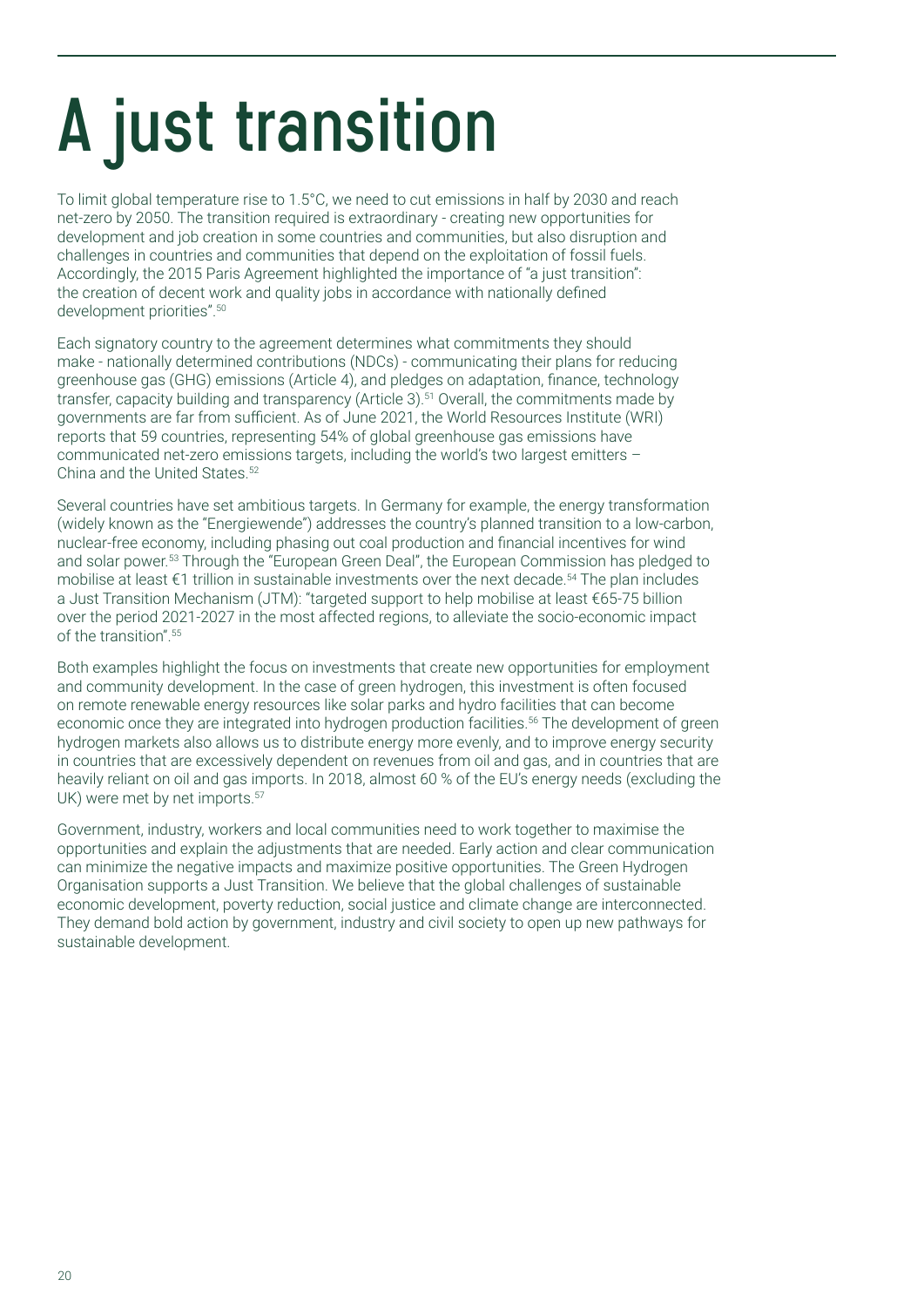**"We must show solidarity with the most affected regions in Europe, such as coal mining regions and others, to make sure the Green Deal gets everyone's full support and has a chance to become a reality."**

Frans Timmermans, Executive Vice-President of the European Commission.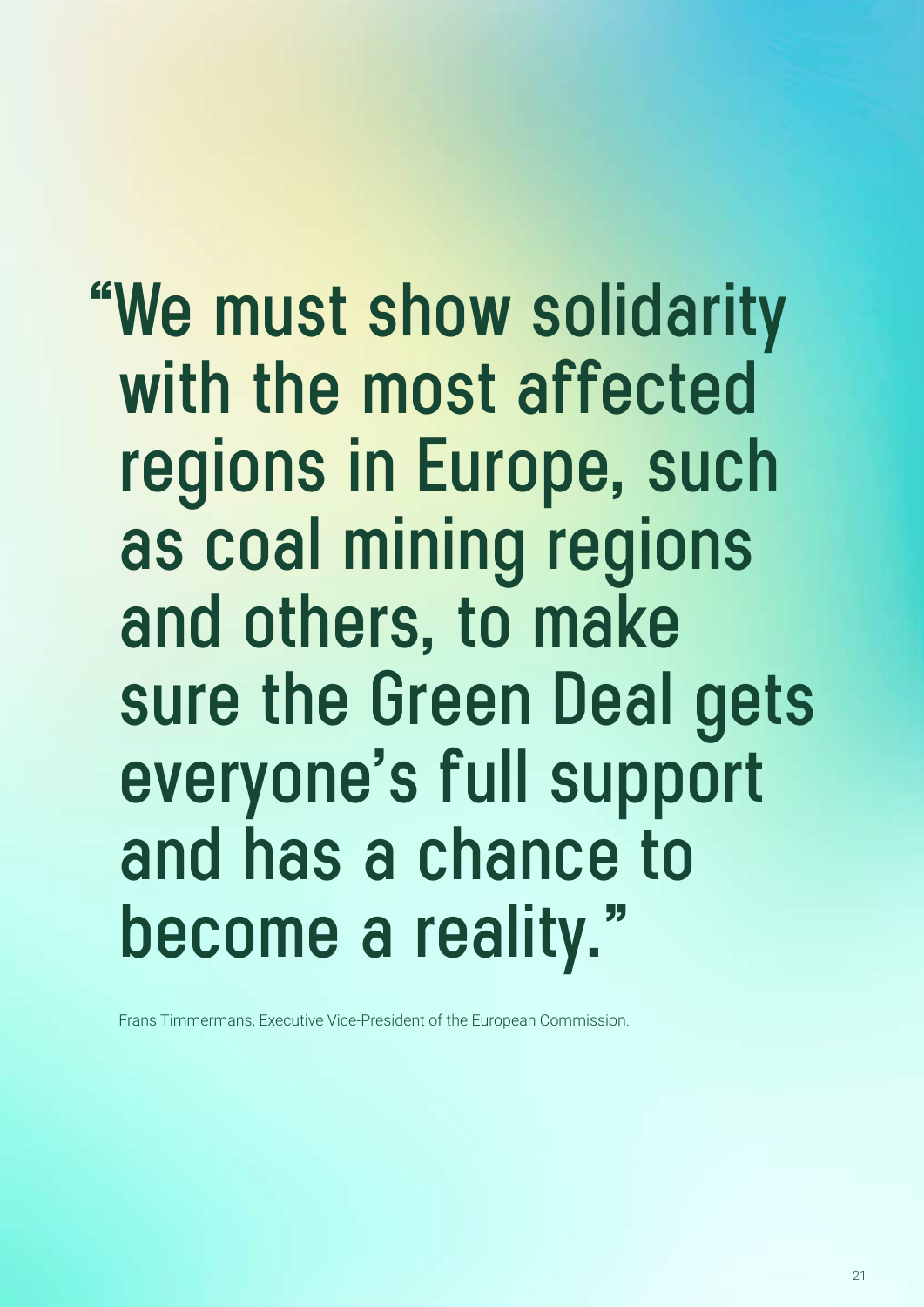## **Green Hydrogen and the Sustainable Development Goals**

The Sustainable Development Goals (SDGs) call for the betterment of global populations, while preserving the environment and guarding against a climate disaster.<sup>58</sup> Many developing countries and emerging economies are already suffering from climate change. And the way in which these economies develop will also have a great impact on the climate. The meeting of the SDGs will fundamentally depend on how successful the fight against climate change is. And the fight against climate change is about bringing the use of fossil fuels to an end.

Green hydrogen is a unique technology and fuel that allows for scalable investment and dramatically decarbonised industry. As a system for energy production, it also promises to deliver greater energy independence to emerging and developing countries without natural endowments of fossil fuels. In order to achieve the Sustainable Development Goals and Paris Agreement targets, the energy transition must become a transformational global effort. An energy revolution is underway, but 759 million people still live without electricity and the development opportunities it provides.<sup>59</sup>

Green hydrogen has enormous but largely underappreciated potential to support the achievement of the United Nations Sustainable Development Goals (SDGs). The most obvious contributions relate to goals 7, 8 and 13. In addition, there are direct and indirect contributions that contribute to almost all of the SDGs.

Developing countries with renewable energy resources could produce green hydrogen, generating economic opportunities and increasing energy security by reducing exposure to oil price volatility and supply disruptions. Developing countries that have depended on revenues from fossil fuels can leverage their existing expertise and infrastructure to develop new, and sustainable opportunities.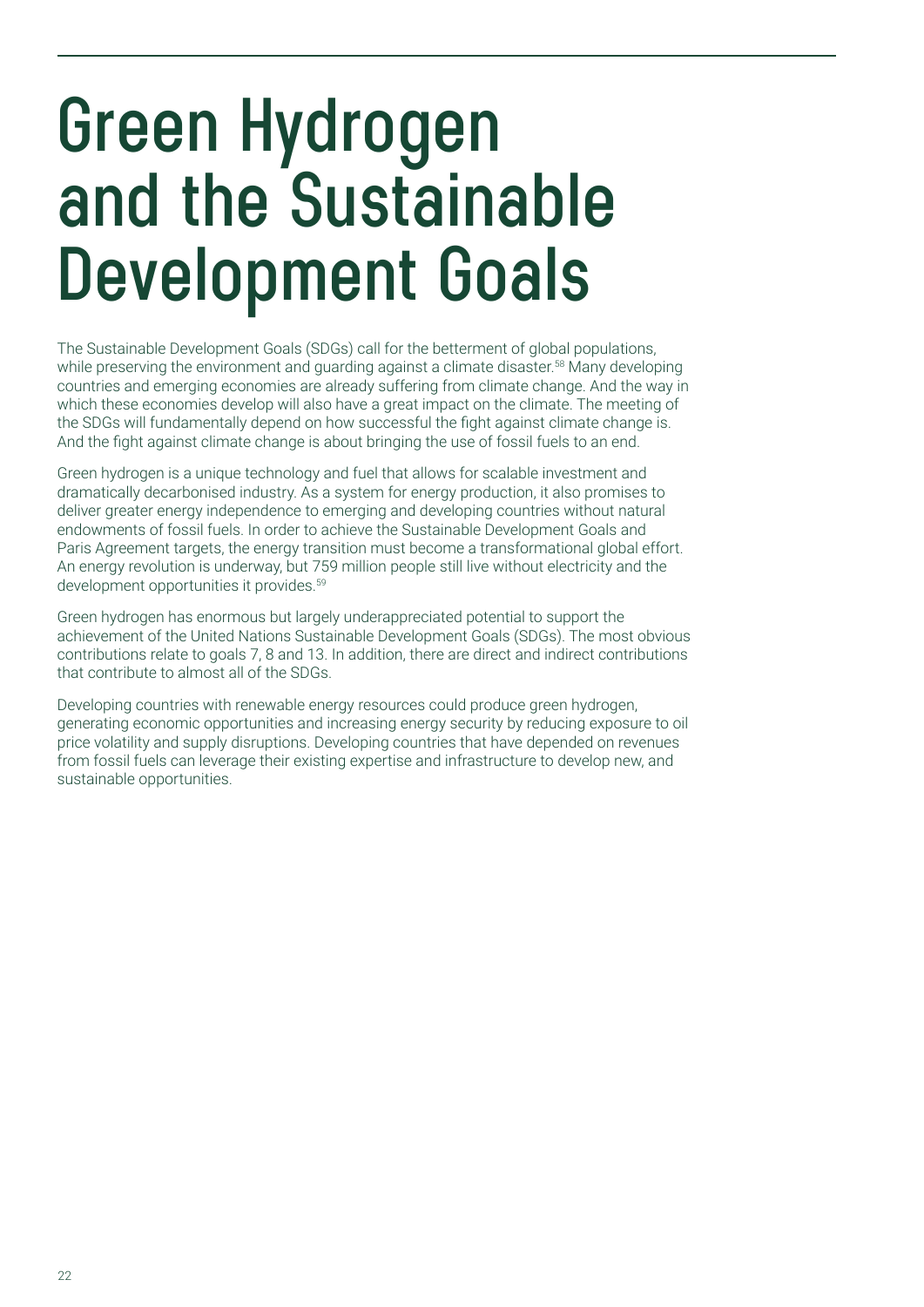#### The use of renewable energy and green hydrogen will contribute to all SDGs, particularly:



Goal 7. Ensure access to affordable, reliable, sustainable and modern energy for all

### **Major contribution**

Green hydrogen development can provide developing countries with zero-carbon energy to support energy sector development, increase energy security and create export opportunities. Fuel cells can be used to provide decentralized solutions for critical services and infrastructure, increasing energy access in remote areas and in emergency situations.



Goal 8. Promote sustained, inclusive and sustainable economic growth, full and productive employment and decent work for all

### ↑ Major contribution

Investments in green hydrogen have the potential to stimulate economic development and job creation. The marketplace for hydrogen production and fuel cell equipment is projected to grow to USD 2-4 trillion annually by 2050.



Goal 13. Take urgent action to combat climate change and its impacts.<sup>60</sup>

### ↑ Major contribution

Green hydrogen can provide energy systems with a long-term energy storage solution capable of mitigating the variability of renewable resources, thus increasing the pace and penetration of renewable energy.<sup>61</sup> Utilisation of green hydrogen addresses emissions from transport and heating, and is the leading technology to decarbonise heavily polluting industries like steel refining, cement-making and shipping.

Support from development finance institutions (DFIs) will play an important role in realising this potential, both through project finance and in creating the necessary enabling environment. And yet few DFIs have dedicated green hydrogen strategies. While DFI investment in fossil fuel projects is contracting– it still vastly exceeds investment in green hydrogen. This needs to change, urgently.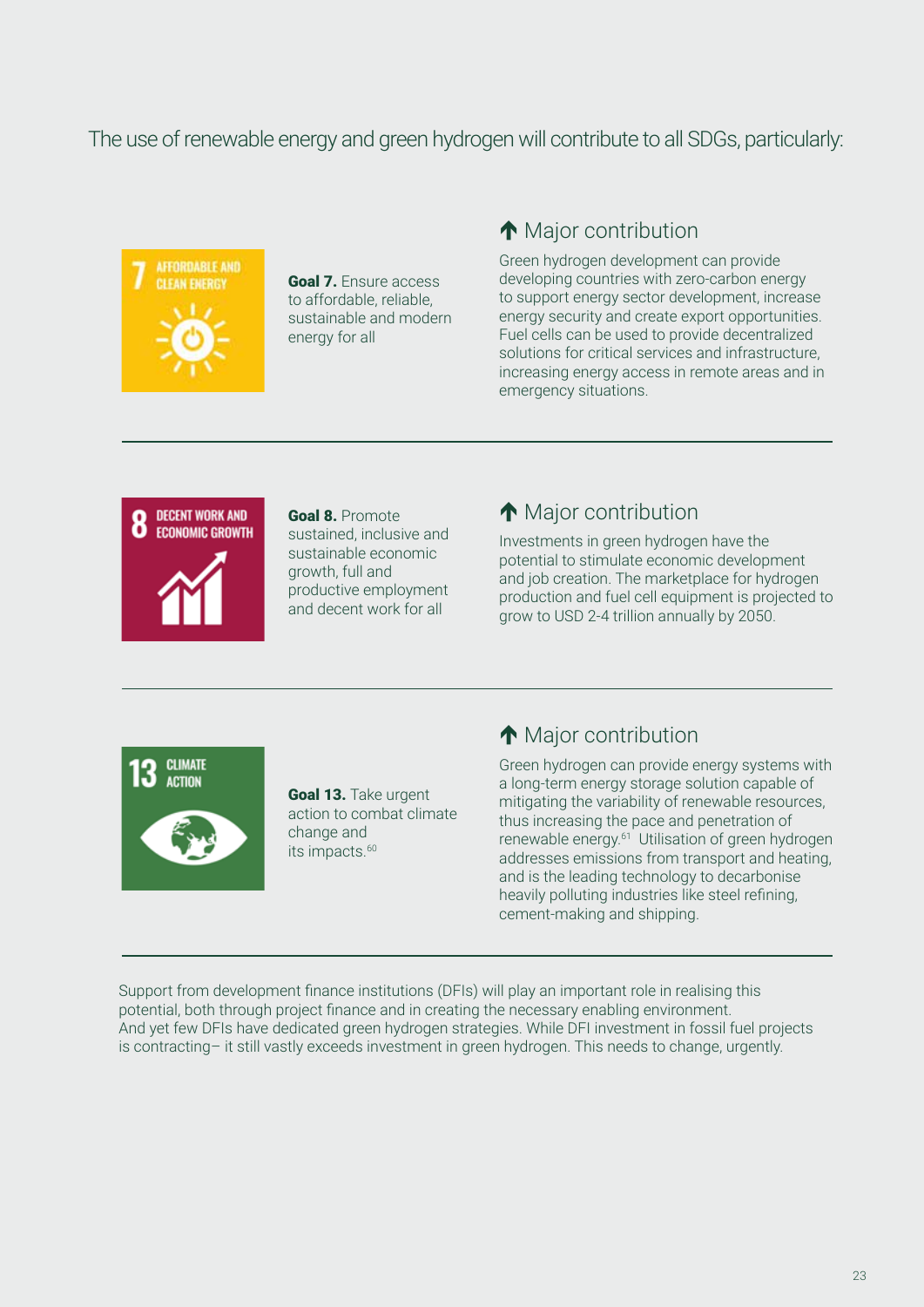**"The alarm bells are deafening, and the evidence is irrefutable: greenhouse gas emissions from fossil fuel burning…are choking our planet and putting billions of people at immediate risk…This report (IPCC August 2021) must sound a death knell for coal and fossil fuels, before they destroy our planet."**

nio Guterres, Secretary-General of the United I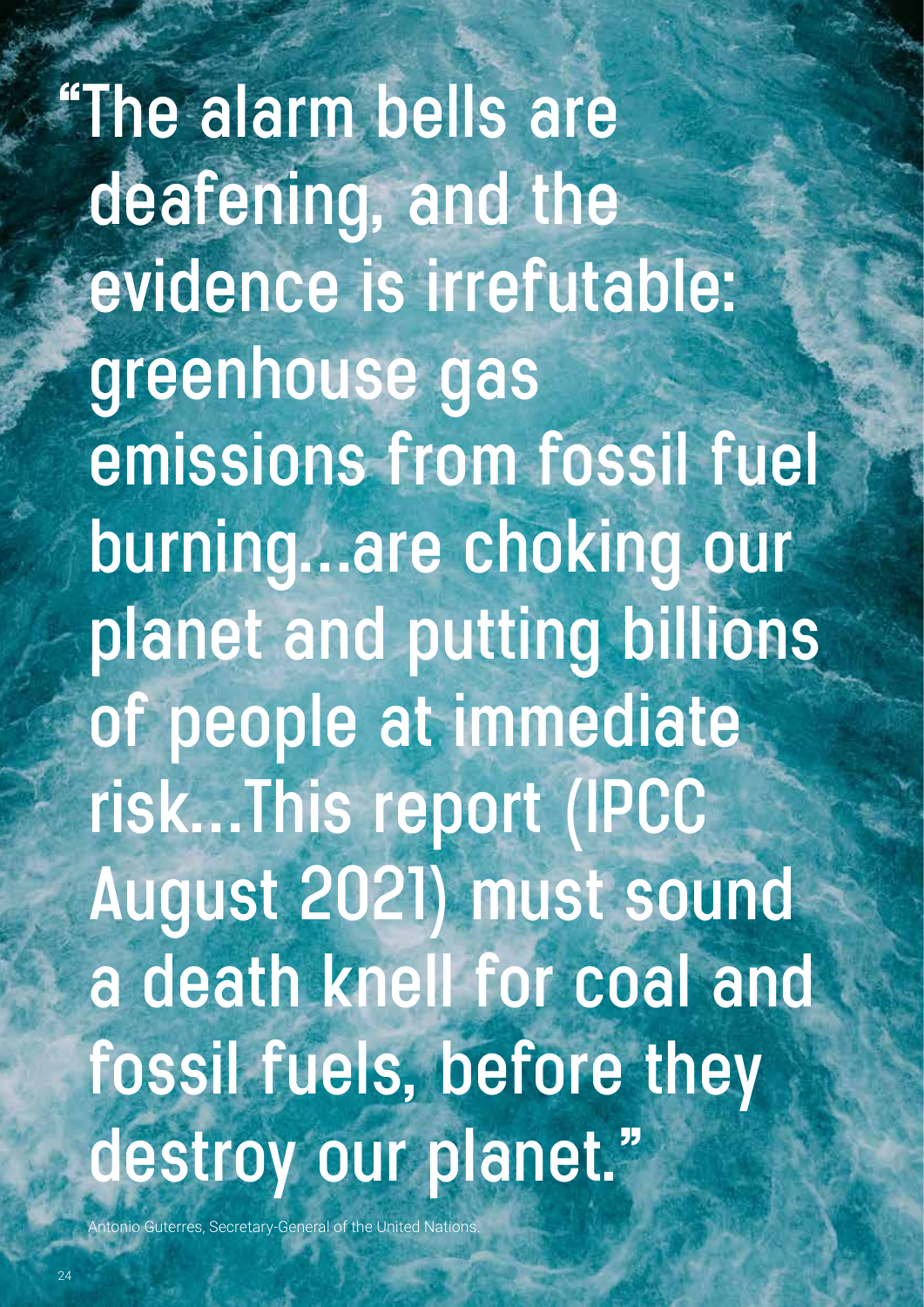## **Accelerating the production and use of Green Hydrogen**

The focus in the run-up to COP26 is on commitments and pledges from government and industry in order to achieve net-zero emissions by 2050. This is welcome, but implies an unprecedented transformation of how energy is produced, transported and used globally.<sup>62</sup> Pledges and targets need to be followed up with concrete actions and targeted support for solutions, like green hydrogen, that have transformative potential.

#### The Green Hydrogen Organisation recommends that:

- 1. **Governments establish clear policies and targets to support the development of green hydrogen markets**. It is essential that governments set a clear, consistent and stable energy policy framework that enables producers, consumers and communities to plan for the long term. Governments should establish frameworks that support legislative and regulatory frameworks to support green hydrogen production and consumption. Global standards are needed so that green hydrogen can be prioritized and differentiated from all forms of fossil fuel-based hydrogen.
- 2. **Governments should level the playing field**. A key first step in promoting the emergence of sustainable, green hydrogen is to level the playing field with respect to fossil fuel-based energy systems. The IEA's modeling of a 1.5°C-aligned energy scenario shows there is no need for further investment in oil, gas and coal projects in a net zero pathway.<sup>63</sup> Governments should stop approving new fossil fuel projects (including through state-owned enterprises and the support provided through development, investment and export credit agencies). Moreover, governments must remove the massive direct and in-direct subsidies currently directed toward the fossil fuel sector. They should redirect their support toward sustainable alternatives, including green hydrogen.
- 3. **Agree a global approach to carbon pricing**. Meaningful and effective carbon pricing is essential. Globally, four-fifths of global emissions are unpriced.<sup>64</sup> There is a growing appreciation that the most effective and efficient way to achieve our climate goals would be to create a global carbon price, anchored on a minimum carbon price floor, similar to the recently agreed global minimum on corporate taxes. The G20 and the IMF, among others, have recently expressed support for this approach. The IMF has argued that the system needs to be flexible to account for the differentiated responsibilities of countries given, among other factors, historical emissions and development levels.<sup>65</sup>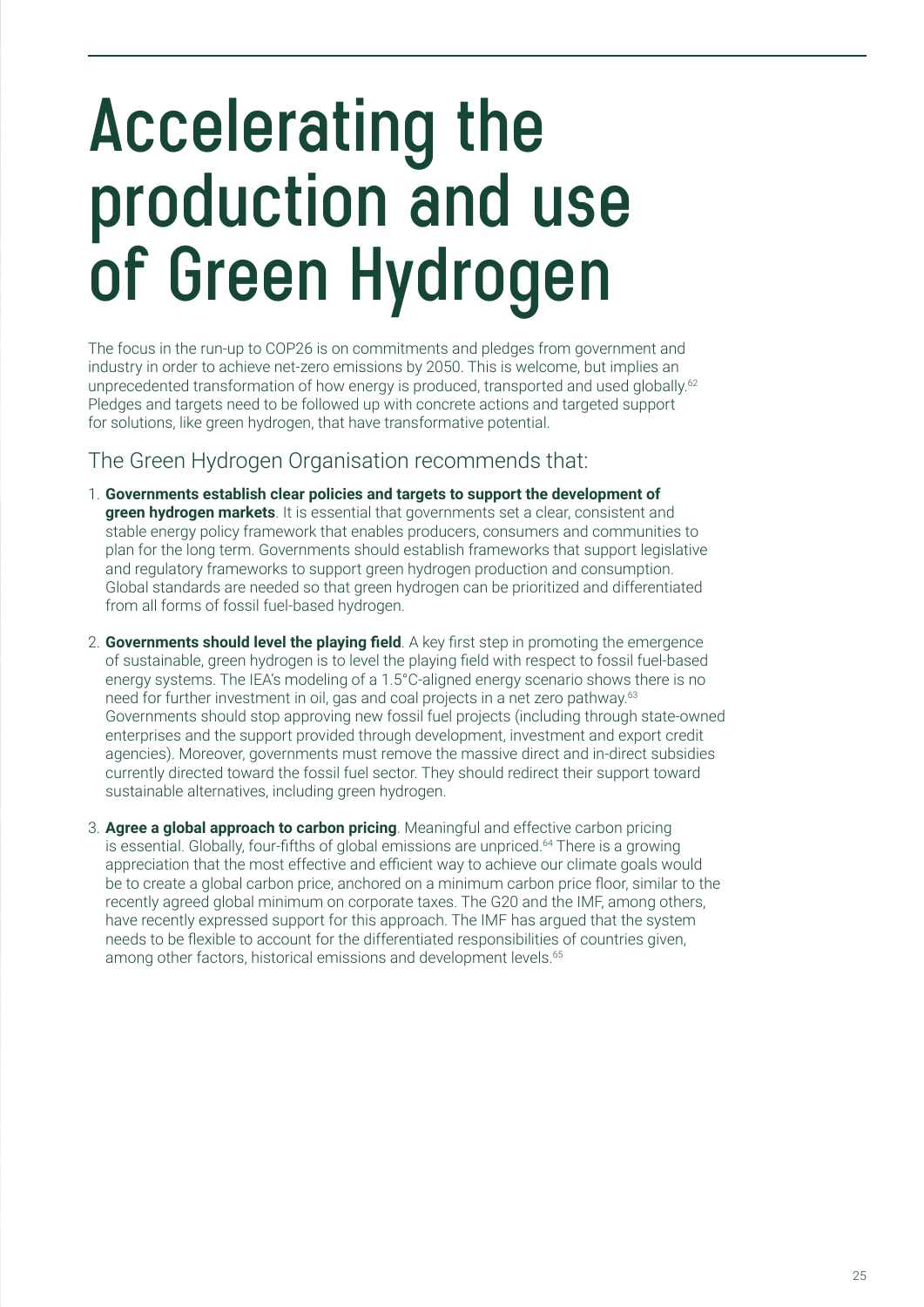## **Catalyzing and growing Green Hydrogen markets**

In addition to the enabling actions noted above, strong leadership and global coordination is needed from government and industry to catalyse and grow the markets for green hydrogen. While the cost of producing green hydrogen is falling rapidly, a key challenge is to further lower costs and stimulate the demand that will support new markets and economies of scale. A wide range of infrastructure needs to be developed or repurposed. Substantial investments in capacity building and research and development are also needed.

The Green Hydrogen Organisation works with government and industry to:

#### **1. Establish a leading role for renewable energy and green hydrogen in long-term energy policy**

Governments play a key role in establishing targets and market expectations, and in creating an enabling environment that will mobilise additional private sector investment. Greater coordination, clear standards and strong incentives are needed to develop the renewable energy and green hydrogen sectors. A wide range of factors need to be considered, including increasing appropriate sites for renewable energy production, lowering renewable energy development and production costs, meaningful carbon pricing, improving transmission and storage infrastructure, and harnessing synergies between applications and consumers in different regions and sectors.

A key aspect of this work is ensuring that the legislative and regulatory framework is fit for purpose. Project developers face hurdles where regulations and permit requirements are unclear, unfit for new purposes, or inconsistent across sectors and countries. Sharing knowledge and harmonising standards is essential, including for equipment, safety and certifying emissions from different sources.

#### **2. Reduce green hydrogen production costs**

Governments should adopt policies to create sustainable markets for renewable energy and green hydrogen to underpin investments by producers, suppliers, distributors and consumers. By scaling up supply chains, these investments can drive cost reductions. The green hydrogen market is small and the costs are typically quite high (compared to grey). However, costs will fall rapidly, especially if more countries reduce subsidies, implement meaningful carbon pricing, and support green hydrogen production at greater scale.

The renewable electricity used to produce green hydrogen accounts for the largest proportion of the cost and is crucial in increasing the competitiveness of green hydrogen. The secondlargest cost component is the cost of electrolysers. IRENA have recently explored strategies and policies to cut costs. With larger production facilities, design standardisation and insights from early adopters, the proposed strategies could cut costs by 40% in the short term and up to 80% in the long term. The Green Hydrogen Catapult project is aiming to halve the price of hydrogen to \$2 per kilogramme (equivalent to \$50 per megawatt hour) by 2026. The Biden administration has targeted a price of \$1/kg by 2030.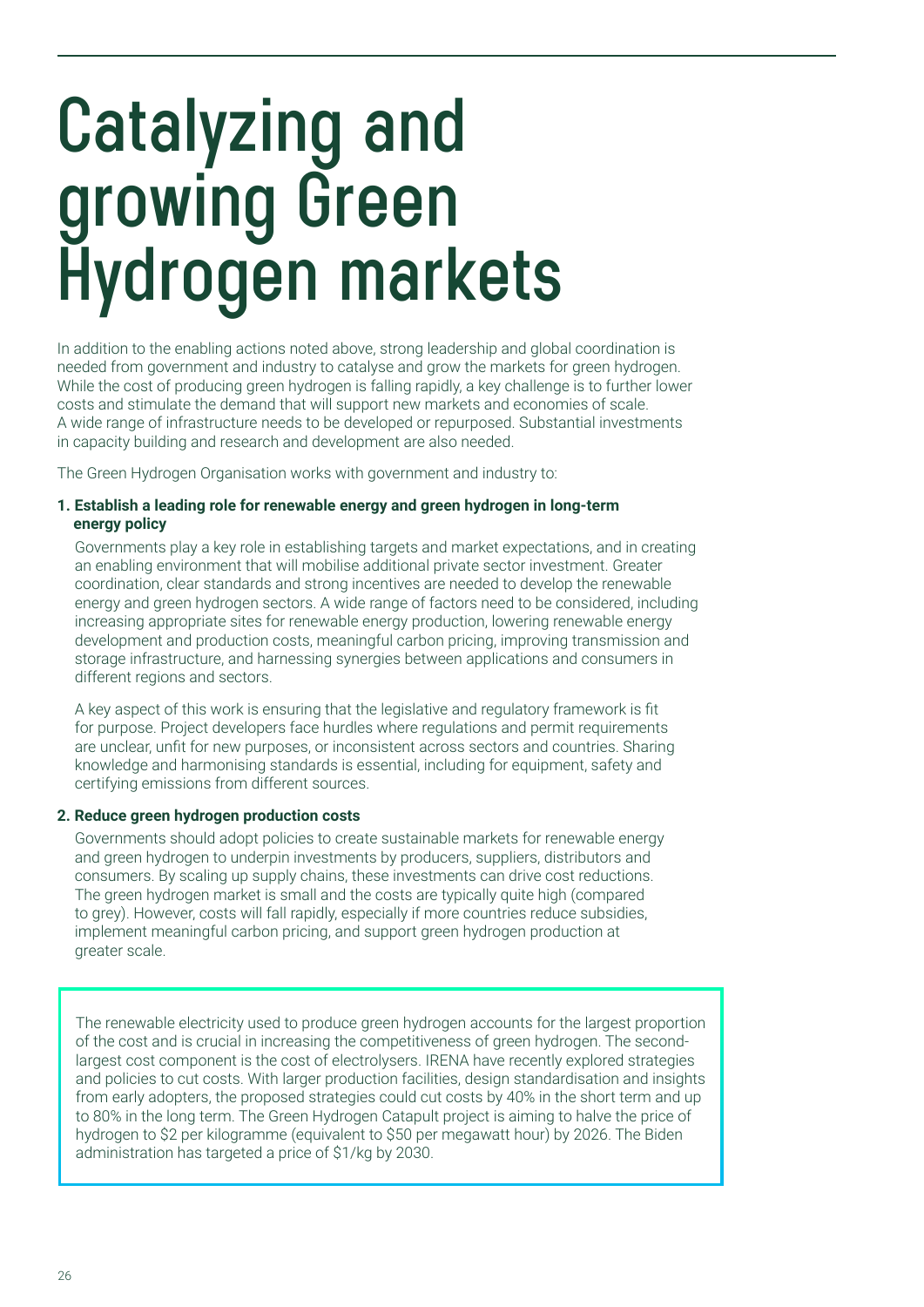## **"Green hydrogen is the technology that can enable our transition to a zero emission**  global economy.

Malcolm Turnbull, Chair of the Green Hydrogen Organisation.

#### **3. Stimulate demand for green hydrogen and address the investment risks of first-movers**

In addition to setting targets, government and industry both play a key role in stimulating demand for green hydrogen. Targeted investment, time-limited loans, investment guarantees and other tools are crucial in encouraging the private sector to invest, learn and share risks and rewards. Priorities include:

- Establishing the first shipping routes to kick-start the international green hydrogen trade. including opportunities to leverage existing industrial ports as hubs for green hydrogen.
- Supporting transport fleets, freight and corridors to make hydrogen-based and fuel-cell vehicles more competitive.
- Utilising existing gas infrastructure to supply green hydrogen consumers. Up to 20% of hydrogen by volume can be blended with natural gas and shipped through current gas pipeline infrastructure without major modification.

#### **4. Develop expertise and support research and development**

While the rise of green hydrogen will create thousands of new job opportunities, many countries lack the necessary training and skills to support the green hydrogen economy. As the industry grows, a shortage of specialized workers could hinder progress and increase costs. Further research and development is also crucial to lower costs and improve efficiency. Government support and funding is crucial in setting the research agenda, taking risks and attracting private capital for innovation.

#### **5. Engage globally and track progress**

Enhanced international co-operation is needed across the board but especially on standards, sharing of good practices and cross-border infrastructure. Hydrogen production and use need to be monitored and reported on a regular basis to keep track of progress towards long-term goals.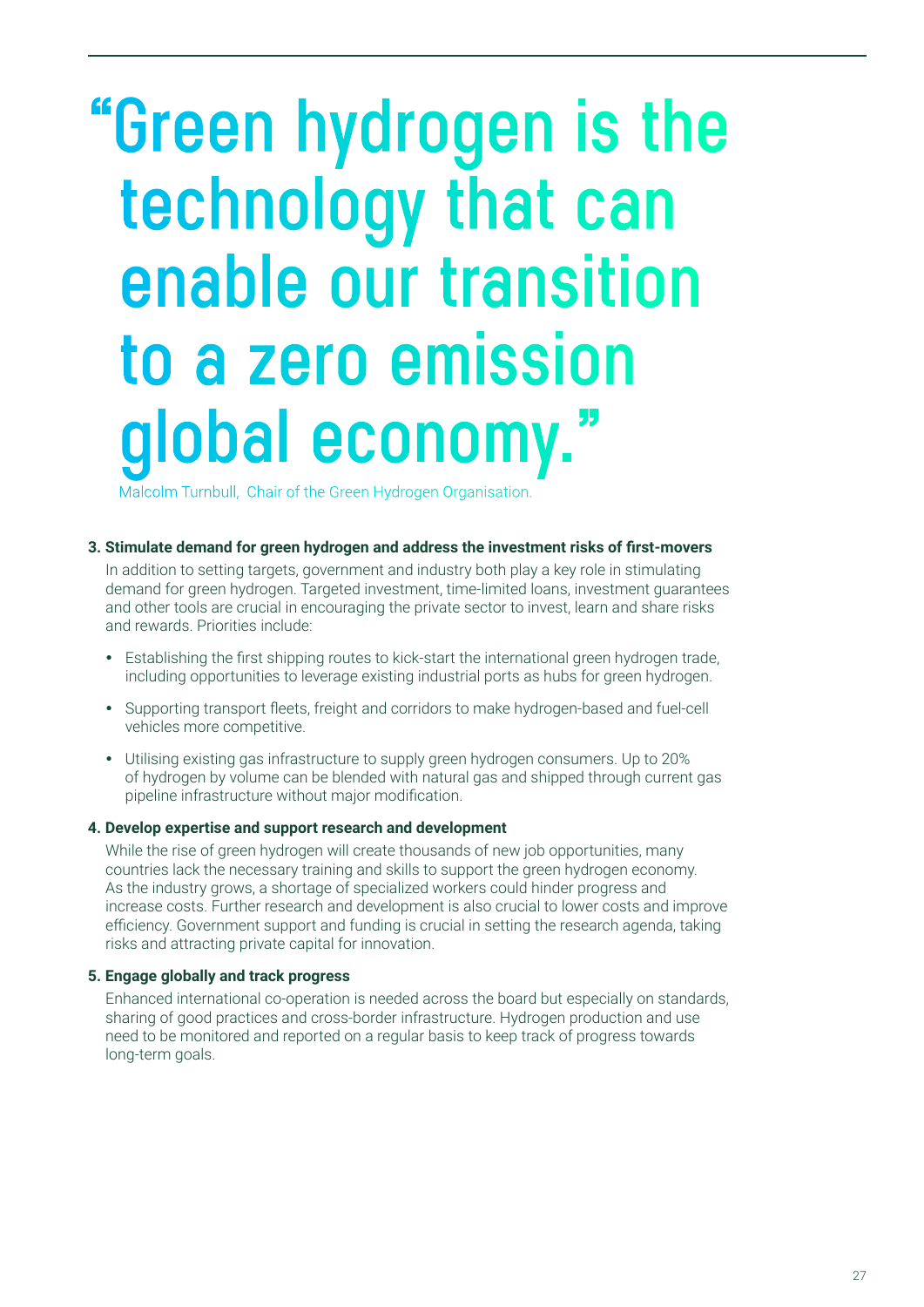# **The Green Hydrogen Organisation**

The mission of the Green Hydrogen Organisation (GH2) is to dramatically accelerate the production and utilisation of green hydrogen across a range of sectors globally. It will push to rapidly decarbonise industries like steel, cement, fertilisers, shipping and aviation that have so far made limited progress reducing their emissions. Currently, there is no standard or certification to trade green hydrogen, no coordinated international effort to support the industry, and green hydrogen is a low priority amongst development finance institutions, despite green hydrogen's enormous potential to stimulate development while reducing carbon emissions. GH2 is set up as a not profit foundation under Swiss law. In addition to its office in Geneva it is present in London, Perth, and Sydney.

The GH2 has three priority areas:

- **1. The Global Green Hydrogen Charter**, bringing together governments to share good practices and policies that will support the growth of global green hydrogen markets.
- **2. The Green Hydrogen Development Plan**, bringing governments, development finance institutions, and other development actors to rapidly increase support for green hydrogen production and use in developing countries and emerging markets.
- **3. The Green Hydrogen CEO Roundtable**, dedicated to the creation of hydrogen markets, green hydrogen accreditation and standards, bringing together the private sector in efforts enabling investment in the green hydrogen supply chain.

The Green Hydrogen Organisation is hosting the **first global Green Hydrogen Trade Fair and Assembly in May 2022**. This summit will bring together leading companies wishing to exhibit alongside the first International Green Hydrogen Summit, at which governments will report on progress with creating the conditions for rapid growth in the production and use of green hydrogen. Together with leaders from the private sector and civil society, they will take action to faster tackle climate change through the use of green hydrogen.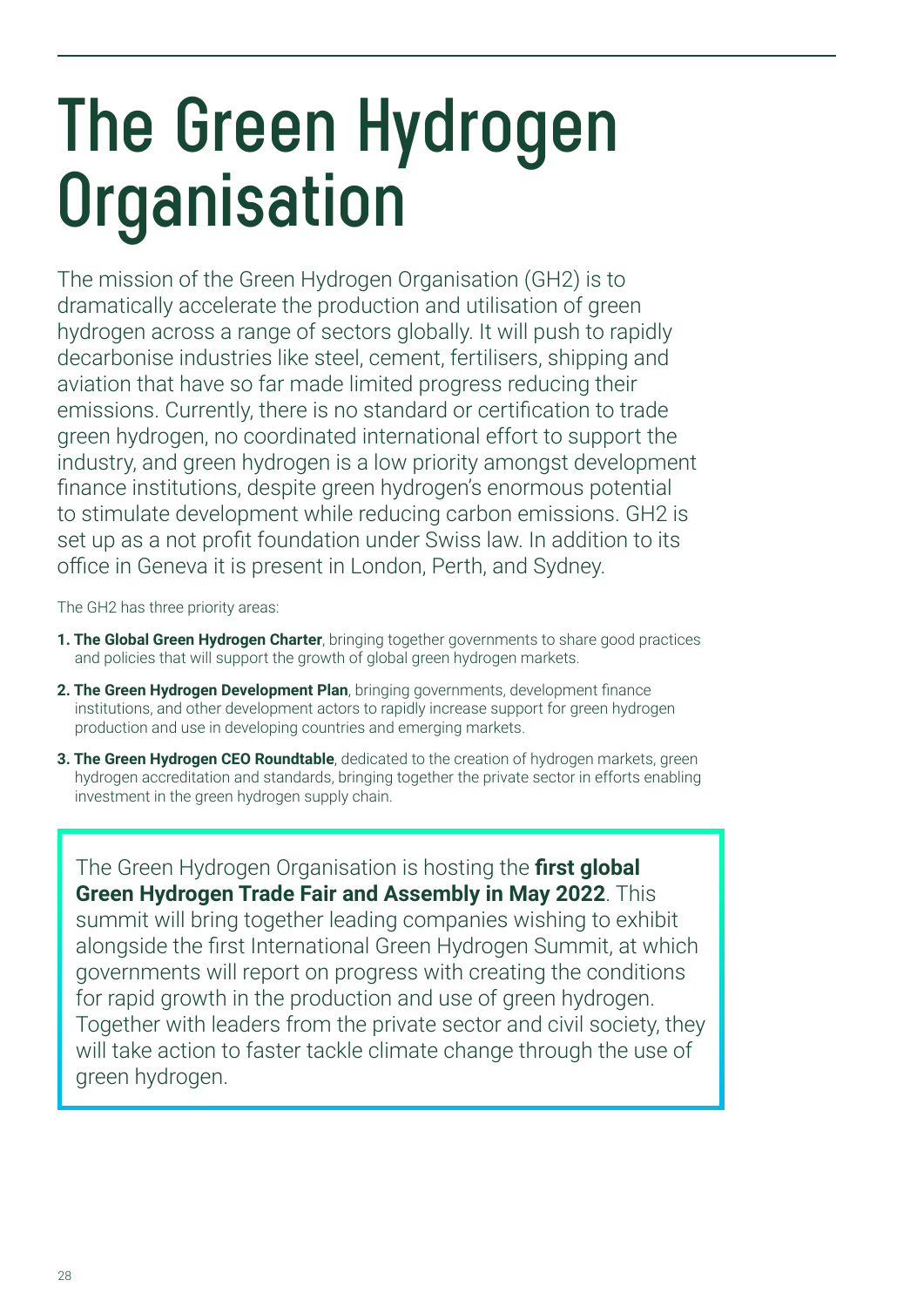## **"We do not have time to invest precious attention and resources into false solutions… it will be critical to guard against allowing those with vested interests to draw out a long transition period using fossil fuel hydrocarbons to produce hydrogen."**

Dr Andrew Forrest, founding chairman of Fortescue Metals Group and the Minderoo Foundation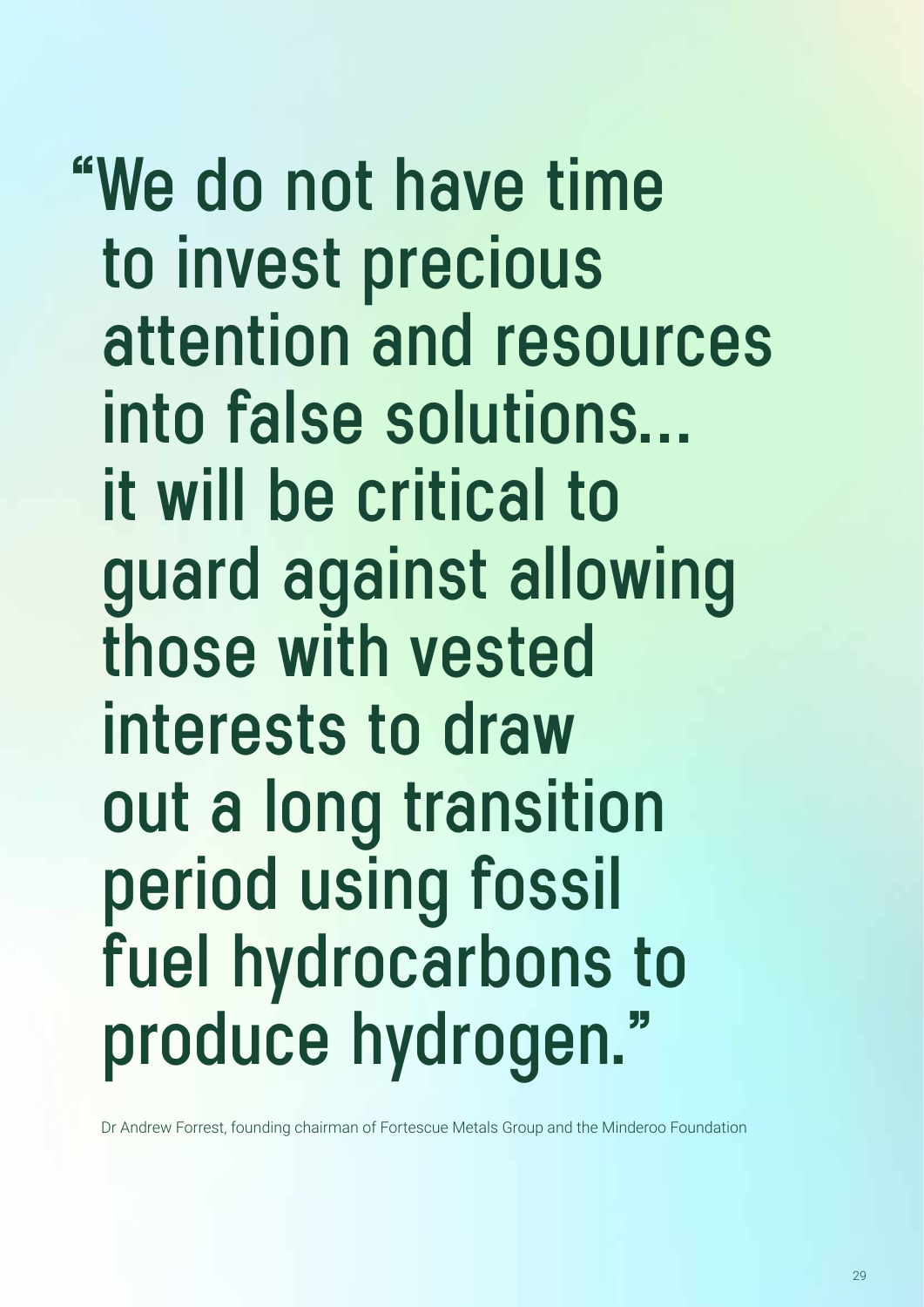# **The Green Hydrogen Organisation Charter**

The GH2 Charter is bringing together governments with other stakeholders to develop and share good practices and policies in enabling the rapid acceleration of the use of green hydrogen. The GH2 International Secretariat has drafted the following guiding principles to guide and inform this work:

- 1. We believe that the **global challenges of sustainable economic development, poverty reduction, social justice and climate change are interconnected**. They demand bold action by government, industry and civil society to open up **new pathways for sustainable development.**
- 2. We will demonstrate that green hydrogen  $-$  hydrogen produced with renewable energy  $$ is a **proven technology with vastly underutilized potential to improve energy systems** and decarbonize large sectors of the global economy in a cost-effective fashion.
- 3. We insist that **green hydrogen is prioritized and differentiated from all forms of fossil fuel**, including non-green hydrogen. Global energy markets are distorted by direct and indirect subsidies, and under-priced carbon emissions. Energy sector policies that promote non-green hydrogen reinforce these distortions are inhibiting the uptake of **more sustainable long-term solutions.**
- 4. While affirming that the development of natural resources and energy markets is in the domain of sovereign governments to be exercised in the interest of their citizens and national development, we recognize that **overcoming the barriers to building green hydrogen markets requires collaboration that transcends national boundaries.**
- 5. In seeking solutions, we believe that all stakeholders have important and relevant contributions to make – including government agencies, industry, consumers, financial organisations, investors and non-governmental organisations. We will work to promote a greater public understanding of green hydrogen's potential. We will **contribute to open, public debate, in collaboration with civil society and community representatives in the areas where we operate.**
- 6. **We call on government and industry to develop dedicated green hydrogen strategies,**  including specific commitments to mobilize additional investment along the green hydrogen value chain, and to support the elaboration of Green Hydrogen Standards to promote greater confidence and investment. **Supply and demand need to be supported substantially and simultaneously.** This includes supporting research and development to accelerate innovations that will increase efficiency and lower costs.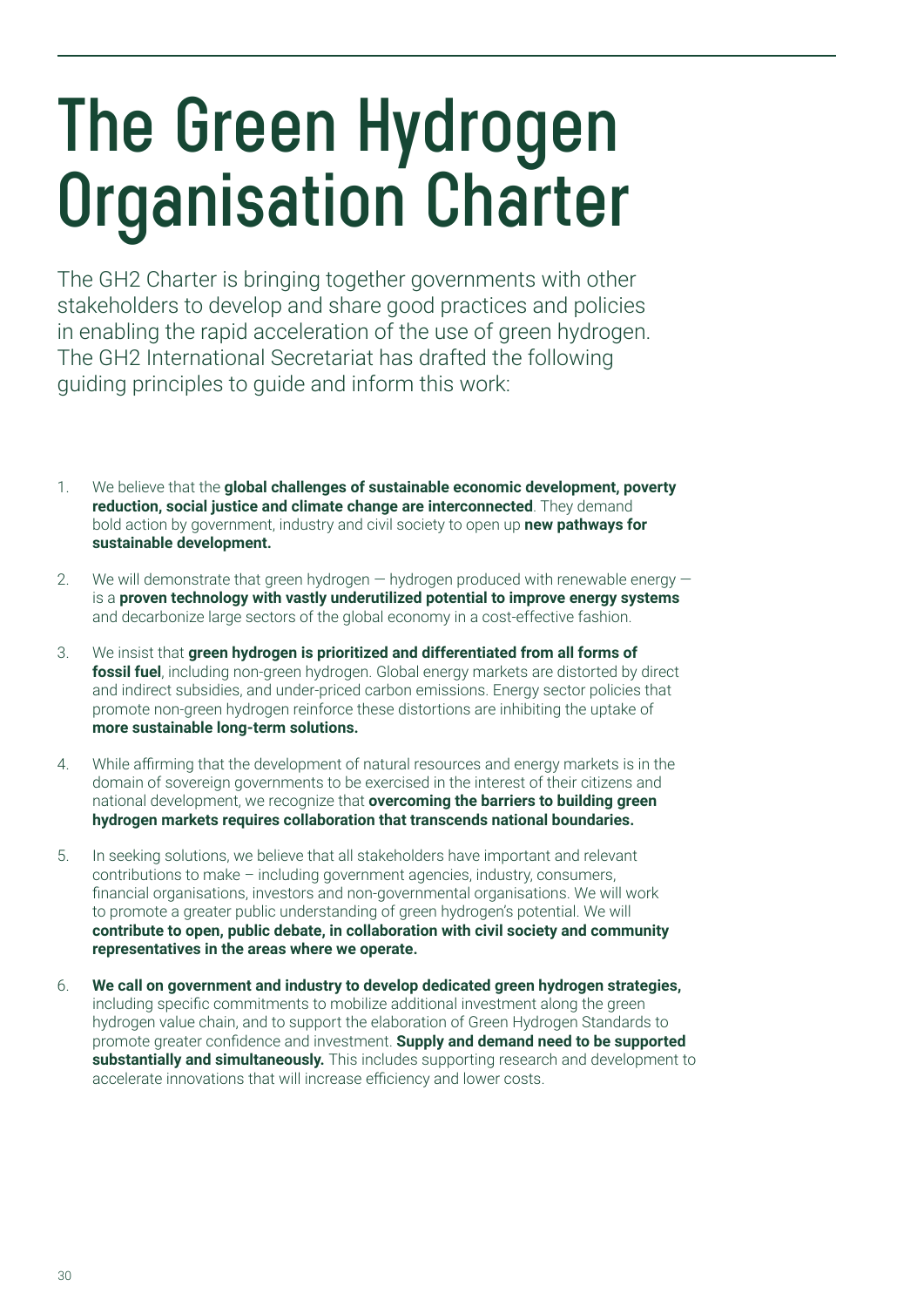- 7. We will work together to **leverage green hydrogen to meet United Nations Sustainable Development Goals (SDGs)**, including ensuring access to affordable, reliable, sustainable and modern energy, and leveraging our investments to promote economic and employment opportunities. We will focus on the **development of fuel cell technology and potential to improve transport systems, health care services and water treatment.**
- 8. We believe that shared prosperity is underpinned by open, competitive markets. We recognize that expansion of the **green hydrogen markets must be set in the context of respect for contracts and laws.**
- 9. We recognize that green hydrogen production and consumption, when not managed properly, can create negative economic, social and environmental impacts. We will **incorporate ESG issues into policy work, investment analysis and decision-making processes.** We will support the elaboration of Green Hydrogen Standards that promote best practices in minimizing ESG risks. **We support global efforts to protect human rights, advance gender equality, and address conflict and instability.**
- 10. In realizing green hydrogen's potential, we are **committed to safeguard the sustainable management of water resources.** We are committed to recognizing and resolving disputes that result from opposing interests of water users, public or private.
- 11. We recognize that risks throughout the hydrogen value chain require specific knowledge and capabilities to ensure the safe production, storage, transport, and use of hydrogen. We are committed to **supporting the further elaboration and enforcement of best practice safety standards.**
- 12. We believe in the principle and practice of accountability by government and industry to all citizens for the stewardship of our natural resources. We will **report on our activities and progress, and uphold highest standards of transparency, accountability and good governance.**

## **"Let's be clear, we are in a race to save the environment as we know it. A race to net zero. Losing is unthinkable"**

Dr Andrew Forrest, founding chairman of Fortescue Metals Group and the Minderoo Foundation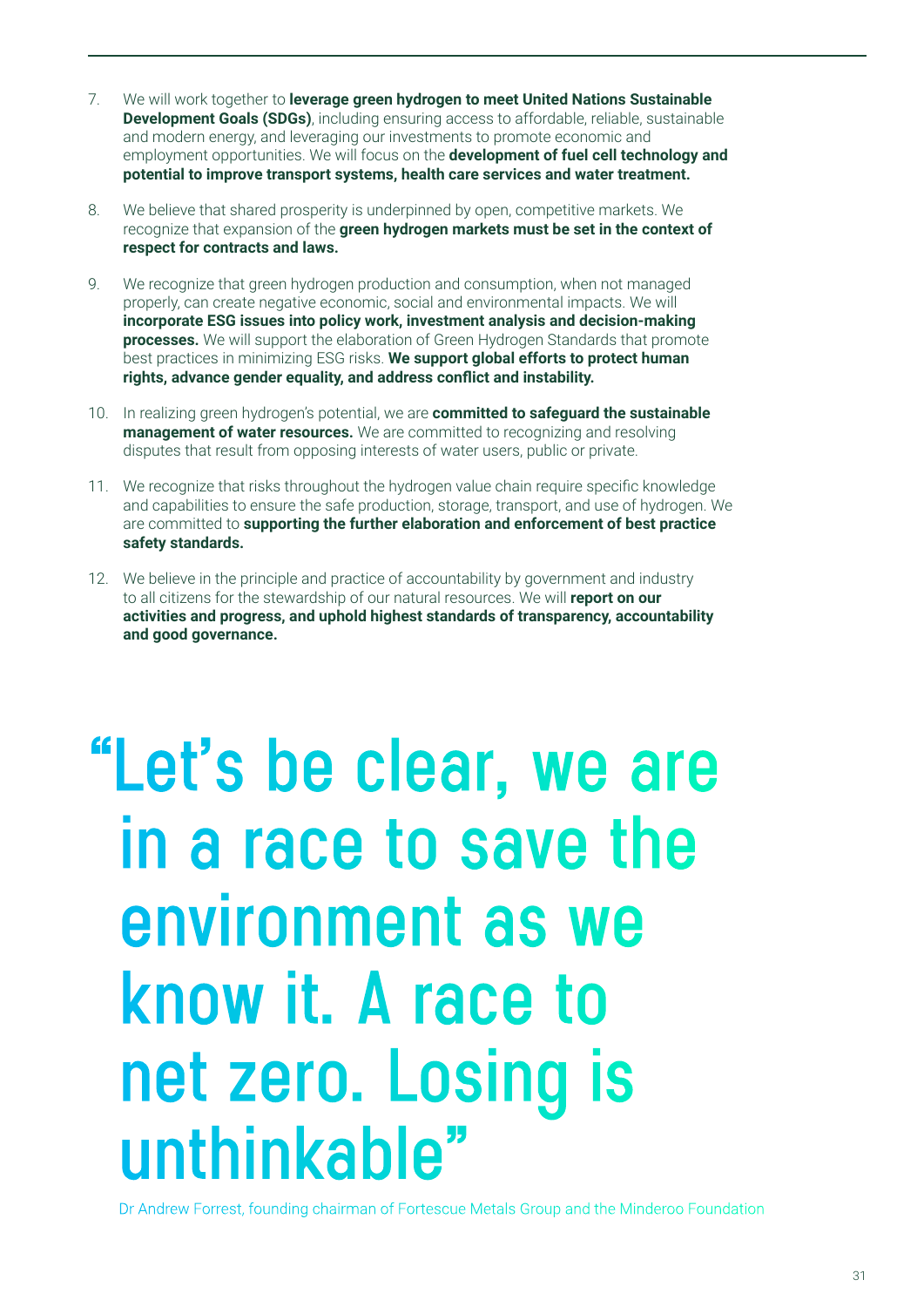**"The oil and gas sector is preying on public hope, and the political opportunism this allows – by allowing the colours of the rainbow and calling it clean hydrogen, which of course, being made from fossil fuels, it is anything but [...] Blue, grey, pink, yellow hydrogen is not renewable green hydrogen. And don't get me started on the smokescreen of sequestration. [...] The most recent argument that hydrogen made from fossil fuel whose carbon emissions have attempted to be sequestered – buried in the ground – is "the new green", is false. Regardless of the success of sequestration – it normally fails, there are huge carbon emissions emitted in its process."**

Dr Andrew Forrest, founding chairman of Fortescue Metals Group and the Minderoo Foundation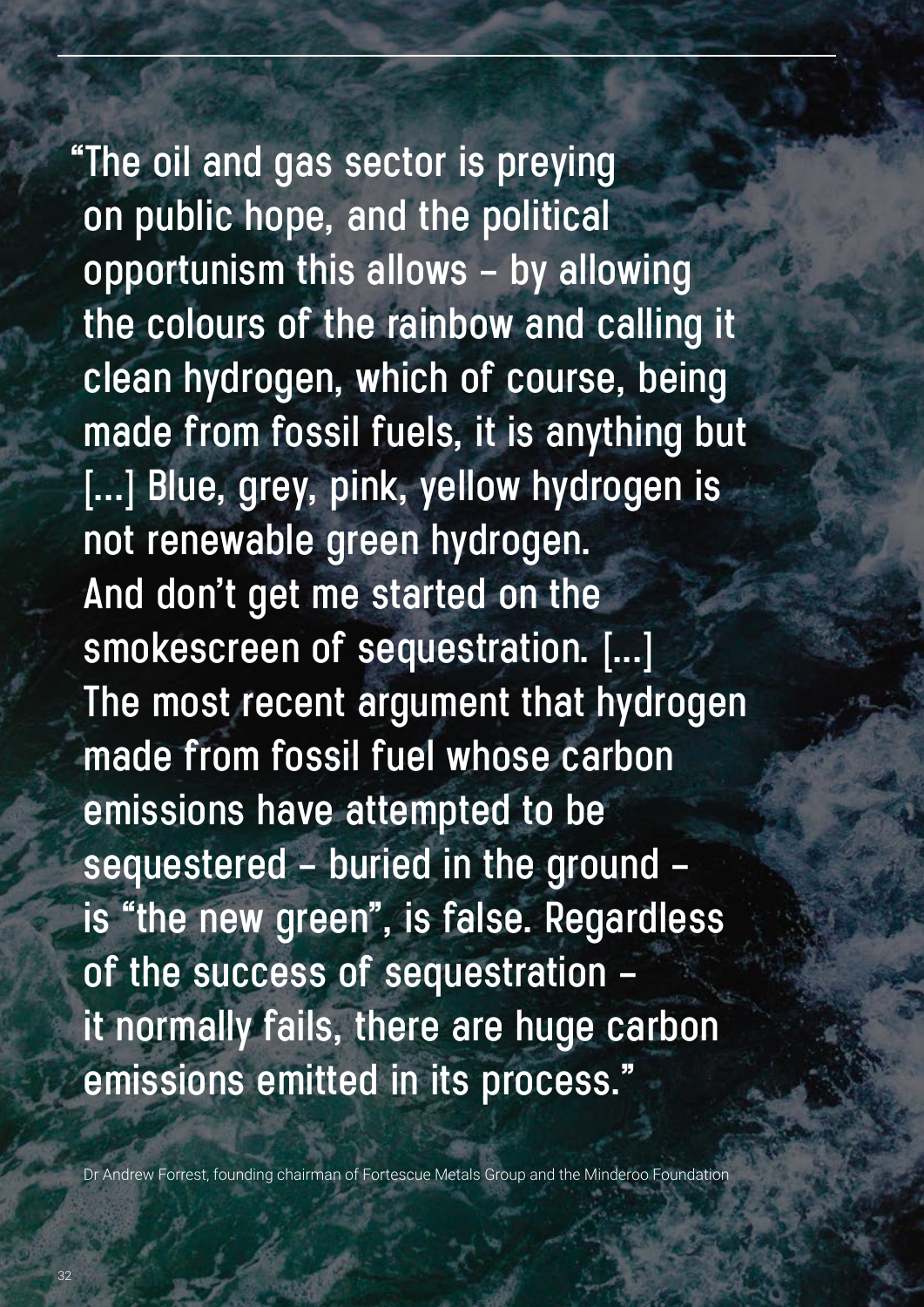# **The Green Hydrogen Development Plan**

The G7 leaders concluded in June 2021 that climate change is an existential threat. Energy systems will have to change everywhere. There is an urgent need for developing countries and emerging markets to shift their energy use towards renewable sources. Many developing countries are already experiencing an energy crisis and energy poverty, significantly undermining their development. Demand in many countries outpacing the power available and grid capacity. In addition, many developing countries are dependent on expensive fossil fuel imports. Other developing countries are dependent on the export of oil and gas and coal. The growth of renewable energy, together with green hydrogen, can have a transformative impact.

**The Green Hydrogen Development Plan** is an initiative by the Green Hydrogen Organisation to provide a forum for the governments of developing and emerging economies, development finance institutions and other stakeholders to accelerate efforts to decarbonise the energy supply chain and accelerate the shift to renewable energy and green hydrogen. The Compact is likely to develop into a set of policies, good practices by governments and their development partners in support for a significantly faster shift away from fossil fuels.

Facilitated by Erik Solheim and supported by the Secretariat of the Green Hydrogen Organisation, the aim is to develop concrete government policies, share good practices and green hydrogen strategies. Following the launch of the Green Hydrogen Organisation in August 2020, report on progress will be made at COP 26. During the International Green Hydrogen Summit and Assembly in the late spring 2022, governments part of The Green Hydrogen Development Plan will be invited to present updates on implementing their national action plans.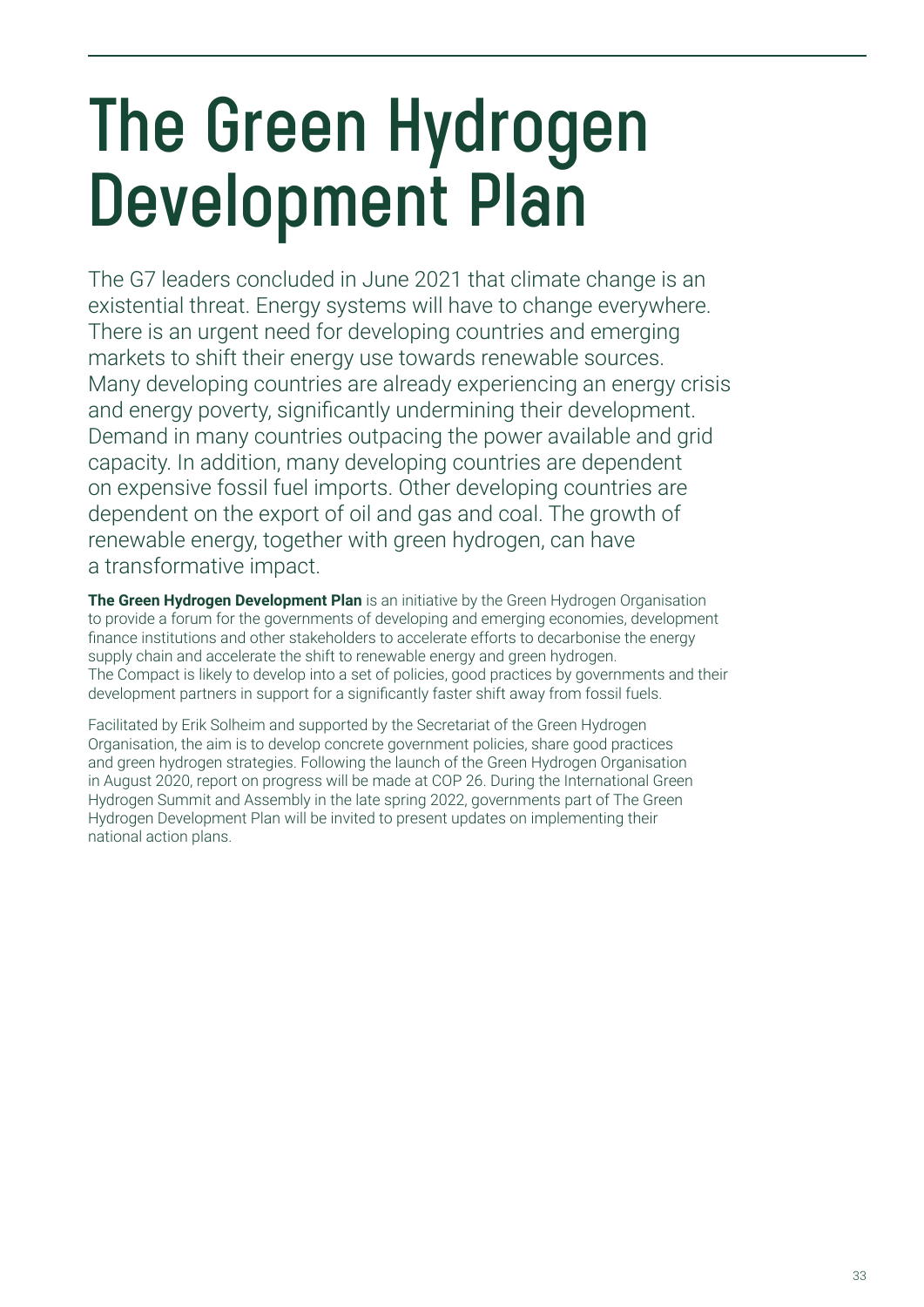# **The GH2 Green Hydrogen Standard**

The GH2 has established a global definition of green hydrogen. It requires that there be close to zero greenhouse gas emissions from green hydrogen production. It requires that the environmental, social and governance consequences are tracked, including the impact on local communities and human rights. In developing economies, the development opportunities and impacts of green hydrogen production and use are fully considered.



Agreed standards and definitions are critically important in determining how quickly green hydrogen becomes accepted and competitive. GH2's Green Hydrogen Standard has three criteria:

#### **1. Rigorous accreditation of greenhouse gas emissions – guaranteeing close to zero emissions**

The GH2 Standard addresses total greenhouse gas emissions, guaranteeing that green hydrogen is based on renewable sources with close to zero emissions. The GH2 Standard is rigorous, yet practical, with carbon accounting procedures and thresholds that can be applied consistently to grid and off grid production.

Globally, hydrogen strategies and policies differ widely on the definition of renewable energy, the boundaries of the carbon accounting system, the emission thresholds at which hydrogen is considered green, and the feedstocks and production technologies deployed.<sup>66</sup> While there have been several efforts to promote standardisation and consistency<sup>67</sup>, there is more work to be done to establish a globally agreed standard and certification scheme to support the trade in green hydrogen.

The boundaries of the carbon accounting system and the thresholds at which hydrogen is considered "green" need to be clearly defined and trusted as credible by all stakeholders. The emissions associated with project construction need to be considered, together with the upstream emissions associated with water, energy and electricity production and the downstream emissions associated with hydrogen transportation and use.

Advocates of fossil fuel-based hydrogen often favour a narrow approach to carbon accounting which excludes either the upstream emissions associated with oil and gas production and/ or the downstream emissions associated with (largely unproven) carbon capture, utilisation and storage (CCUS). These emissions are substantial and, in many cases, may exceed the emissions associated with the conventional utilisation of oil and gas.<sup>68, 69</sup> Care must be taken to set meaningful targets, and to avoid lowering the bar in ways that allows fossil fuel-based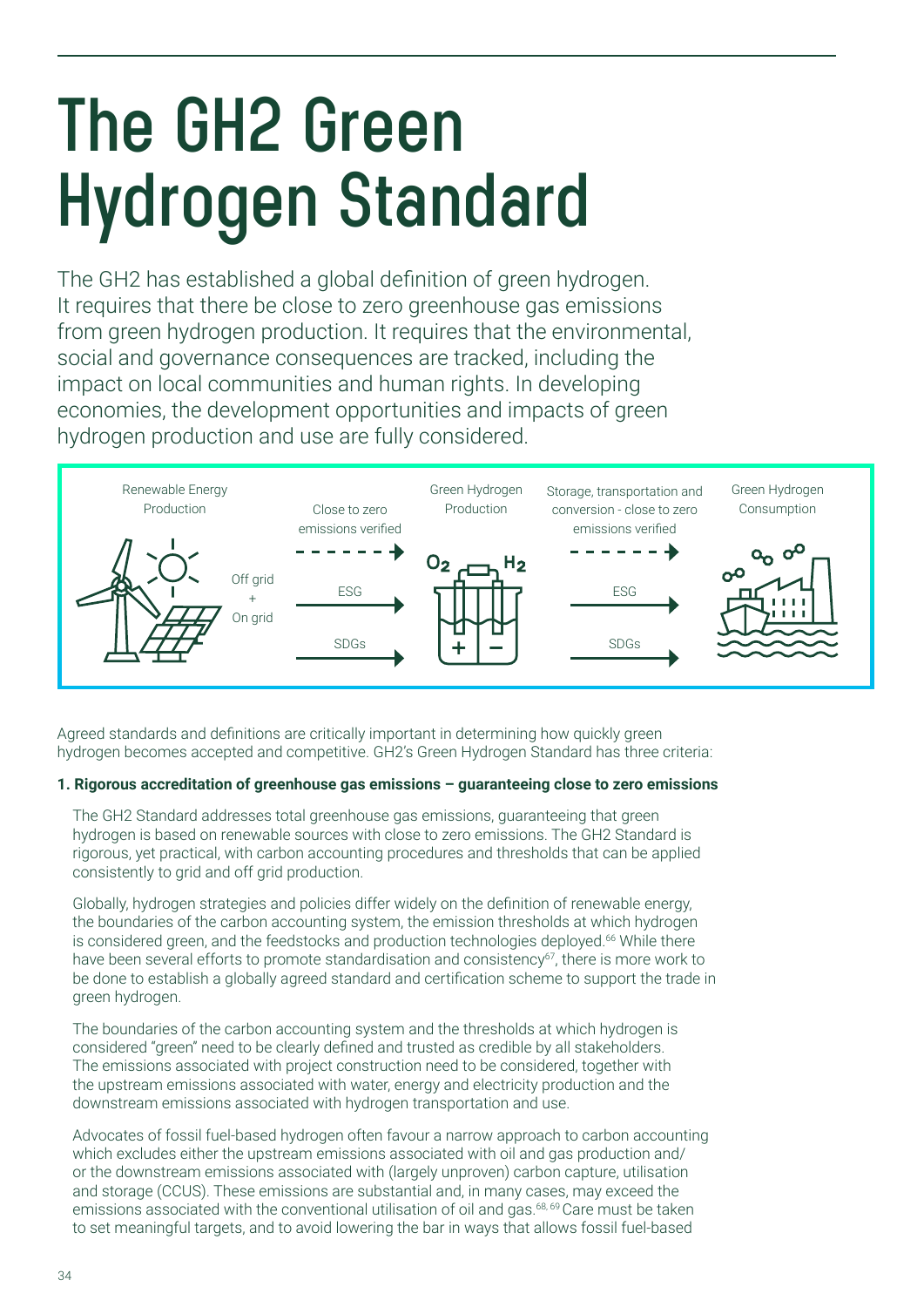hydrogen to masquerade as "low carbon". The GH2 will accredit green hydrogen production facilities that have robust systems to accurately and comprehensively measure the greenhouse gas emissions.

#### **2. Environmental, social and governance performance**

In addition to the greenhouse gas emissions, the GH2 Standard tracks the overall social, environmental and governance impact of GH2 certified hydrogen.

Accelerating the production and utilisation of green hydrogen requires a large increase in the production and utilisation of renewable energy, particularly wind, solar and hydroelectricity. These projects need to be developed and operated responsibly and sustainably. The GH2 is collaborating with the International Hydropower Association (IHA) and takes the *Hydropower Sustainability Guidelines on Good International Industry Practice*<sup>70</sup> as the foundation for ensuring that green hydrogen is sourced from renewable energy sources that meet best practice sustainability performance standards. Key questions include: Are the social and environmental impacts of new projects fully considered? Can free, prior and informed consent be verified? Are human rights respected and promoted where the energy is produced?

Green hydrogen production facilities also need to be developed and operated responsibly and sustainably. GH2 is working to incorporate best practice sustainability assessments into policy work, investment analysis and project decision-making processes. The GH2 Standard addresses the impact on affected communities, labour and working conditions, and the prohibition of all forms of slavery, child and forced labour.

The use and management of water resources requires close attention, ensuring that water is sourced responsibly from renewable sources without compromising the needs of the future. The GH2 Standard also addresses adherence to best practice health and safety standards in green hydrogen production, storage and transportation.

#### **3. The development impact – SDG performance**

The GH2 Standard requires that the development impact of any GH2 Standard certified green hydrogen is assessed, from power generation to use of the hydrogen. The extent to which projects, transportation and use has an impact on the Sustainable Development Goals (SDGs) is addressed. Green hydrogen development can provide developing countries with zero-carbon energy to support energy sector development, increase energy security and create export opportunities. Fuel cells can be used to provide decentralized solutions for critical services and infrastructure, increasing energy access in remote areas and in emergency situations. The GH2 Standard supports just transition strategies that allow us to phase out the industries that are harming workers, community health and the environment, while providing just pathways for workers to transition to new employment.

Emerging and developing economies are forecast to account for the majority of future greenhouse gas emissions.71 It is clear that a rapid acceleration of renewable energy production is needed to achieve our development goals. It follows that government, industry and civil society in emerging and developing economies must play a leading role in developing green hydrogen markets. However, despite green hydrogen's enormous potential to stimulate development while reducing carbon emissions, green hydrogen is not given sufficient priority within many development finance institutions. This is undermining efforts to accelerate the production and use of green hydrogen and meet our climate change goals.

The objective of the GH2 Green Hydrogen Standard is to establish a global standard for the production and use of green hydrogen. The emissions associated with hydrogen production are an important consideration. The GH2 takes a holistic approach – from production to final use - which considers the sustainability of the industry and its contribution to achieving the UN's sustainable development goals (SDGs).

By addressing emissions, impacts and development opportunities holistically, the GH2 Standard will promote greater confidence, leverage investment, and unlock green hydrogen's vast potential. GH2 is inviting stakeholders to join in the effort to further develop the GH2 Green Hydrogen Standard.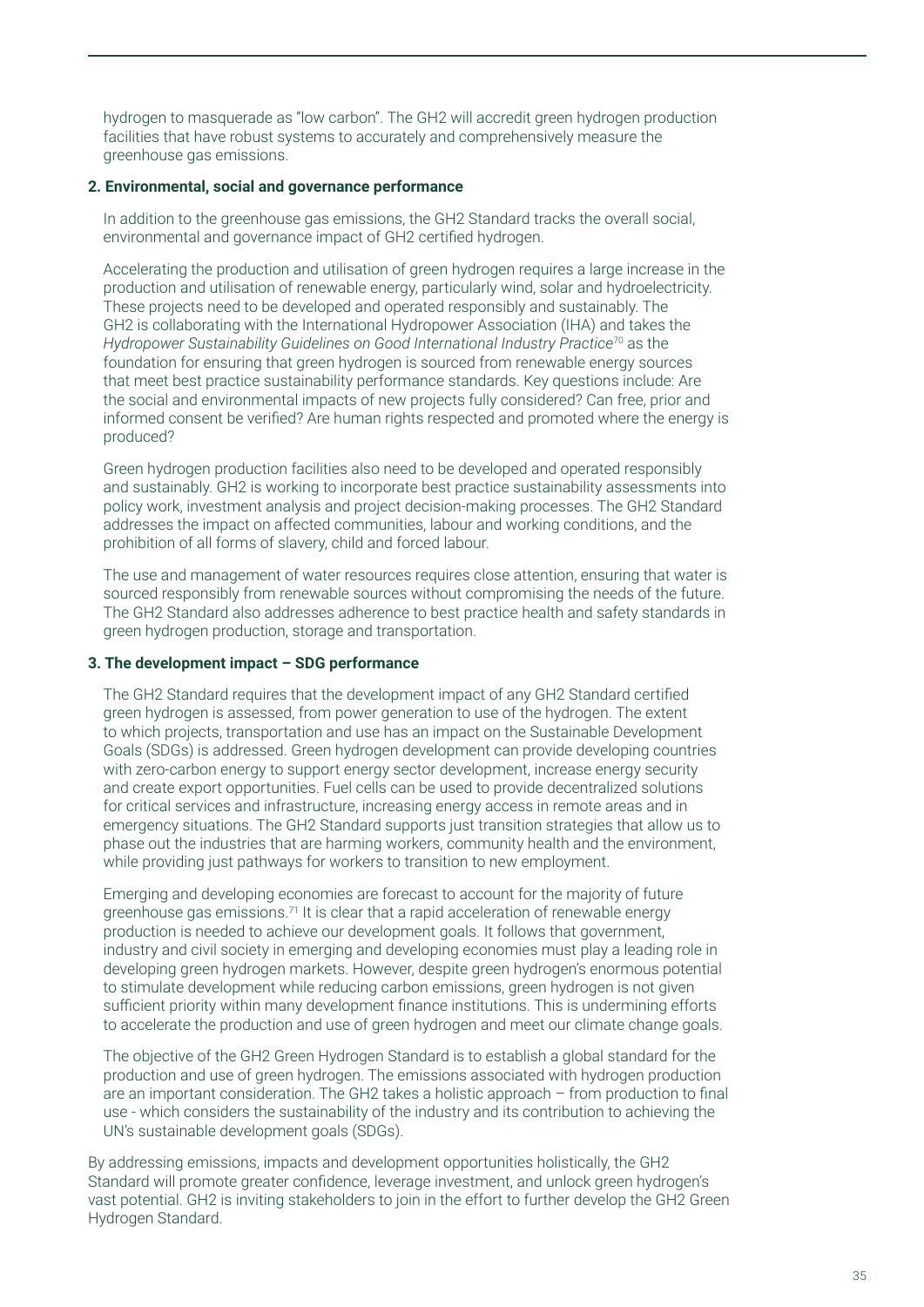## **Green Hydrogen Data Standards**

GH2 supports open data and will develop and promote green hydrogen data standards. The development of green hydrogen markets requires timely, comprehensive and reliable data that can inform evidence-based dialogue between governments, companies, communities and civil society. Access to high quality information empowers individuals, the media, civil society, and business to make better informed choices about the services they receive and the standards they should expect. It is crucial for governments in improving policy making and sector management. Free access to, and subsequent re-use of, open data are of significant value to society and the economy.

As part of its commitment to establishing and promoting global green hydrogen markets, the GH2 is collaborating with partners to provide publicly accessible, up-to-date data on green hydrogen project development, operational capacity and production:

- Green hydrogen projects announced year to date (measured as amount of tons of hydrogen capacity addition)
- Green hydrogen projects announced year to date (measured as number of projects)
- Investments in green hydrogen announced year to date (both government funding and private capital being announced in the projects).
- Current global green hydrogen generation operational capacity

In addition, GH2 is collaborating with partners organisations to model green hydrogen's potential contribution to global energy markets, including:

- Demand for green hydrogen by industry segments
- Forecasting green hydrogen's share of global energy demand by 2050

The data is available via **gh2.org**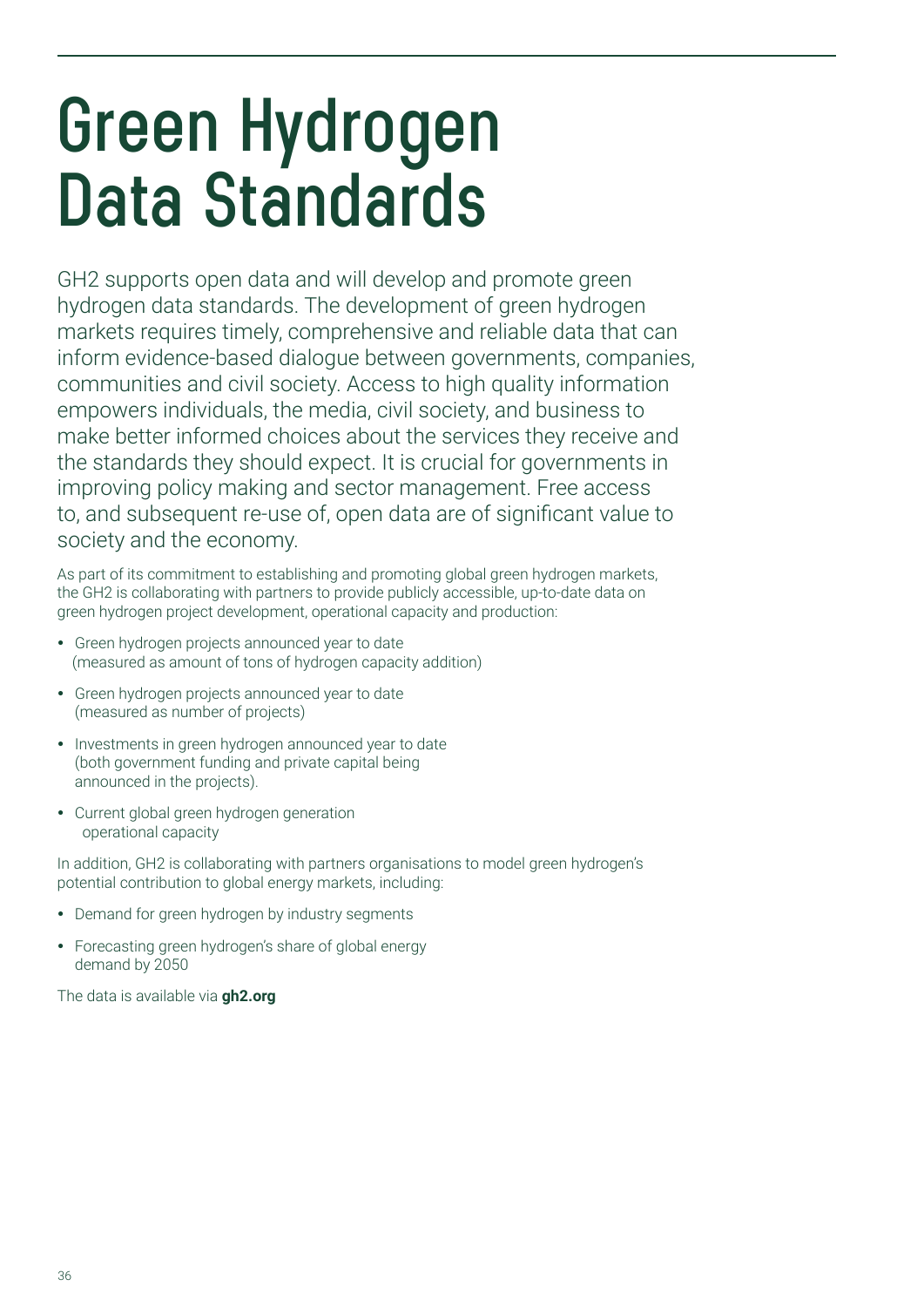

GH2 is being founded by Dr Andrew Forrest and its inaugural chairman is Malcolm Turnbull and Hyundai and nnn are also represented on the Board. We intend for the GH2 to join the new breed of international organisations that brings together governments, international institutions, the private sector and civil society. We hope that GH2 will harness innovative diplomacy, taking entrepreneurship and modern governance to enable a faster shift to producing and using green hydrogen. GH2 is set up as a not profit foundation under Swiss law, with the mission being to promote the production and use of green hydrogen and its derivatives.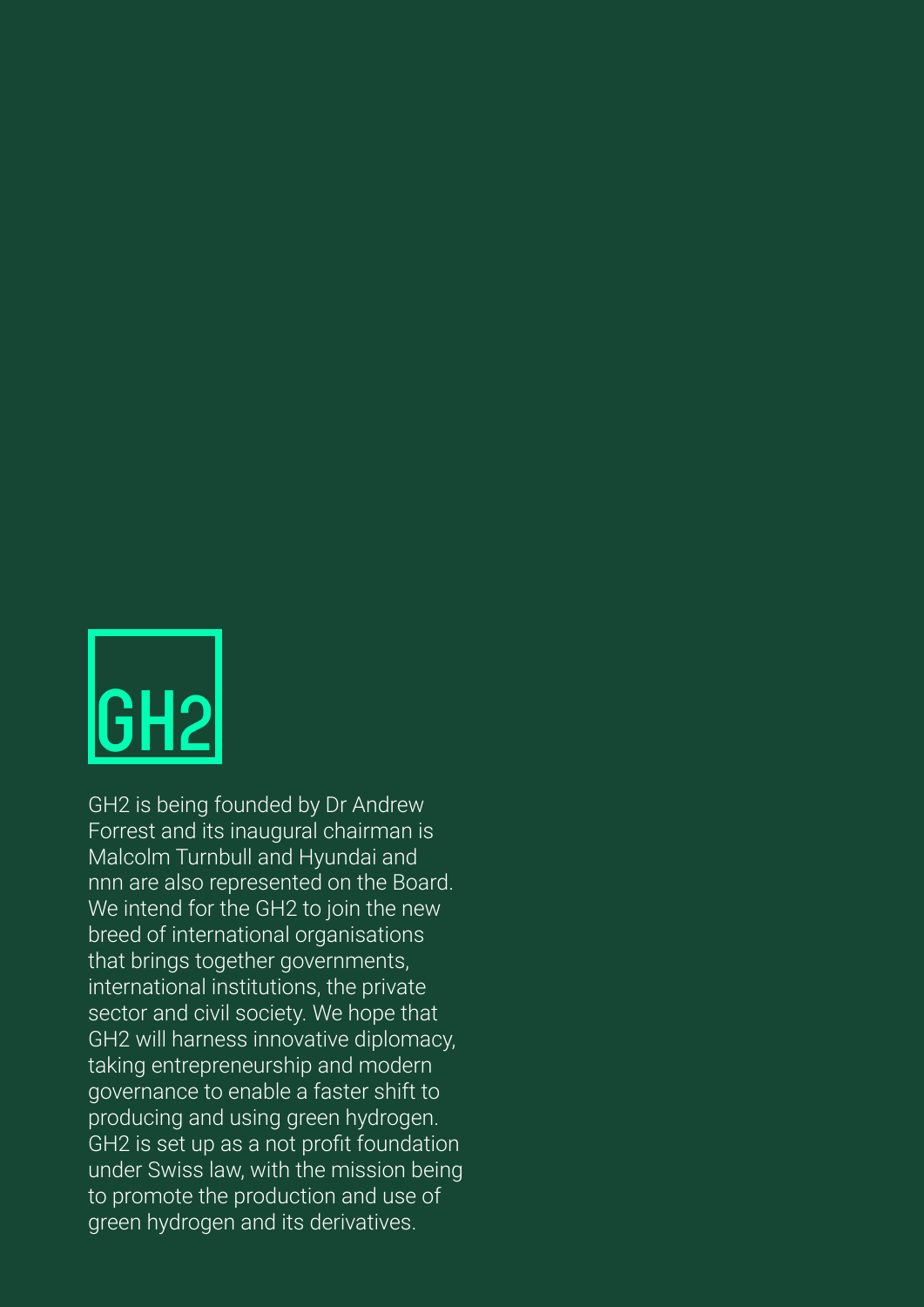# **Endnotes**

- 1. Institut Francais des Relations Internationales (2018) "Japan's Hydrogen Strategy and its Economic and Geopolitical Implications". https://www.ifri.org/en/ publications/etudes-de-lifri/japans-hydrogen-strategyand-its-economic-and-geopolitical-implications.
- 2. Prime Minister of Australia (2021) "Australia and Germany Partner on Hydrogen Initiatives". https://www.pm.gov.au/ media/australia-and-germany-partner-hydrogen-initiatives
- 3. McKinsey & Company (2020) "Decarbonization challenge for steel: Hydrogen as a solution in Europe". https://www. mckinsey.com/~/media/mckinsey/industries/metals%20 and%20mining/our%20insights/decarbonization%20 challenge%20for%20steel/decarbonization-challenge-forsteel.pdf?shouldIndex=false
- 4. BBC (2018) "Climate change: The massive CO2 emitter you may not know about". https://www.bbc.com/news/ science-environment-46455844
- 5. IEA (2020) "Tracking Transport 2020", https://www.iea.org/ reports/tracking-transport-2020
- 6. Ibid
- 7. Bank of America (2021) "New Energy Behind Green Hydrogen". https://www.bofaml.com/en-us/content/esgresearch/green-hydrogen-market-importance.html
- 8. IEA (2021) "Net Zero by 2050: A Roadmap for the Global Energy Sector" https://www.iea.org/reports/net-zeroby-2050
- 9. Government of Chile (2020) "National Green Hydrogen Strategy", https://energia.gob.cl/sites/default/files/ national\_green\_hydrogen\_strategy\_-\_chile.pdf
- 10. IMF (2019) "Global Fossil Fuel Subsidies Remain Large: An Update Based on Country-Level Estimates". Working Paper No. 19/89. https://www.imf.org/en/Publications/ WP/Issues/2019/05/02/Global-Fossil-Fuel-Subsidies-Remain-Large-An-Update-Based-on-Country-Level-Estimates-46509
- 11. BloombergNEF (2021) Climate Policy Factbook. https:// assets.bbhub.io/professional/sites/24/BNEF-Climate-Policy-Factbook\_FINAL.pdf
- 12. IMF (2021) "Fossil Fuel Subsidies". https://www.imf.org/ en/Topics/climate-change/energy-subsidies
- 13. OECD (2018) "Resource Curse in Oil Exporting Countries" https://www.oecd.org/officialdocuments/ publicdisplaydocumentpdf/?cote=ECO/ WKP(2018)59&docLanguage=En
- 14. Kuehl, Bassi, Gass and Pallaske (2021) "Cutting Emissions Through Fossil Fuel Subsidy Reform and Taxation". International Institute for Sustainable Development (IISD). https://www.iisd.org/articles/fossil-fuel-subsidy-reformcould-reduce-co2-emissions-equivalent-those-1000-coalfired
- 15. International Energy Agency (2018) "World Energy Investment 2018". https://www.iea.org/reports/worldenergy-investment-2018
- 16. International Energy Agency (2021) "World Energy Investment 2021". https://www.iea.org/reports/worldenergy-Investment-2021
- 17. Abad & Dodds (2020) "Green hydrogen characterisation initiatives: Definitions, standards, guarantees of origin, and challenges". Energy Policy. Volume 138. https://www.sciencedirect.com/science/article/pii/ S0301421520300586.
- 18. CertifHy (2019) "CertifHy Scheme". Update: 2019-03-11. https://www.certifhy.eu/images/media/files/CertifHy\_2\_ deliverables/CertifHy\_Scheme-Document\_V1-0\_2019-03- 11\_endorsed.pdf
- 19. Longden T., Beck, F.J., Jotzo F., Andrews, R. and Prasad M. (2021), "'Clean' hydrogen? An analysis of the emissions and costs of fossil fuel based versus renewable electricity based hydrogen", CCEP Working Paper 21-03, ZCEAP Working Paper ZCWP02-21, March 2021, The Australian National University. https://crawford.anu.edu.au/ publication/ccep-working-paper/18648/clean-hydrogenanalysis-emissions-and-costs-fossil-fuel-based
- 20. Hydrogen Council (2021)., "Hydrogen decarbonisation pathways – potential supply scenarios". https:// hydrogencouncil.com/wp-content/uploads/2021/01/ Hydrogen-Council-Report\_Decarbonization-Pathways\_ Part-2\_Supply-Scenarios.pdf
- 21. Longden et al., 2021. ibid
- 22. World Economic Forum (2021) "Tackling the harderto-abate sectors". https://www.weforum.org/ agenda/2020/07/tackling-the-hard-to-abate-sectors-jointhe-conversation/
- 23. H2Accelerate (2021) "Whitepaper: The need for hydrogen trucking". https://h2accelerate.eu/wp-content/ uploads/2021/07/H2A\_Evidence\_for\_hydrogen\_trucking\_ white\_paper\_Final.pdf
- 24. IEA (2020) "Energy Technology Perspectives 2020". https://iea.blob.core.windows.net/assets/7f8aed40- 89af-4348-be19-c8a67df0b9ea/Energy\_Technology\_ Perspectives\_2020\_PDF.pdf
- 25. Ibid
- 26. Health Effects Institute (2020) "State of Global Air 2020. Special Report". Boston, MA. https://www.stateofglobalair. org/
- 27. Edison (2021) "Finding the sea of green: The opportunity and options for shipping green H2". https://www. edisongroup.com/wp-content/uploads/2021/07/Findingthe-sea-of-green230721-3.pdf
- 28. BoilingCold (2021) "Rio orders LNG ore carriers after Fortescue dumps gas for green ammonia". https://www. boilingcold.com.au/rio-orders-lng-ore-carriers-afterfortescue-dumps-gas-for-green-ammonia/
- 29. IEA (2017) "The Future of Trucks". https://www.iea.org/ reports/the-future-of-trucks
- 30. H2Accelerate (2021). ibid. p5
- 31. Ibid
- 32. Ritchie and Roser (2020). "COII and Greenhouse Gas Emissions". https://ourworldindata.org/co2-and-othergreenhouse-gas-emissions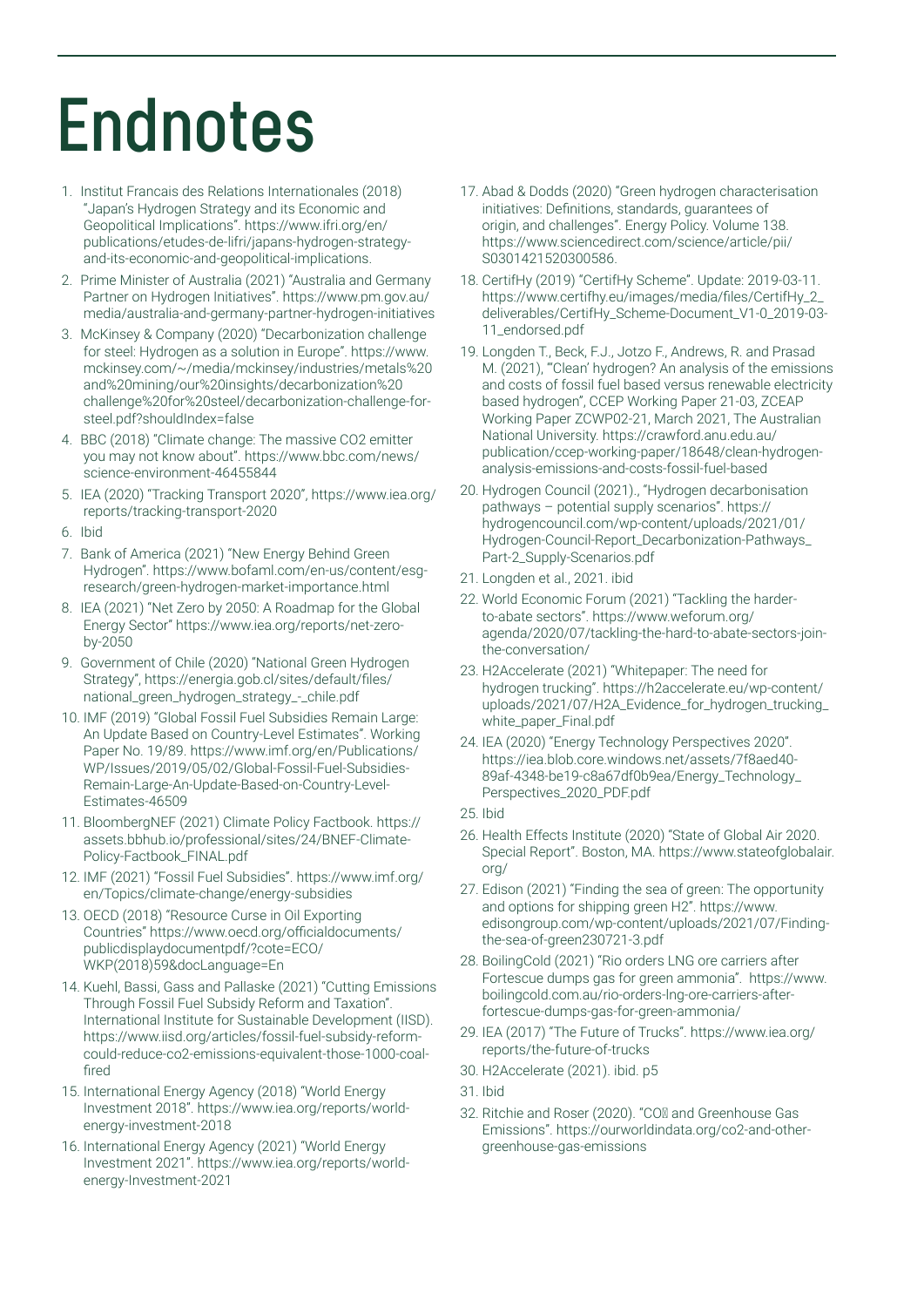- 33. McKinsey & Company (2020) "Decarbonization challenge for steel: Hydrogen as a solution in Europe". https://www. mckinsey.com/~/media/mckinsey/industries/metals%20 and%20mining/our%20insights/decarbonization%20 challenge%20for%20steel/decarbonization-challengefor-steel.pdf?shouldIndex=falseDecarbonization in steel | **McKinsey**
- 34. Ibid
- 35. Allen & Honeylands (2021) "'Green steel' is hailed as the next big thing in Australian industry. Here's what the hype is all about". The Conversation. https:// theconversation.com/green-steel-is-hailed-as-the-nextbig-thing-in-australian-industry-heres-what-the-hype-is-allabout-160282
- 36. Ibid
- 37. Ibid
- 38. McKinsey & Company (2020) ibid
- 39. BBC (2018) ibid.
- 40. Müller and Harnisch (2008) "A blueprint for a climate friendly cement industry" WWF International. http:// awsassets.panda.org/downloads/englishsummary\_\_lr\_ pdf.pdf
- 41. Ibid
- 42. Ibid
- 43. Shah (2021) "Cement producers explore hydrogen to tackle emission". H2 Bulletin. https://www.h2bulletin.com/ abu-dhabi-energy-and-financial-giants-establish-hydrogenalliance/
- 44. S&P Global Ratings (2020a) "How Hydrogen Can Fuel The Energy Transition". https://www.spglobal.com/ratings/ en/research/articles/201119-how-hydrogen-can-fuel-theenergy-transition-11740867
- 45. Tian, H., Xu, R., Canadell, J.G. et al. "A comprehensive quantification of global nitrous oxide sources and sinks". Nature 586, 248–256 (2020). https://doi.org/10.1038/ s41586-020-2780-0
- 46. Bryce (2020) "The fertilizer solution has become a major climate problem". https://www.anthropocenemagazine. org/2020/10/the-fertilizer-solution-has-become-a-majorclimate-problem/
- 47. S&P Global Ratings (2020b) The Hydrogen Economy: Green Hydrogen May Transform The Fertilizer Industry. https://www.spglobal.com/ratings/en/research/ articles/210422-the-hydrogen-economy-green-hydrogenmay-transform-the-fertilizer-industry-11904543
- 48. Ibid
- 49. GH2 Inventory of National Hydrogen Strategies
- 50. United Nations (2015) "Paris Agreement". https://unfccc. int/sites/default/files/english\_paris\_agreement.pdf
- 51. Taibi, Konrad and Bois von Kursk (2020) in Sharma (ed.). "Pocket Guide to NDCs : 2020 Edition". European Capacity Building Initiative. https://ecbi.org/sites/default/ files/2020%20Pocket%20Guide%20to%20NDCs.pdf
- 52. World Resources Institute (2021) "Net Zero Targets: Which Countries Have Them and How They Stack Up". https://www.wri.org/events/2021/6/net-zero-targetswhich-countries-have-them-and-how-they-stack
- 53. Clean Energy Wire (2021) "Germany's Energiewende in brief". https://www.cleanenergywire.org/germanysenergiewende-brief
- 54. European Commission (2021) "Finance and the Green Deal". https://ec.europa.eu/info/strategy/ priorities-2019-2024/european-green-deal/finance-andgreen-deal en
- 55. European Commission (2021) "The Just Transition Mechanism: making sure no one is left behind". https:// ec.europa.eu/info/strategy/priorities-2019-2024/ european-green-deal/finance-and-green-deal/justtransition-mechanism\_en
- 56. IRENA (2019), "Hydrogen: a renewable energy perspective". https://www.irena.org/-/media/Files/IRENA/ Agency/Publication/2019/Sep/IRENA\_Hydrogen\_2019. pdf
- 57. Clean Energy Wire (2020) "Germany's dependence on imported fossil fuels". https://www.cleanenergywire.org/ factsheets/germanys-dependence-imported-fossil-fuels
- 58. United Nations (2015) "The 2030 Agenda for Sustainable Development". https://sdgs.un.org/goals
- 59. United Nations (2021) "Department of Economic and Social Affairs. Sustainable Development". https:// sdgs.un.org/news/proposed-global-roadmap-showshow-universal-access-sustainable-energy-can-beachieved-2030
- 60. Acknowledging that the United Nations Framework Convention on Climate Change is the primary international, intergovernmental forum for negotiating the global response to climate change
- 61. World Bank Group / ESMAP (2020) "Green Hydrogen in Developing Countries". https://documents1.worldbank. org/curated/en/953571597951239276/pdf/ Green-Hydrogen-in-Developing-Countries.pdf
- 62. IEA (2021) "Net Zero by 2050: A Roadmap for the Global Energy Sector" https://www.iea.org/reports/net-zeroby-2050
- 63. Ibid
- 64. IMF (2021) "A Proposal to Scale Up Global Carbon Pricing". https://blogs.imf.org/2021/06/18/a-proposal-toscale-up-global-carbon-pricing/
- 65. Ibid
- 66. Abad & Dodds (2020) "Green hydrogen characterisation initiatives: Definitions, standards, guarantees of origin, and challenges". Energy Policy. Volume 138. https://www.sciencedirect.com/science/article/pii/ S0301421520300586 .
- 67. A useful overview is available in E4tech (UK) Ltd & Ludwig-Bölkow-Systemtechnik GmbH (2021) "Options for a UK low carbon hydrogen standard prepared for the UK's Department for Business, Energy & Industrial Strategy (BEIS)". https://assets.publishing.service.gov.uk/ government/uploads/system/uploads/attachment\_data/ file/1011464/Options\_for\_a\_UK\_low\_carbon\_hydrogen\_ standard\_report.pdf
- 68. Howarth, R.W., and Jacobson, M.Z. (2021) "How green is blue hydrogen?" Energy Science & Engineering. 2021;00:1–12. First published: 12 August 2021 https://doi. org/10.1002/ese3.956.
- 69. Longden et al (2021) ibid.
- 70. International Hydropower Association (2020) "Hydropower Sustainability Guidelines on Good International Industry Practice". https://www. hydrosustainability.org/hydropower-sustainabilityguidelines
- 71. IEA (2021) ibid.